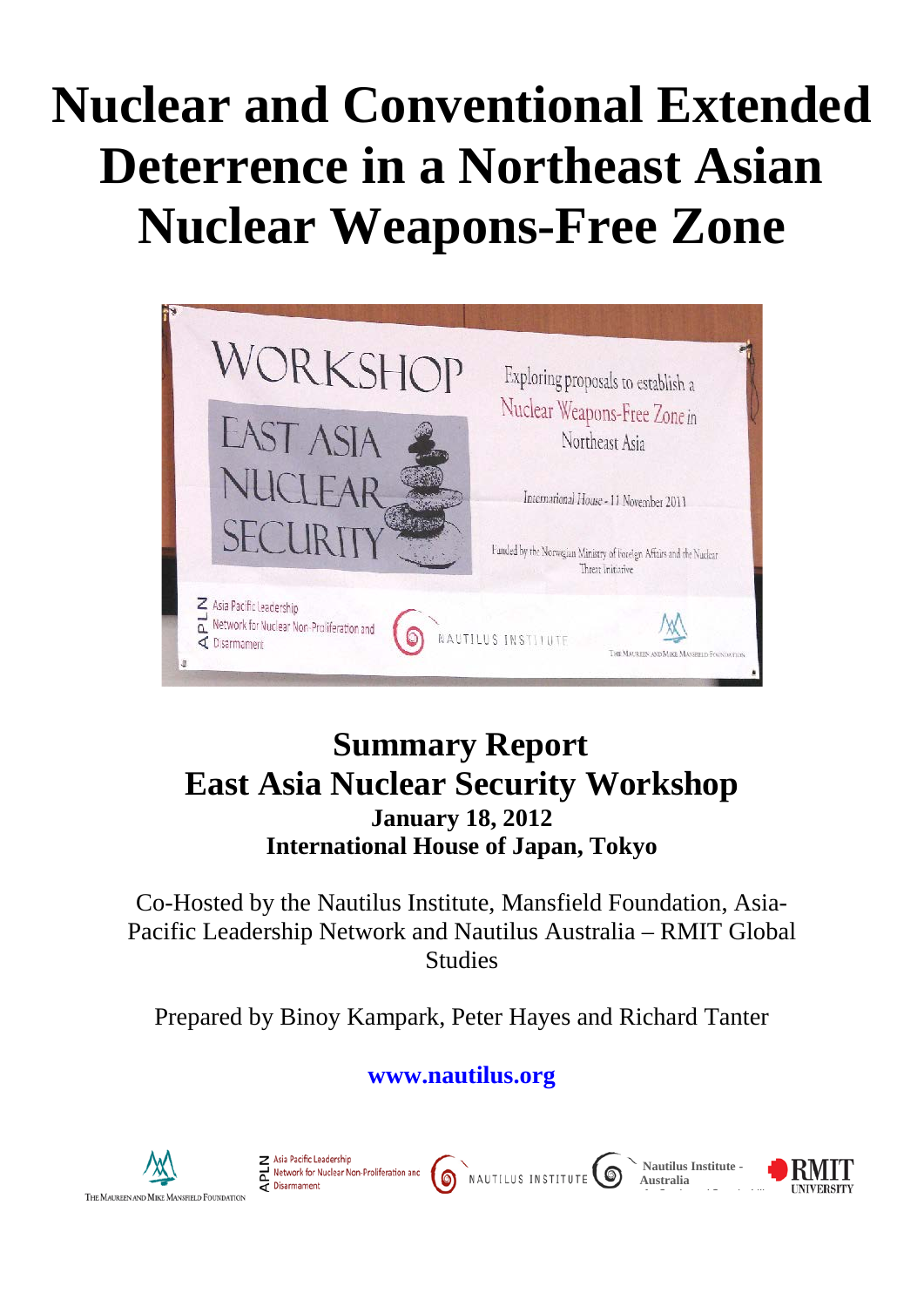# **EXECUTIVE SUMMARY**

<span id="page-1-0"></span>This report is based on a workshop of senior international security experts at the International House of Japan in Tokyo on November 11, 2011. The workshop was organised by the Nautilus Institute, the Maureen and Mike Mansfield Foundation and Nautilus Australia – RMIT Global Studies, and co-hosted by the Asia Pacific Leadership Network. The workshop was funded by the Norwegian Ministry of Foreign Affairs, the Samuel Rubin Foundation, and the Nuclear Threat Institute.

The workshop aimed to evaluate the robustness of proposals to establish a nuclear weaponsfree zone in Northeast Asia (NEA-NWFZ) and to identify pathways leading to its creation. The challenges posed in establishing a zone in this region are unique, and differ in critical ways from NWFZs that exist elsewhere in the world.

Five critical issues were identified, each intricately connected with the others. Most crucially, participants examined the role that nuclear deterrence plays in the region, positive and negative. Second, they discussed the extent to which conventional extended deterrence has already facilitated the recession of nuclear extended deterrence in the last two decades. Third, they reviewed precedents for NWFZs and their salience to Northeast Asia. This issue was particularly important in light of two key conflicts that remain unresolved, that is, the Taiwan-China-US nexus on the one hand; and the US-South Korea-North Korea nexus on the other. Fourth, they investigated the logical sequence of steps to achieve such a zone whether the primary approach were multilateral, bilateral, or a mixture of both. Finally, attention was given to the broader strategic environment and where a NEA-NWFZ might fit.

The workshop paid special attention to the proposal made by Morton Halperin, which framed the discussion. He suggested that 1) a NEA-NWFZ should be embedded into a broader security arrangement and normalisation of relations between states; and 2) a NEA-NWFZ include a five year preliminary period wherein signatories could evaluate compliance and duly withdraw if unsatisfied with the actions of any signatory member; or choose to extend this five year period before committing forever to the NWFZ treaty. The overall regional security arrangements proposed by Halperin include a termination of the state of war on the Korean Peninsula, the creation of a permanent council on security, a mutual declaration of no hostile intent, provisions of assistance for nuclear and other energy aid for the DPRK in step with its progressive denuclearization; and a termination of sanctions against states party to the treaty and in good standing, but reserving the right to collectively impose sanctions on any state that violates its commitments under the treaty.

Participants expressed contrasting views on the retention of extended nuclear deterrence as an integral element of a NWFZ. One stated that a NWFZ couldn't plausibly be maintained without the ultimate dismantling of the nuclear doctrines adhered to by the non-nuclear parties. Others disagreed strongly with this assessment and pointed to the South Pacific NWFZ that appears to co-exist with nuclear extended deterrence to at least one of the nonnuclear weapons state parties (Australia).

The DPRK's nuclear weapons program figured prominently in the discussions as to how a NWFZ might work and how it might be negotiated into existence. Some participants argued that the DPRK is consumed by domestic issues and has never entered into international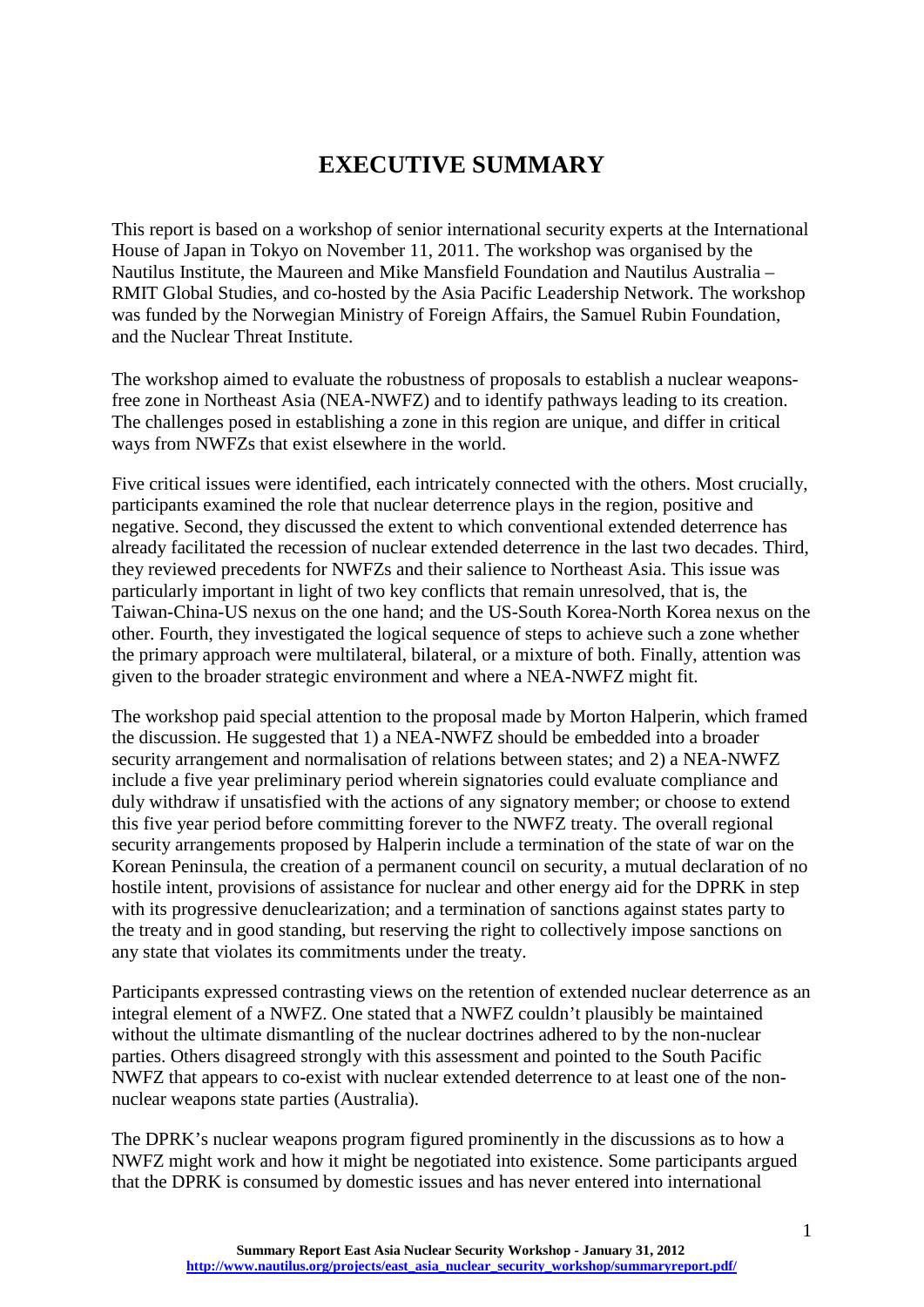negotiations in good faith, thereby becoming a 'hole in the doughnut," and implying that North Korea might be bypassed and left out of the process of creating a NEA-NWFZ. Participants disagreed strongly on this score, although everyone agreed on one principle: the DPRK must start to disarm its nuclear capability if there are to be negotiations. In terms of negotiating partners, non-partisan states such as Mongolia might be help to increase North Korean understanding of what is entailed by a NWFZ, both in terms of security guarantees obtained by non-nuclear states, and in terms of the obligations undertaken by non-nuclear states, thereby relieving some of Pyongyang's anxiety and reducing grounds for paranoia about external threats.

One proposal suggested that Japan and the ROK might establish a bilateral NWFZ, with the North to follow later. The concept advanced in the Halperin contribution rejected the latter idea as politically unfeasible and unable to establish the requisite regional security conditions that would make a NWFZ tenable. Rather, the Halperin proposal favours a multilateral solution employing a "Six Party" approach.

Domestic politics of the various countries in the region and how these might play out in the context of establishing a NWFZ were also discussed, including the anxieties and concerns of liberal and conservative factions in South Korea and Japan.

Gridlock, it was noted in conclusion, never lasts long in international affairs.<sup>[1](#page-26-0)</sup> The dangers posed by nuclear weapons to cities across Northeast Asia have made the establishment of a NWFZ all the more necessary. Any opportunities that arise to press for either a comprehensive security agreement or a NWFZ solution must be seized quickly.

Having arguably survived the workshop's "road test," it is now time to put the concept of a NEA-NWFZ to the "acid test" by probing for perspective key players in Pyongyang and Washington DC, as well as ascertaining the Russian interest in such a Zone, which was not explored at the workshop.

Additional research is needed on the actual level of Chinese nuclear forces in the region—a key uncertain variable that affects the calculus of all players; and also on the views of the American military towards the concept, especially as it relates to naval operations such as anti-submarine warfare and surface ship access to international waters.

Other ideas for follow-up included:

- Conducting study tours of Korean and Japanese security specialists and policy practitioners of the Southeast Asian, South Pacific, and Mongolian nuclear weaponsfree zones, to compare and contrast their approaches with what is demanded of a NWFZ in Northeast Asian circumstances;
- Popular education about the constructive, peacemaking dimensions of a NWFZ to mobilize an undercurrent of broad-based political support for the concept;
- Further research on "technical" issues such as transit, legal-institutional mechanisms whereby the DPRK might be included in a zone, and the obligations undertaken by Nuclear Weapons States in the protocols (these vary from zone to zone and need to be developed specifically tailored to the Northeast Asian region).

Correspondence with the authors may be sent to Peter Hayes at [phayes@nautilus.org.](mailto:phayes@nautilus.org)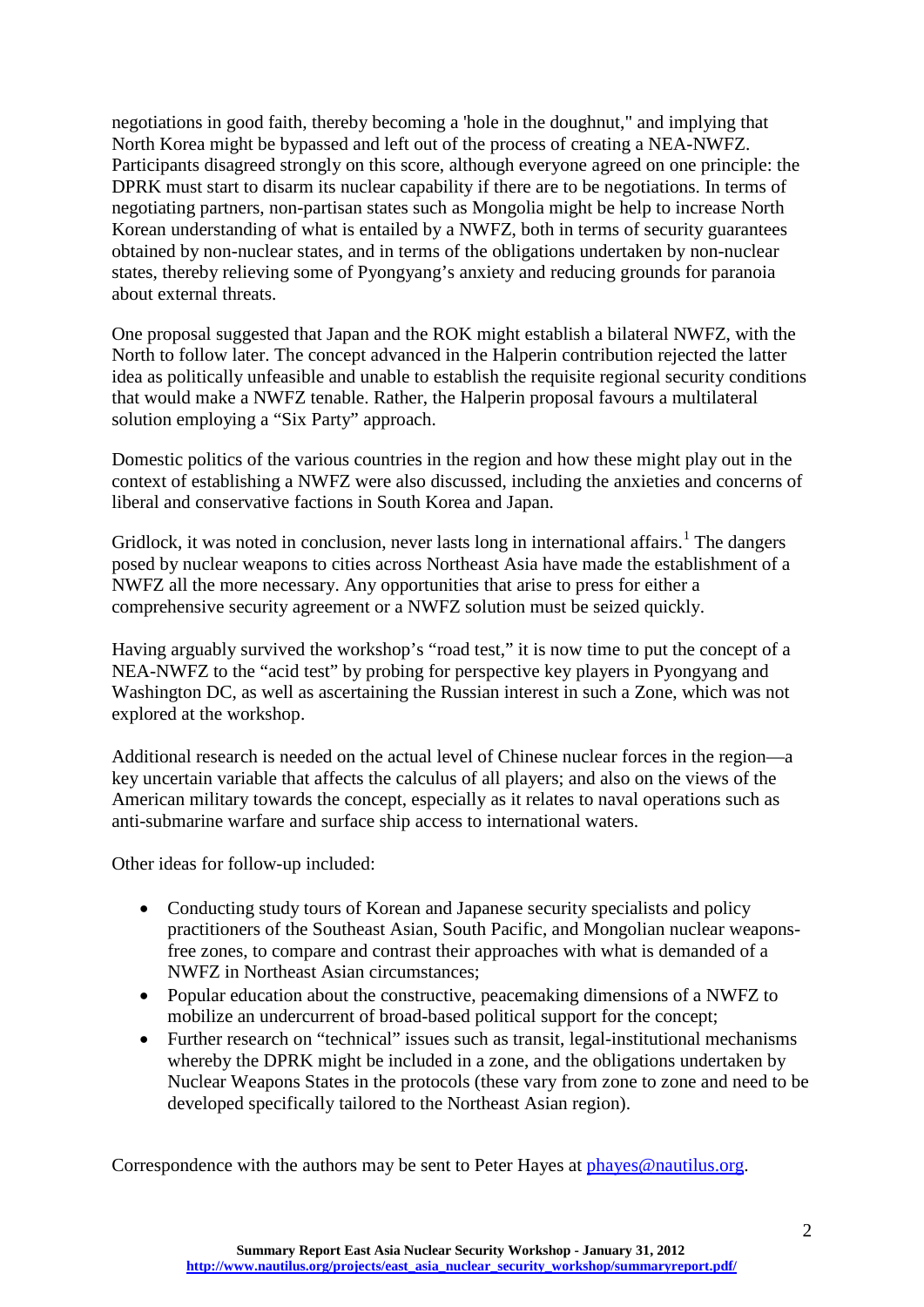# **TABLE OF CONTENTS**

<span id="page-3-0"></span>

| 2.             |                                                   |  |
|----------------|---------------------------------------------------|--|
|                |                                                   |  |
| 4.             |                                                   |  |
| 5 <sub>1</sub> |                                                   |  |
|                |                                                   |  |
| $7_{\cdot}$    |                                                   |  |
| 8.             |                                                   |  |
| 9.             |                                                   |  |
|                |                                                   |  |
|                | ATTACHMENT 2: WORKSHOP PARTICIPANT LIST 19        |  |
|                | ATTACHMENT 3: WORKSHOP PAPERS AND PRESENTATIONS22 |  |
|                |                                                   |  |
|                |                                                   |  |
|                |                                                   |  |
|                |                                                   |  |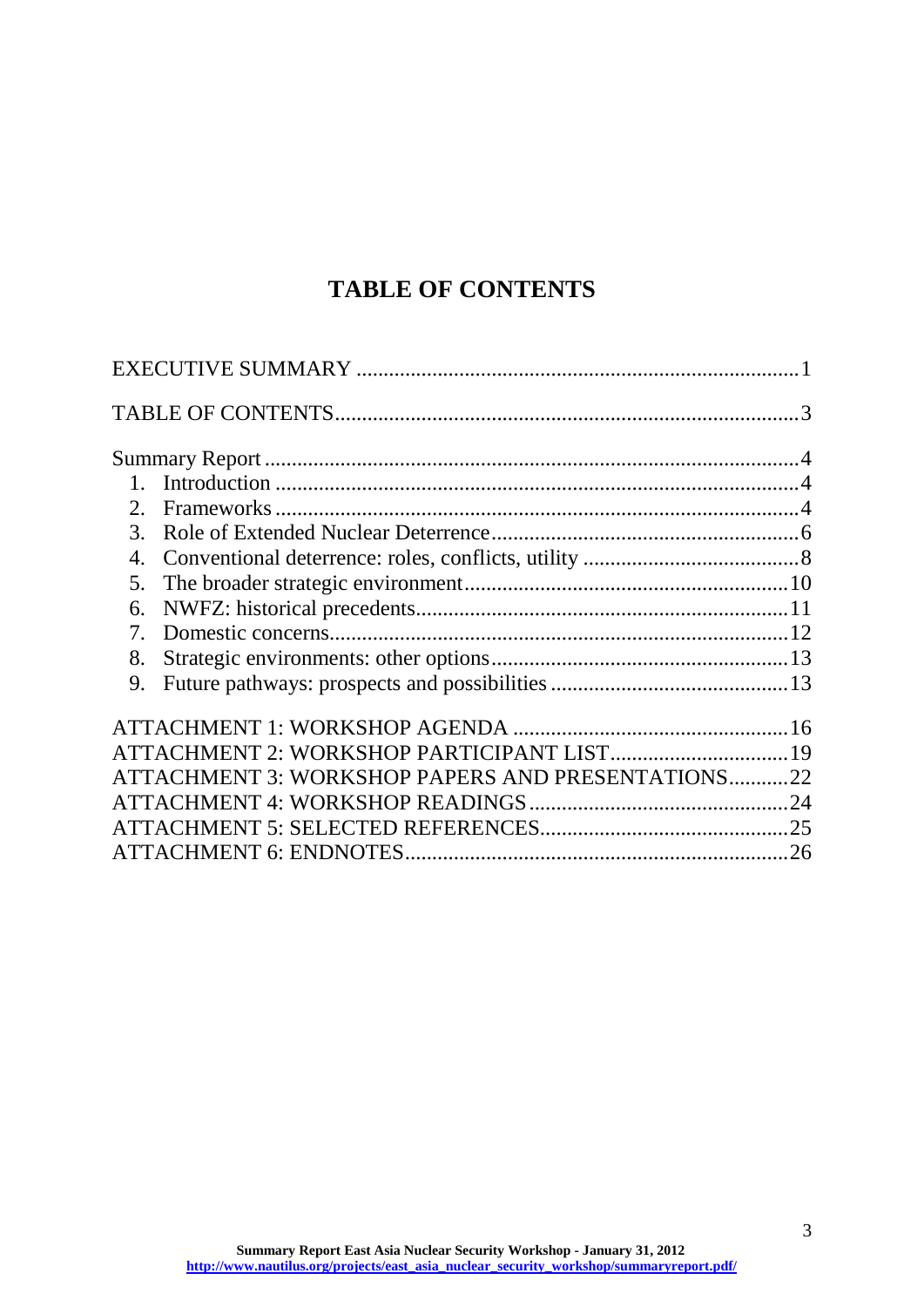# **Summary Report**

<span id="page-4-0"></span>**East Asia Nuclear Security Workshop on the establishment of a Northeast Asia Nuclear Weapons Free Zone, International House of Japan, Tokyo, November 11, 2011**

### **1. Introduction**

<span id="page-4-1"></span>This report is based on a workshop of senior international security experts at the International House of Japan in Tokyo on November 11, 2011. The workshop was organised by the Nautilus Institute, the Maureen and Mike Mansfield Foundation, and Nautilus Australia – RMIT Global Studies, and co-sponsored by the Asia-Pacific Leadership Network. The workshop was funded by the Norwegian Ministry of Foreign Affairs, the Samuel Rubin Foundation, and the Nuclear Threat Institute.

The text captures the tenor and presents the content of the workshop. It contains eight sections that summarize the presentations and discussions of the fifty participants (see Attachments 1 and 2 for the workshop agenda and participant list).

The workshop was conducted under Chatham House rules, which precludes unauthorized attribution of views expressed in the room. This report is the sole responsibility of Nautilus writers (aided by review comments from participants) and summarizes the dialogue at the workshop and, where useful, refers explicitly to solicited papers presented at the workshop, which are published on the workshop website. $2$ 

In brief, Section 1 outlines the broad framework in which such a Zone might exist. Section 2 examines the role of extended deterrence, both nuclear and conventional. Section 3 evaluates the extent to which conventional deterrence, including conventional extended deterrence, has already supplanted nuclear deterrence and its extended variant.

Section 4 surveys the broader strategic environment that creates problems of a-symmetry of interest and capacity to sustain a Zone. Section 5 introduces historical precedents from Zones in other regions that might be salient to Northeast Asia.

Section 6 describes the difficulties posed by domestic politics in the states that would be party to a Zone. Section 7 notes some of the shifts in regional security institutions that would be needed to support a Zone and that in turn, would benefit from the existence of a Zone.

Section 8 concludes by tracing out some of the pathways by which a Zone might come into existence, and details some of the tasks entailed by moving from the workshop's "road test" of the validity and soundness of the concept of a NEA-NWFZ to an "acid test" of North Korean and American reactions towards the concept.

### **2. Frameworks**

<span id="page-4-2"></span>The workshop was convened to enable senior security and defence analysts, practitioners, and policymakers to evaluate the robustness of proposals to establish a nuclear weapons-free zone in Northeast Asia (NEA-NWFZ) and to identify pathways leading to its creation. The challenges posed in establishing a zone in this region are unique, and differ in critical ways from NWFZs that exist elsewhere in the world.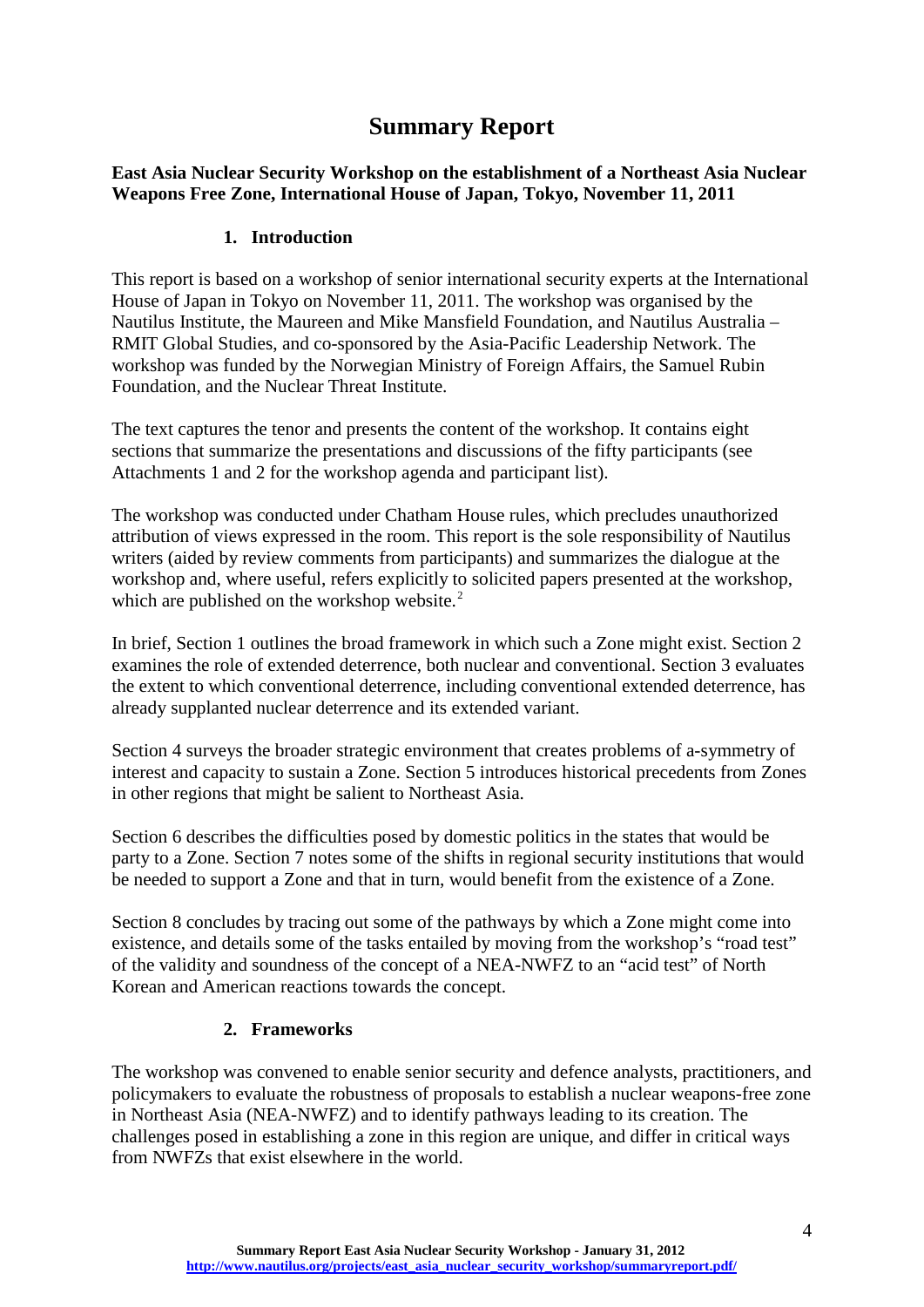A key question at the workshop was whether a NEA-NWFZ would provide a means to restrain, reverse or remove the nuclear threat posed by the DPRK (North Korea); and to reduce the role played by nuclear weapons between the countries in the region, including the ROK (South Korea), the DPRK, Japan and Taiwan.<sup>[3](#page-26-3)</sup>

Five critical issues were identified, each intricately connected with the others. Most crucially, participants examined the role that nuclear deterrence plays in the region, positive and negative. Second, they discussed the extent to which conventional extended deterrence has already facilitated the recession of nuclear extended deterrence in the last two decades. Third, they reviewed precedents for NWFZs and their salience to Northeast Asia. This issue was particularly important in light of two key conflicts that remain unresolved:the Taiwan-China-US nexus on the one hand; and the US-South Korea-North Korea nexus on the other. Fourth, they investigated the logical sequence of steps to achieve such a zone whether the primary approach is multilateral, bilateral, or a mixture of both. Finally, attention was given to the broader strategic environment and where a NEA-NWFZ might fit.<sup>[4](#page-26-4)</sup>

Additionally, the workshop identified the importance of transparency with regard to nuclear forces and doctrines of nuclear weapons states that might become signatories to a NEA-NWFZ, and the need for measures to build trust and confidence amongst states in the region, especially Japan and China, to fulfil those goals. What, for example, would be the utility of a global nuclear weapons convention that included all nuclear weapons states? What verification measures would be required in such a convention, and how would it affect the security of the parties with territory covered by a NEA-NWFZ? Furthermore, would cooperation over the nuclear fuel cycle be included in a NEA-NWFZ? These are vital issues in terms of proliferation, technology, and nuclear safety. Common ground rules regulating the way nuclear energy is used to assure safety and regional security would have to be set by countries in the Northeast Asian community.[5](#page-26-5)

The complexities of the issues involved do not mean that a NWFZ framework cannot be created in this region. Indeed, the history of NWFZs suggests that persistence and regional innovation are essential.<sup>[6](#page-26-6)</sup> In his opening address, Morton Halperin emphasized the need to avoid accepting the DPRK as a *de facto* nuclear power. To do so would damage immensely the Nuclear Non-Proliferation Treaty and legitimize the unwarranted transfer of nuclear weapons technology.<sup>[7](#page-26-7)</sup> The essence of the Halperin plan lay in convincing the DPRK of the need to eliminate its nuclear weapons. The NWFZ would become an essential feature of that move, necessitating a broader comprehensive treaty for peace and security in the region. The ROK would reaffirm its commitment to give up its right to develop nuclear weapons and or have them on its territory. Furthermore, these moves by the two Koreas must be accompanied with a pledge by the nuclear weapons states to not threaten the non-nuclear states covered by the treaty. In particular, United States must be legally bound to not threaten the DPRK with nuclear weapons.<sup>[8](#page-26-8)</sup>

Halperin argued that a comprehensive security agreement for the entire region is desirable, one that incorporates Japan, the ROK and the United States in their relationship with North Korea, Russia and China. Dialogue between these six states—kicked off possibly by a six party summit meeting of heads of state—would lead to negotiations on a comprehensive treaty on peace and security, eventually signed and ratified by the members of the Six-Party Talks.<sup>[9](#page-26-9)</sup> This is not to say that the treaty obligations will be uniform; rather, clusters of articles would have different obligations for different parties. Additional protocols might be signed outside the treaty arrangement.<sup>[10](#page-26-10)</sup>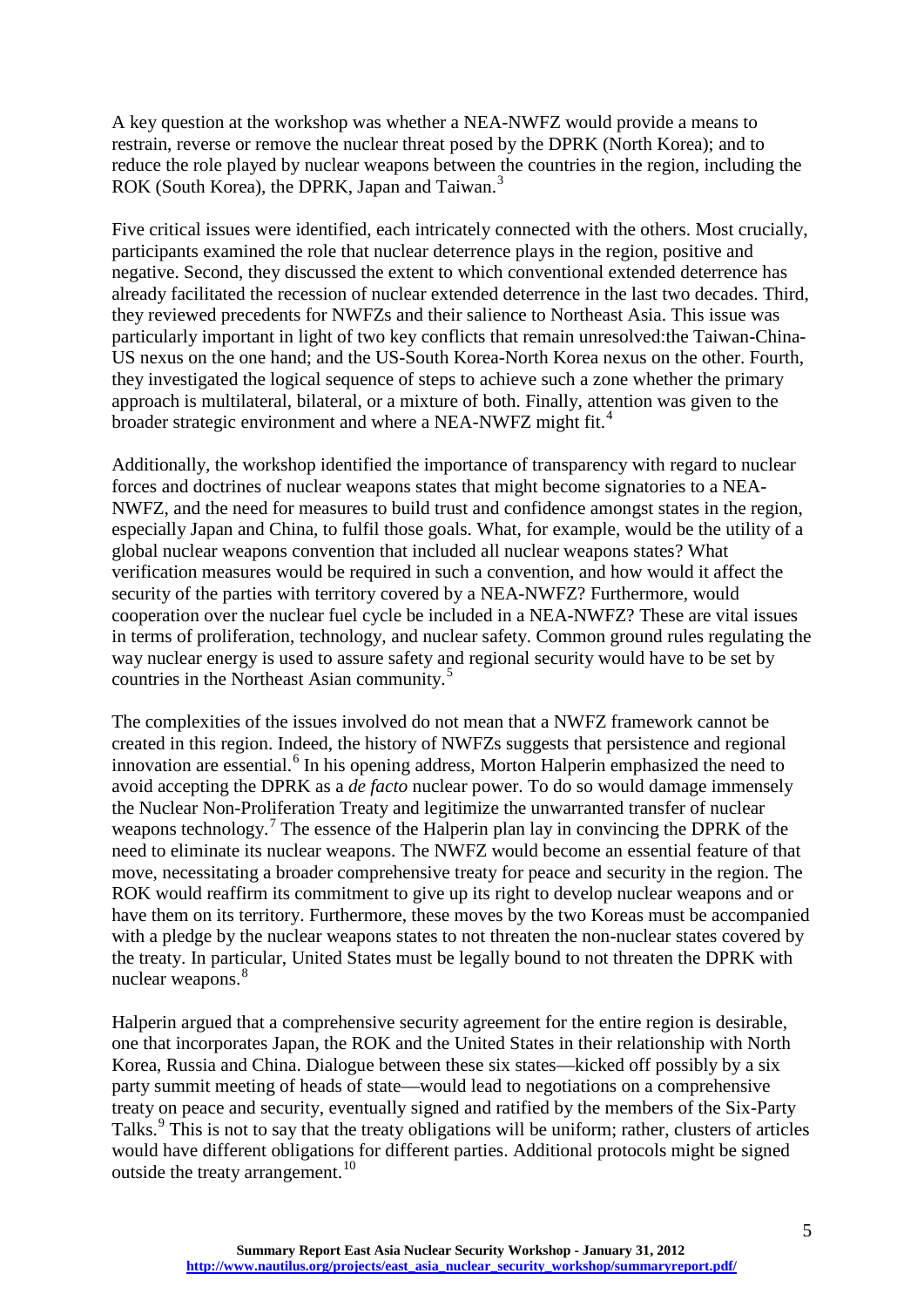The NWFZ treaty would constitute an integral part of the comprehensive security agreement that would include the termination of a state of war on the peninsula, which is a clear objective of the DPRK. A permanent council on security should be created to monitor observance of the treaty. In addition to the six essential founding signatory states, other countries can be invited to either join the council, or simply observe its proceedings. A mutual declaration of no-hostile-intent must be made between these states, and is a top priority in Pyongyang. In the treaty elements dealing directly with the DPRK nuclear issue, provisions for assistance for nuclear and other energy would be made to the North. The treaty would affirm the right of all signatories to achieve energy security, including via the nuclear fuel cycle, provided full scope safeguards and the Additional Protocol are observed.

Halperin suggested that one could move incrementally to achieve these goals. However, the ROK and Japan signing a NWFZ treaty alone would be ineffective, as it would not give China any incentive to push the DPRK to denuclearize in return for enhanced non-nuclear commitments by Japan and the ROK. Thus, the ROK and Japan might enter a NWFZ treaty on an interim basis for say five years, at which time they would reserve the right to withdraw should the DPRK not have denuclearized fully, or some other contingency in regional security had arisen. Should the DPRK adhere to a NEA NWFZ fully in this five-year period, the ROK and Japan might make their commitments permanent. Both might remove themselves from the treaty if insufficient progress was being made. Alternately, they might choose to extend the contingent period of commitment for another five years if valuable but incomplete disarmament had occurred during this period in the DPRK.<sup>[11](#page-26-11)</sup>

### **3. Role of Extended Nuclear Deterrence**

<span id="page-6-0"></span>Deterrence is not a "one-size-fits-all" concept. To be effective, deterrent strategies arguably need to be revised and modified to reflect local power balances, interests, and perceptions.<sup>[12](#page-26-12)</sup> Some participants strongly advanced the view that a NEA-NWFZ was not incompatible with continuing US commitments to respond to nuclear threats to the ROK and Japan, including the use of nuclear extended deterrence threats.<sup>[13](#page-26-13)</sup> (The Taiwan Straits issue was barely mentioned in the discussions, although many of the same issues arise in that context).

Halperin and others argued that a deterrence posture based on "prompt response" should be developed and deployed relying on a global conventional strike force, making use of mobile sea, air, and land-based military options to remove leaders who attempt or succeed in military attacks to achieve territorial gains via *fait accomplis*, rather than relying on nuclear weapons to repel or punish such aggressors—including nuclear aggressors—although Halperin would leave open the possibility that nuclear aggressors might be met in kind, leaving a residual nuclear deterrent threat in place. Others pushed for a more stringent position. They averred that a common security framework such as a NEA-NWFZ must eschew nuclear extended deterrence to non-nuclear parties covered by the treaty in a region surrounded by nuclear weapon states. This stance, in turn, would contribute to global nuclear disarmament and non-proliferation efforts.<sup>[14](#page-26-14)</sup> Indeed, some argued that a NWFZ is not compatible in any way with the reliance by non-nuclear states party to such a treaty on a nuclear extended deterrent, that is, one cannot have one's cake and eat it too.<sup>[15](#page-26-15)</sup>

One participant suggested that South Korean, Japanese, and even American leaders are already deeply ambivalent about depending on nuclear weapons in maintaining regional security.<sup>[16](#page-26-16)</sup> Extended deterrence, he suggested, especially of the nuclear variety, hampers trust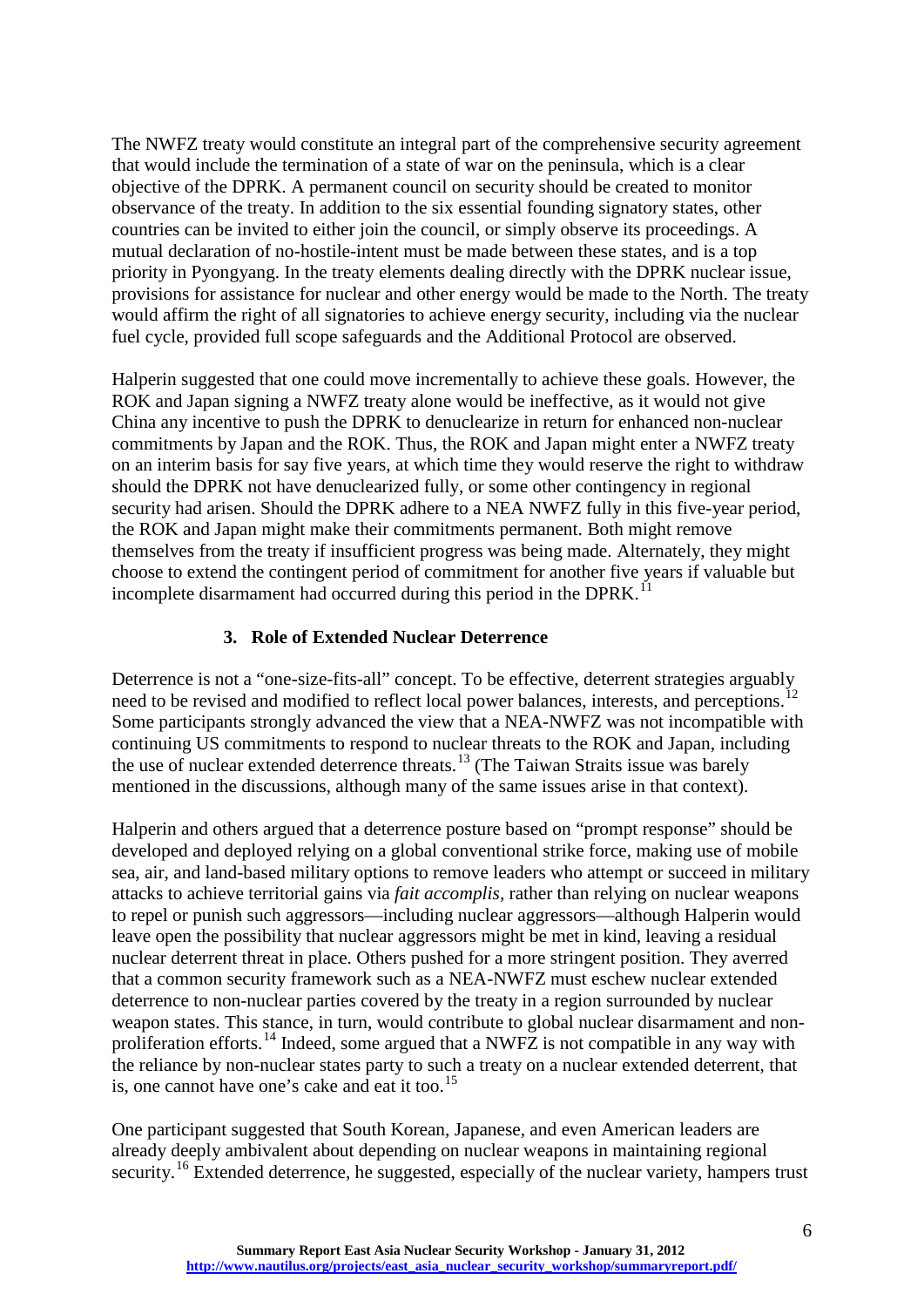and impedes rather than fosters the cooperation necessary to tackle the real-world security problems afflicting the region—most urgently, for example, the impacts arising from the global financial crisis.

A NEA-NWFZ implies, therefore, that states and their leaders have come to some consensus on which types of self-defence and common security measures are legitimate and which are not.<sup>[17](#page-26-17)</sup> Thus, it was argued that some countries might retain defence ties with the United States, and seek a NWFZ, but the retention of extended deterrence, especially of the nuclear variety, would work against such an outcome by constantly suggesting that some states are sufficiently threatened by others as to require external alliances.<sup>[18](#page-26-18)</sup>

The de-emphasis of the nuclear option in the US 2010 *Nuclear Posture Review* was recognized as exemplifying a general trend towards recognition that such weapons are manifestly inhumane and should be delegitimized in terms of law and utility.<sup>[19](#page-26-19)</sup> Indeed, many participants also took note of a general shift in Washington's approach to the much reduced use of its nuclear deterrent against, for instance, non-nuclear powers, given the "advent of US conventional military pre-eminence and continued improvements in US missile defences and capabilities to counter and mitigate the effects of  $CBW$ ".<sup>[20](#page-27-0)</sup> The Obama Administration's declaratory doctrine therefore departs significantly from the approach adopted in 2002 by the Bush Administration.<sup>[21](#page-27-1)</sup>

Conversely, the prospect of the entire region proliferating nuclear forces is a strong incentive for China to induce the DPRK to give up its nuclear weapons. The acquisition by one state prompts other states, especially local adversaries or unfriendly states, to acquire their own countervailing forces, whether for domestic-political or military reasons. In this regard, one need only observe the current climate in the Middle East, where Saudi Arabia's leaders have made it clear that, should Iran embrace the nuclear option, they will follow suit.<sup>[22](#page-27-2)</sup>

The effectiveness of deterrence is difficult to measure. Some participants argued that lowlevel aggression took place on the Korean peninsula in 2010, in part because of Korean belief that the nuclear threat dampens the risk of escalation of clashing conventional forces to allout war, making covert and overt conventional provocations possible; but at the same time, escalation has been avoided due to the fear of escalation to all-out war, including nuclear war.<sup>[23](#page-27-3)</sup> A wide range of varying perceptions were evident on if and how nuclear deterrence works in this region. It is interesting to note that in this region, it was stated, perceptions are as important as military realities.<sup>[24](#page-27-4)</sup> As Japan is surrounded by nuclear weapon states, it already assumes for purposes of defence planning that the range for potential escalation is from the low end of unauthorized entry into its waters and airspace to high end levels of violence associated with renewed war in Korea or involvement in a US-China military confrontation.<sup>[25](#page-27-5)</sup> Some escalation scenarios go even further, including preparations for a possible main island invasion that were the hallmarks of previous Cold War scenarios involving the former Soviet Union occupying Hokkaido.

In contrast, some speakers noted that if nuclear extended deterrence is to be relied upon, then it must be more realistic than its current decaying, even recessed form. As it stands, one analyst asserted, nuclear extended deterrence is actually a fiction conveyed to Washington's allies. Indeed, one author suggested, if allied leaders in Japan and Korea truly understood the realities of nuclear extended deterrence, then they might consider going nuclear themselves more seriously than they have for decades. Indeed, relying on nuclear weapons such as the unreliable, error-prone nuclear land-attack cruise missile were wasteful and empty symbolic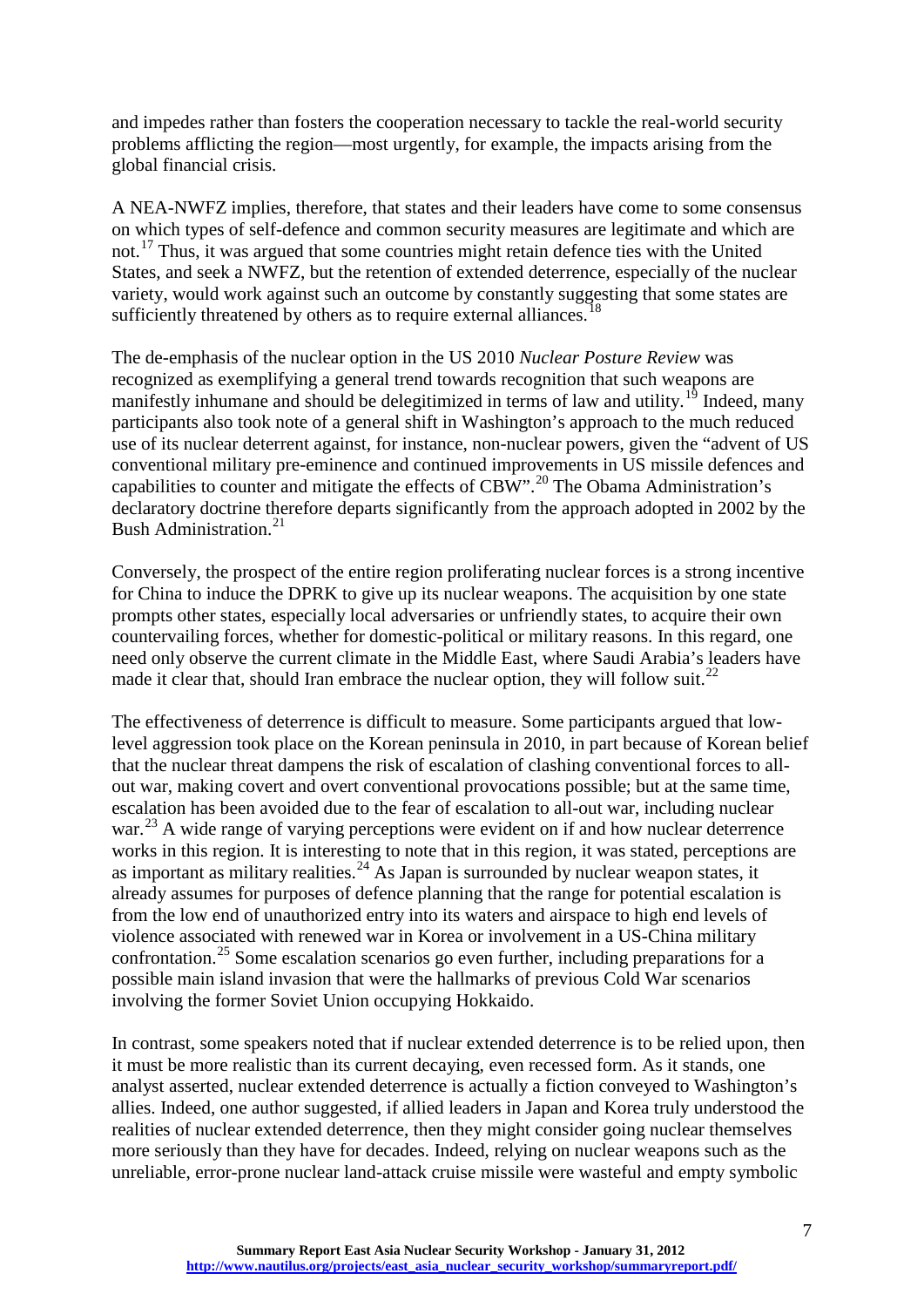expressions of US will to defend Japan. [26](#page-27-6) It was pointed out that US tactical nuclear weapons could hardly be redeployed in Japan or Korea given the absence of shelters and facilities to house them, and the small number of such weapons actually still in existence in the US arsenal. Instead, the United States should focus on alliance "software" rather than nuclear hardware. This boils down to the imperative to continuously consult and update allies on the status and commitment of US conventional forces and missile defences—an approach that keeps pace with the declining value of nuclear weapons.

Moreover, to suggest as one participant did, that nuclear weapons might be a deterrent against all weapons of mass destruction, is akin to burning down the house to get the mosquito.<sup>2</sup> References to chemical weapons as a rationale for nuclear deterrence is simply a way to prop up the utility of nuclear weapons and is misleading with regard to the actual, highly limited utility of nuclear weapons in any realistic military circumstances. $^{28}$  $^{28}$  $^{28}$ 

### **4. Conventional Deterrence: Roles, Conflicts, Utility**

<span id="page-8-0"></span>Alternatives to the doctrine of nuclear deterrence in the region were canvassed. These alternatives rest on the increased conventional military capability in the context of the steadily diminishing utility of nuclear weapons. Table 1 from one of the papers circulated to the workshop participants shows military missions that have been attributed in the past to nuclear forces, and for those that remain on "active duty" in the post-Cold War era, that conventional deterrence must supplant effectively if nuclear deterrence is to recede sufficiently for a NEA-NWFZ to proceed.

\_\_\_\_\_\_\_\_\_\_\_\_\_\_\_\_\_\_\_\_\_\_\_\_\_\_\_\_\_\_\_\_\_\_\_\_\_\_\_\_\_\_\_\_\_\_\_\_\_\_\_\_\_\_\_\_\_\_\_\_\_\_\_\_\_\_\_\_\_\_\_\_\_\_\_\_\_\_\_\_\_\_\_\_\_\_\_\_\_\_

#### Table 1: **Past and Current Missions Of US Nuclear Weapons to Support "Deterrence"**

- Pre-emptive attack of deployed WMD forces on high alert and about to attack US or allied forces
- Preventive war against an adversary
- WMD interdiction and/or elimination
- Wide-area destruction or disablement of armored forces
- Destruction-disablement of deep underground targets (leadership, command and control, WMD, for example)
- Destruction-disablement of hardened surface targets (HARTS or hardened artillery sites, for example)
- Destruction-disablement of dispersed WMD-armed mobile missiles
- Destruction-disablement of air and missile bases in reinforced concrete
- Destruction-disablement of large infrastructure such as bridges, ports, refineries
- Destruction-disablement of large ships at distance from anti-ship missiles such as aircraft carriers
- Use as anti-submarine warfare depth charges
- Use as surface-air ballistic missile defense
- Pivotal rather than solely deterrent role in relations between allies and adversaries in the region
- "Shaping the environment" in ways favorable to US interests (sometimes referred to as "dissuasion" of competitors in the context of nuclear strategy)
- Signalling to allies, adversaries, and third parties that US vital interests are involved in a conflict to the degree that could lead to nuclear war

Source: P. Hayes, Richard Tanter, "Conventional Force Issues and a Korea-Japan NWFZ," Research Note for November 11, 2011 East Asia Nuclear Security Workshop, June 23, 2011, p. 5 and endnote 6. Available online at: [http://www.nautilus.org/projects/east\\_asia\\_nuclear\\_security\\_workshop/suggested-reading-](http://www.nautilus.org/projects/east_asia_nuclear_security_workshop/suggested-reading-1/Hayes_Tanter_Military_Capacity)[1/Hayes\\_Tanter\\_Military\\_Capacity](http://www.nautilus.org/projects/east_asia_nuclear_security_workshop/suggested-reading-1/Hayes_Tanter_Military_Capacity)

\_\_\_\_\_\_\_\_\_\_\_\_\_\_\_\_\_\_\_\_\_\_\_\_\_\_\_\_\_\_\_\_\_\_\_\_\_\_\_\_\_\_\_\_\_\_\_\_\_\_\_\_\_\_\_\_\_\_\_\_\_\_\_\_\_\_\_\_\_\_\_\_\_\_\_\_\_\_\_\_\_\_\_\_\_\_\_\_\_\_

 $\_$  ,  $\_$  ,  $\_$  ,  $\_$  ,  $\_$  ,  $\_$  ,  $\_$  ,  $\_$  ,  $\_$  ,  $\_$  ,  $\_$  ,  $\_$  ,  $\_$  ,  $\_$  ,  $\_$  ,  $\_$  ,  $\_$  ,  $\_$  ,  $\_$  ,  $\_$  ,  $\_$  ,  $\_$  ,  $\_$  ,  $\_$  ,  $\_$  ,  $\_$  ,  $\_$  ,  $\_$  ,  $\_$  ,  $\_$  ,  $\_$  ,  $\_$  ,  $\_$  ,  $\_$  ,  $\_$  ,  $\_$  ,  $\_$  ,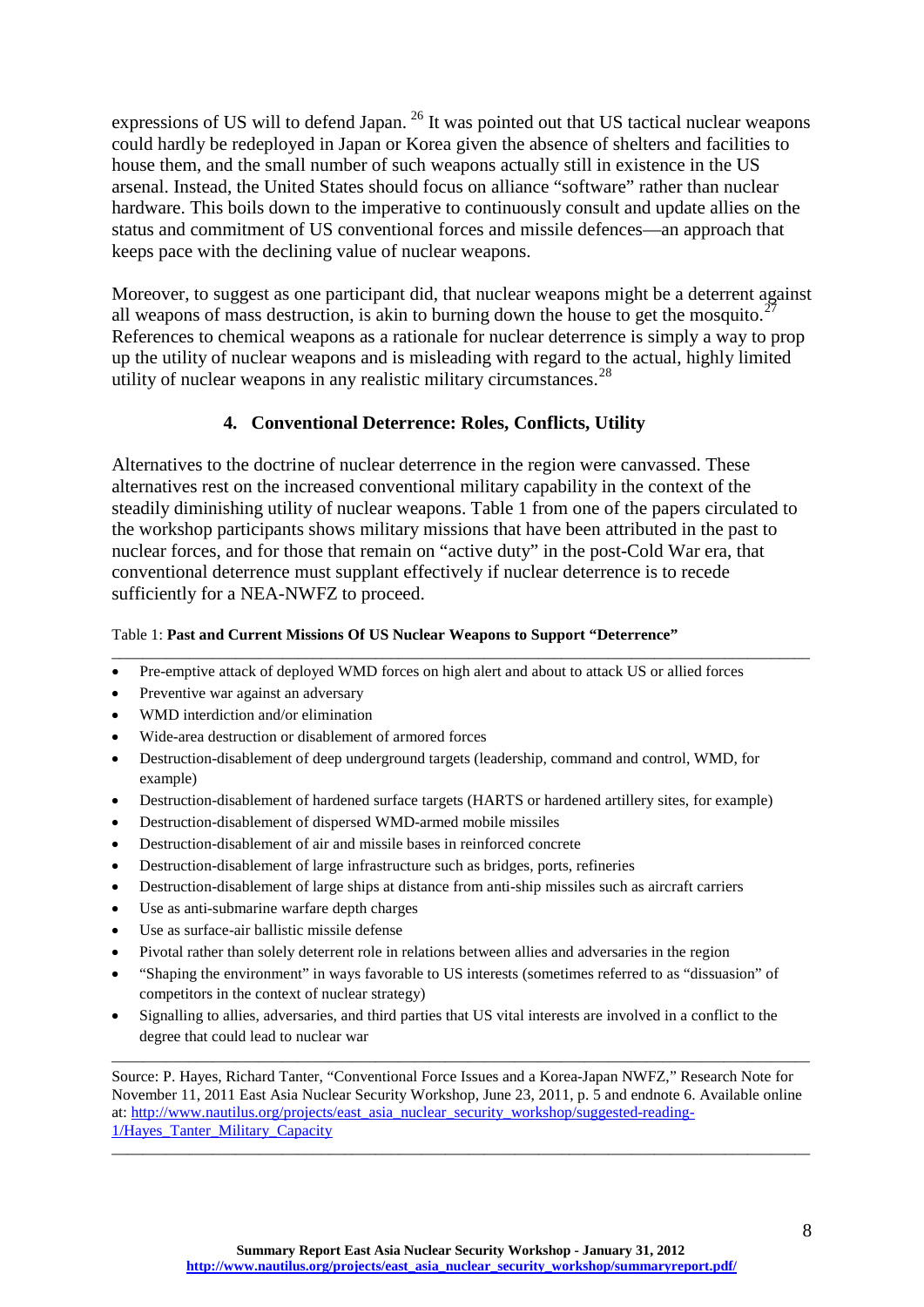Participants noted that conventional deterrence is a dynamic and relative concept.<sup>[29](#page-27-9)</sup> Is enhanced conventional deterrence, including conventional extended deterrence, consistent with a NEA-NWFZ? Or are there levels of capacity to inflict massive conventional retaliation approaching that of nuclear weapons that could be counter-productive due to the perception of adversaries that these are predatory or offensive capabilities?

It was noted that the creation of effective conventional capabilities already has been deemed all-important by US allies, given Washington's stated position of restraint in using its nuclear deterrent.<sup>[30](#page-27-10)</sup> Conventional weapons already exert a powerful deterrent effect, irrespective of the presence of nuclear weapons or assertions of nuclear extended deterrence. This effect is due in part to the ever–increasing precision and lethality of conventional weapons, but also in part to the greater credibility of actual usage of such weapons, including demonstrated use in real wars, compared with nuclear weapons.<sup>[31](#page-27-11)</sup> It was also noted that nuclear deterrence has proven to be of limited use in any case. Indeed, non-nuclear weapon states have ignored putative nuclear deterrence, including extended deterrence, and initiated war against nuclear weapons and non-nuclear weapons states before, including in this region.<sup>[32](#page-27-12)</sup>

In Japan's case, conventional capabilities are constrained by the "exclusively defensivedefence" limitation imposed by the country's post-World War II Constitution. Japan therefore has limited means of projecting an offensive capability that might strike other territories. However, some conflict scenarios imply that Japan should build a greater offensive capability, especially in relation to territorial disputes. It was noted that a politically defensive posture can be combined with a militarily offensive power and strategy—and vice versa.<sup>[33](#page-27-13)</sup>

Some participants also found no reason, in principle, to rule out US forces remaining an essential component to Japan's defence strategy. However, acceptance of this role by all states in the region that might be party to a NEA-NWFZ would depend on whether these forces were forward-deployed military units or less visible and potentially threatening capacities such as signals intelligence facilities.<sup>[34](#page-27-14)</sup> The latter would possibly constitute high priority Chinese targets. China and Russia would have be consulted on such matters as part of a comprehensive security arrangement that includes a NEA-NWFZ in order to ensure that they perceive such forces to be part of a "security community" rather than an unacceptable external threat to their own sovereignty. This, in turn, may be rejected by the United States and its allies as an unacceptable intrusion onto their sovereign rights to cooperate on security matters, which would also obstruct the establishment of a NEA-NWFZ.

Adopting a NEA-NWFZ might also require states to be more cautious in their approach to defence modernization. Theatre missile defence systems might well be consistent with a NWFZ, but only if they are undertaken at a moderate pace and not so rapidly as to cause some parties (most notably Beijing) undue anxiety about the underlying threat perception and intention embodied in such capacities when they are combined with offensive conventional force capabilities.<sup>[35](#page-27-15)</sup> Discussants noted that such defence modernization could block the creation of a NWFZ because regionally deployed missile defence systems might disrupt the capacity of strategic nuclear forces of nuclear weapons states such as China to project credible retaliatory capacity against other nuclear weapons states. Tacit restraint by all parties also might be needed in relation to military build-up in China, Taiwan, and by the United States in relation to the Taiwan Straits contingency for a NEA-NWFZ to be implemented.

For sustainable non-nuclear deterrence to operate in Korea, phased removal and demobilization of forward-deployed conventional forces in and around the DMZ would be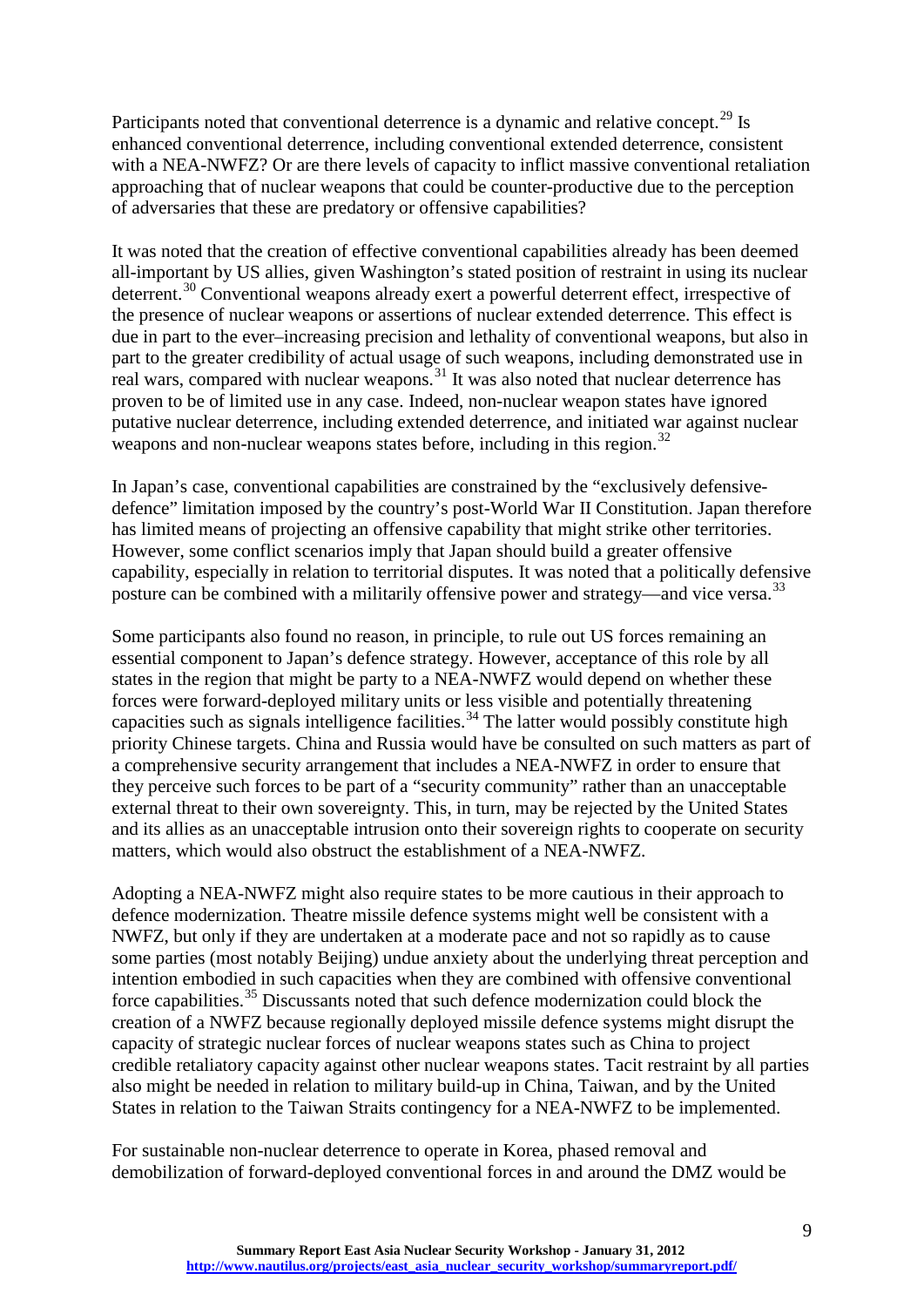needed, especially by the DPRK. Verification of this process will pose challenges to both Koreas, the United States, and third parties, although there is significant UN experience in this regard, especially at the Golan Heights. $36$ 

None of these arms control measures would take place in isolation. Therefore, the region must seriously consider creating a comprehensive regional security framework that might resemble the Organization for Security and Co-operation in Europe although of itself, such entity would fall far short of what is needed to create an environment conducive to the creation of a NEA-NWFZ.

### **5. The Broader Strategic Environment**

<span id="page-10-0"></span>That all parties affected should support its creation was suggested by the UN expert group on the creation of NWFZs to be a necessary precondition for a successful zone negotiation to occur. Consistent with this approach, participants concurred that all six powers that were part of the February 13, 2007 agreement on "Initial Actions for the Implementation of the Joint Statement at the Six Party Talks" must be involved in the proposed security dialogue and the creation of a NEA-NWFZ. A NWFZ and the six party talks—either a direct descendent of the past Six Party Talks, or a new six party dialogue mechanism, could be complementary and pursued in parallel.<sup>[37](#page-27-17)</sup> Halperin's framework paper set the scene, accompanied by similar proposals addressing the importance of bringing North Korea back to the negotiation table within that framework. Restarting the Six Party Talks would be an incentive not only to bring the DPRK back into the fold but also lay the groundwork for the broader aims of a NWFZ.

The arrangement of a three-plus-three NEA-NWFZ was also examined.<sup>[38](#page-27-18)</sup> The treaty would include a six-party format with intra-zonal states (Japan, ROK and DPRK) and "neighbouring nuclear weapons states" (China, Russia and the United States). Security assurances by neighbouring nuclear weapons states are deemed essential in this plan, as they are to NWFZs in other parts of the world.

The role that North Korea should play in terms of bringing such a zone agreement into play, given the considerable difficulties it had posed in past negotiations, proved contentious at the workshop.<sup>[39](#page-27-19)</sup> Could North Korea be sidestepped at the outset to get the process for a NWFZ underway on the assumption that it will eventually unify with the  $ROK<sup>240</sup>$  $ROK<sup>240</sup>$  $ROK<sup>240</sup>$  Might Japan and South Korea take the lead and establish a bilateral NWFZ that allows for future expansion, perhaps including not only the DPRK, but also Mongolia?

For the ROK, a limited, bilateral NWFZ might be a useful firebreak on a regional arms race, by deepening Japan's good intentions not to arm with nuclear weapons and possibly forestalling the enhancement of Chinese capabilities.<sup>[41](#page-27-21)</sup> Also, it might demand that China and Russia forego nuclear use against them immediately upon ratification of the treaty, thereby winning support from South Korean conservatives, some of whom now favour unilateral nuclear armament for the ROK.<sup>[42](#page-28-0)</sup> Some suggested that the initial absence of the DPRK from a bilateral NWFZ did not weaken such a plan; it might well choose to join later, and meanwhile, Japan and the ROK would reap benefits, as would the nuclear weapons states who commit to the treaty's protocols.

However, a bilateral formula between Japan and the ROK was rejected within the framework of Halperin's paper, as it would leave unresolved the broader strategic concerns (for instance, the continuation of the state of war on the peninsula).<sup>[43](#page-28-1)</sup> A bilateral ROK-Japan NWFZ from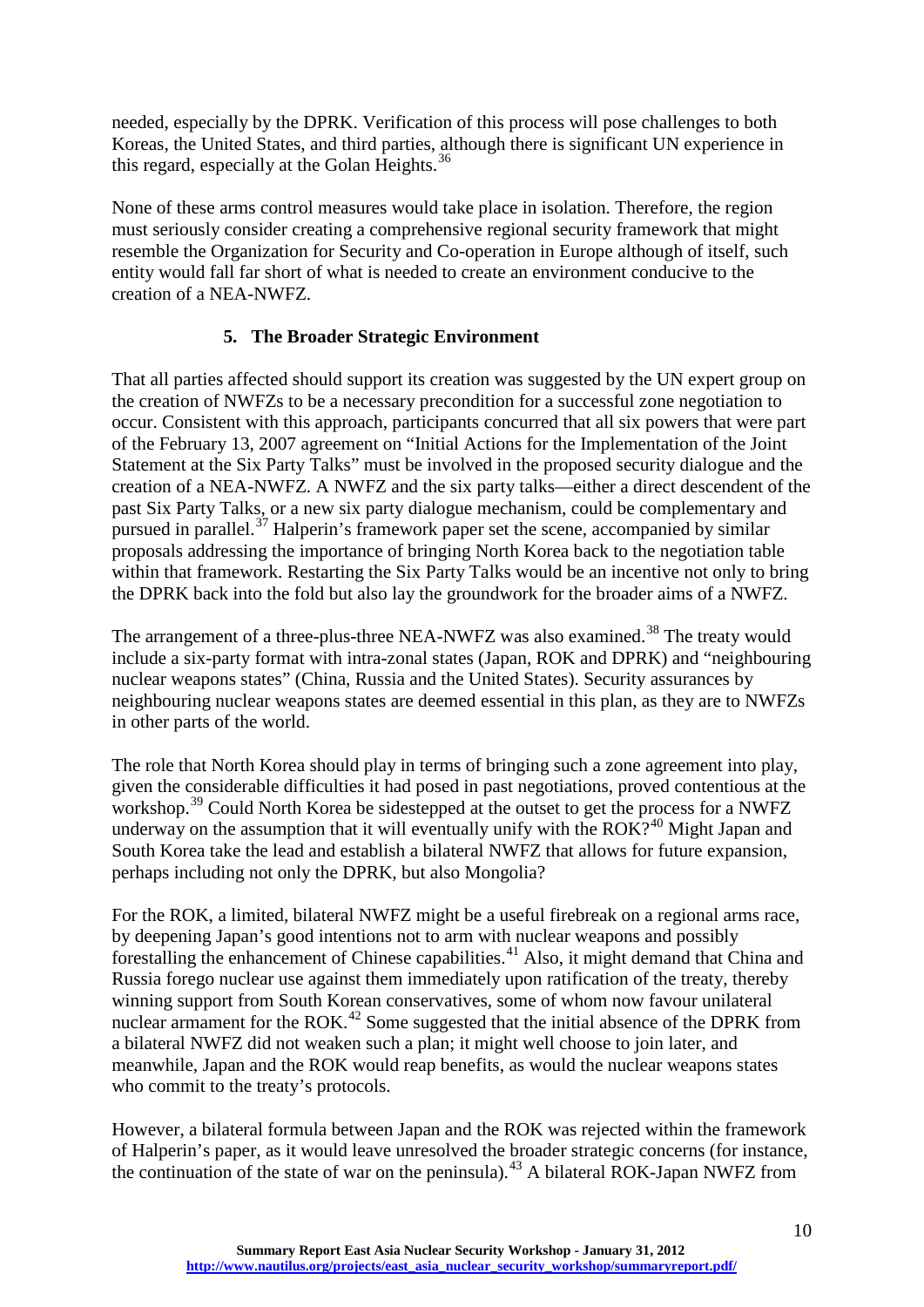this perspective would fall short of the strategic conditions needed before a NWFZ would be feasible and meaningful in the first place, creating a chicken-and-egg problem. A minority voice challenged this logic, arguing that a bilateral zone could establish a baseline against which North Korean nuclear behaviour could be judged, would set the future security agenda of the region rather than allowing the DPRK to exercise veto power over regional security cooperation by virtue of becoming nuclear-armed, and there was no reason to wait and much to be lost from further delay.

A third option with regard to the DPRK—whereby it would join a NEA-NWFZ at the outset as Argentina and Brazil did in the Treaty of Tlatelolco, but only complies fully over time and receives, in turn, negative security assurances from the nuclear weapons states only to the degree it is in full compliance—was described briefly and needs further research and legal analysis to ascertain its applicability to a NEA NWFZ. This option might be combined with the proposal by Halperin to establish a five year compliance "option to opt out" for the ROK and Japan.

Although North Korea took precedence in the discussions as a primary, immediate obstacle to the creation of a NEA-NWFZ, other potential strategic factors that might affect the creation of a NWFZ were touched upon. Taiwan, deemed an internal Chinese issue with international ramifications, did not feature so heavily, though it was pointed out as a potentially vital issue by a few participants. One participant noted that a NWFZ might still be created without Taiwan's status posing a problem, in part because precedents exist for various territories within a zone being part of such an arrangement.<sup>[44](#page-28-2)</sup>

However, China and the United States have only partially overlapping criteria for what constitutes an acceptable NWFZ, as was described in a circulated background paper. [45](#page-28-3) These two nuclear weapons states would have to converge on their criteria for an acceptable NWFZ in relation to Northeast Asia, and possibly with respect to the Taiwan Straits conflict and the linkage thereof with Japan and the ROK, before any NEA-NWFZ, bilateral or otherwise, could make much headway.

## **6. NWFZ: Historical Precedents**

<span id="page-11-0"></span>What do precedents suggest as to how a NWFZ in the Northeast Asian region might emerge? The first NWFZ in a populated area, the Treaty of Tlatelolco signed in 1967 (a year prior to the NPT), provides one model. It was designed to keep Latin America free of nuclear weapons and incidents similar to the Cuban Missile Crisis.<sup>[46](#page-28-4)</sup> It involved the application of IAEA safeguards that link the signatories to the obligations of Article III of the NPT. Although the entire treaty regime has not come into effect, the treaty is in force for all Latin American states. As noted in the previous section, the "waiver" mechanism in the Tlatelolco Treaty might be used for the gradual entry into force of a NEA-NWFZ, even if the broader security assurances sought by all the signatory parties might not be met immediately as a result. $47$ 

The nuclear-free-zone concept has momentum in other regions today that are linked to Northeast Asia. The 2012 UN Middle East WMDFZ conference to be hosted by Finland suggests a vital step may be taken to halt proliferation and to avert the collapse of the NPT, at least in that region.<sup>[48](#page-28-6)</sup>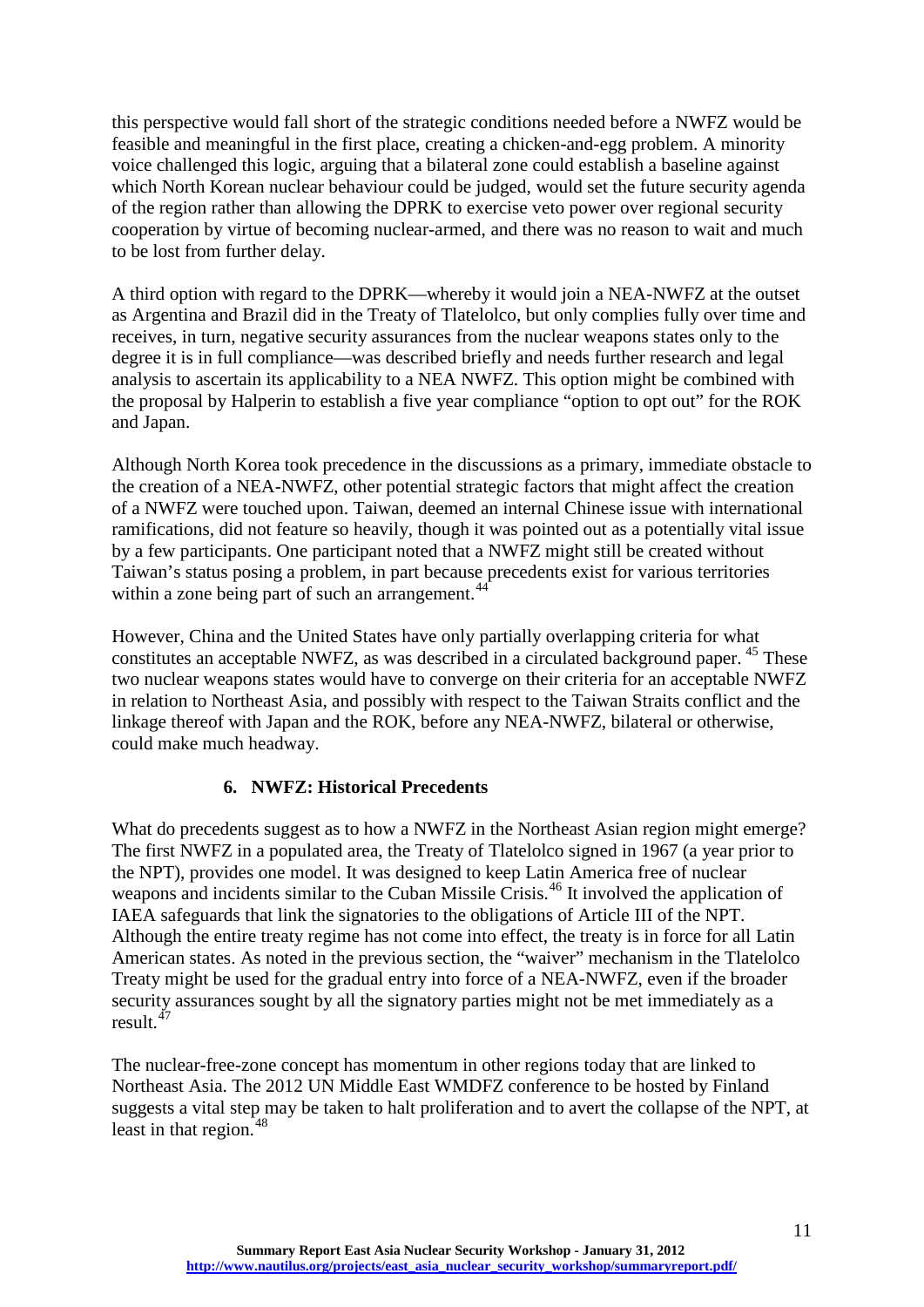It was noted that in each of the five NWFZ treaties in populated regions, a catalytic event activated the treaty process. In the case of the Tlatelolco Treaty, it was the Cuban Missile Crisis of 1962; in the Rarotonga Treaty, the French policy of nuclear testing in the Pacific; for the Bangkok Treaty, the withdrawal of Russia and the US from respective bases in Vietnam and the Philippines; for the Pelindaba Treaty, the conclusion of South Africa's apartheid regime and the abolition of its nuclear weapon facilities; and for the Central Asian Semipalatinsk Treaty, the end of the Soviet Union and its accompanying nuclear weapons program in the region. $49$ 

In all of these cases civil society played important roles in pre-negotiation and negotiation phases taking into account the specific nature of the region. Along these lines, specific models have been formulated for the Northeast Asian region, such as those stemming from the Peace Depot and the Nautilus Institute.<sup>[50](#page-28-8)</sup>

### **7. Domestic Concerns**

<span id="page-12-0"></span>In addition to external geopolitical factors, it is evident that various political factions and groups exist within the relevant countries that will foster or block a NEA-NWFZ. Seoul, for instance, was noted as expressing an interest in making nuclear weapons whenever the US security guarantee was considered unreliable, be it the Nixon Doctrine of 1974 or Jimmy Carter's suggestions to move US troops off the peninsula in 1976.<sup>[51](#page-28-9)</sup> Indeed, South Korea's polity is divided against itself when it comes to matters nuclear, with distinct groupings of elite opinion observable over time.<sup>[52](#page-28-10)</sup> In terms of its relationship with Pyongyang, Seoul more recently has been inconsistent, critical of the Six-Party Talks, and seeks to extract a DPRK apology for its misdeeds. The United States remains rooted in a crime-and-punishment disposition towards the North Koreans, while Japan is not going to take the initiative, given its preoccupation with the DPRK's past abductions of Japanese nationals.<sup>[53](#page-28-11)</sup>

What might be required, it was suggested, is to convince nuclear conservatives in Japan that the risks of the whole region going nuclear far exceed that of a NWFZ. Indeed, it might be argued that a generalized proliferation in the region would amount to a system dedicated to "mutual probable destruction" rather than a stable, non-nuclear future. Both Koreas as well as China are suspicious of Japan's nuclear aspirations, and the ROK wants to process spent nuclear fuel in part as a hedge against Japanese proliferation potential.<sup>[54](#page-28-12)</sup> The US security guarantee is a system that prevents both the ROK and Japan from taking that path; and historically, nuclear extended deterrence, or at least its rhetorical form, has been integral to that guarantee.

The absence of a reliable institutional mechanism to mediate between the two Korean militaries was noteworthy, although there are previous agreements between the parties that can be reactivated.[55](#page-28-13) To get anywhere the Koreas must sort out their differences and conduct frank discussions about the implementation of existing bilateral agreements, and an East Asian conflict resolution centre might be established to facilitate that process.<sup>[56](#page-28-14)</sup> As the DPRK military likely perceives itself to be militarily inferior in conventional forces, it will likely insist on retaining its nuclear option for the foreseeable future.<sup>[57](#page-28-15)</sup>

Since 2008, high-level military talks between the two Koreas have been stalled. A more negative note was struck by those who portrayed the difficulties of internal politics in the DPRK as being so deeply rooted that North Korea could never be a credible negotiating partner for any external player, let alone South Korea. Others argued that North Korea's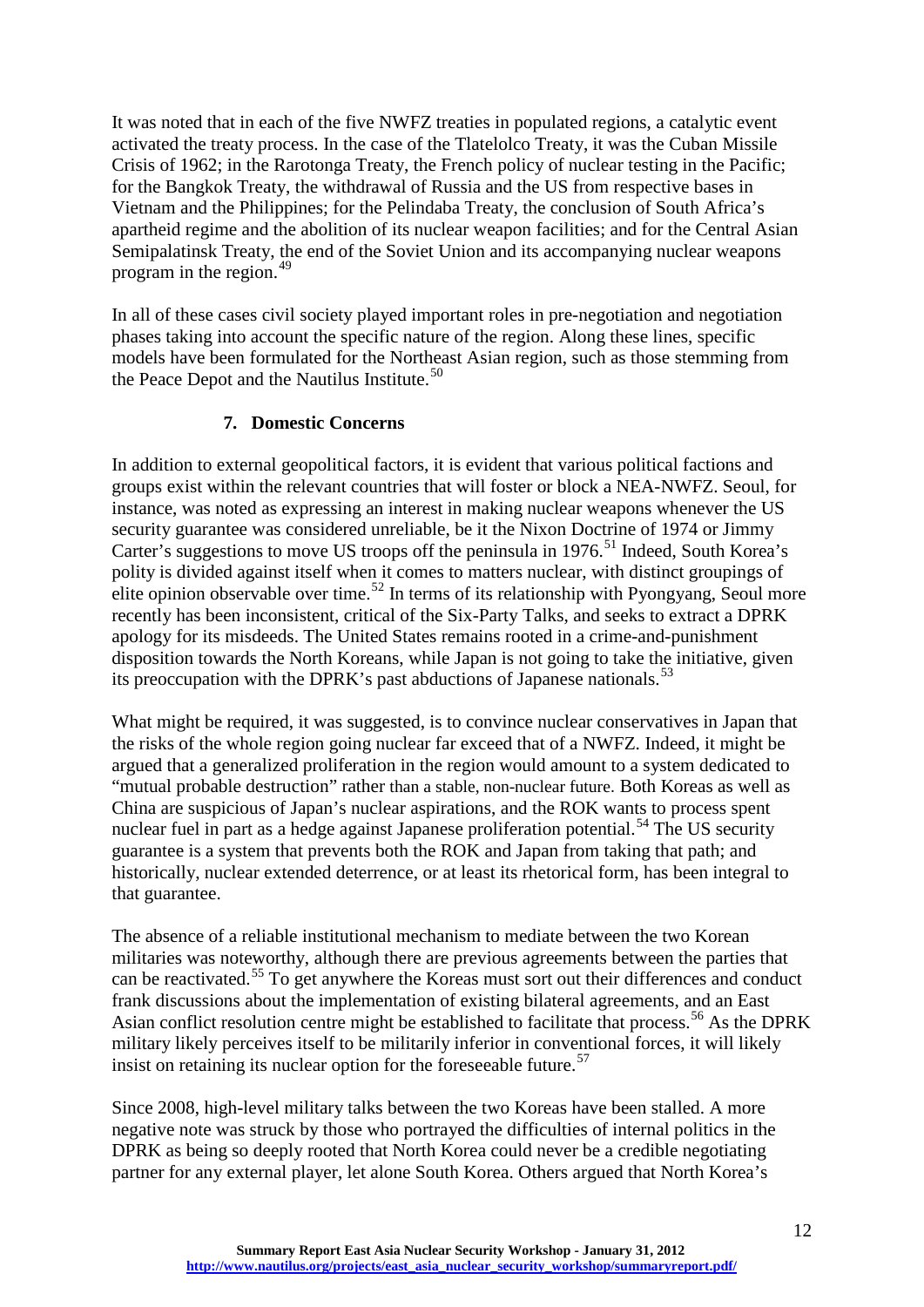"inferior capability" is a misleading myth, in part because much of the DPRK's military expenditure is concealed.<sup>[58](#page-28-16)</sup>

That said, one speaker argued that it is equally misleading to overstate North Korea's military effectiveness, though this was not to ignore the damage that capability might inflict on the ROK in a war. US and ROK military capabilities are absolutely superior to those of the DPRK in terms of effectiveness, although not in crude numbers of some weapon systems.<sup>[59](#page-28-17)</sup> Extant military data gathered from open sources and presented at the workshop suggests that Seoul is only partly exposed in the northern suburbs to the DPRK's Koksan 170mm and 24 MM Multiple Rocket Launchers. Seoul would suffer losses but would not be turned into a "sea of fire" by a DPRK artillery and rocket assault. In an attack, North Korean deployments would also be limited, hampered by a rapid exhaustion of fuel supplies, long and interdictable supply lines, and southward invasion corridors blocked by almost impassable urban areas.

In this perspective, a NWFZ might be attractive to North Korea's leaders because it offers a different pathway that enables Pyongyang to buy time, enabling the regime to trade in on a promise from the United States to not to attack them with nuclear weapons and to shift from currently hostile relations to more accommodating stances.<sup>[60](#page-28-18)</sup> Given that North Korea's state is not a monolith, the more dynamic, pro-engagement forces within it might be influenced by proffering of "vanilla" options.<sup>[61](#page-29-0)</sup> Others questioned whether the debate about the internal politics of North Korea had any value at all, given the long history of bad faith and promises left unfulfilled by Pyongyang.<sup> $\delta$ 2</sup> Although the workshop was held before Kim Jong Il's death on December 17, 2011, his passing suggests that the resilience and ability of the DPRK regime led by his son Kim Jong Un will be revealed quickly by internal and external pressures.

## **8. Strategic Environments: Other Options**

<span id="page-13-0"></span>The question was posed as to why China was not exercising more restraining influence over North Korea by lessening their security anxiety. The response here was that Beijing, having formed a "normal relationship" with the DPRK, did not wish to abuse it by using unwarranted pressure that would simply undermine China's ability to communicate with the regime in Pyongyang.<sup>[63](#page-29-2)</sup> For historical, reputational, and strategic regions, it was averred, China will support the DPRK if it is unduly attacked; but it will not back the North if it provokes a war. China remains a vital bridge to reviving the Six Party Talks over North Korea's nuclear threat; or in any six party formulae that might lead to a NEA-NWFZ.

Other possibilities also emerged as avenues within the geopolitical and strategic environment. For one, Mongolia might be involved in a NEA-NWFZ, given that it is part of the region, is already a declared and internationally recognized nuclear weapons-free state surrounded by nuclear powers, and has diplomatic relations with North Korea.<sup>[64](#page-29-3)</sup> The problem here lies in the asymmetrical relationship that such an association poses, given Chinese and US involvement.[65](#page-29-4) That said, the fact that Mongolia does not pose a threat to Pyongyang might enable them to host a special session with North Korean experts along with China, Russia and non-aligned countries as to how a NWFZ might work.<sup>[66](#page-29-5)</sup>

## **9. Future Pathways: Prospects and Possibilities**

<span id="page-13-1"></span>A NWFZ treaty is a flexible legal institution and has been adapted to many local and regional circumstances. No two zones are exactly alike, and innovations have occurred in terms of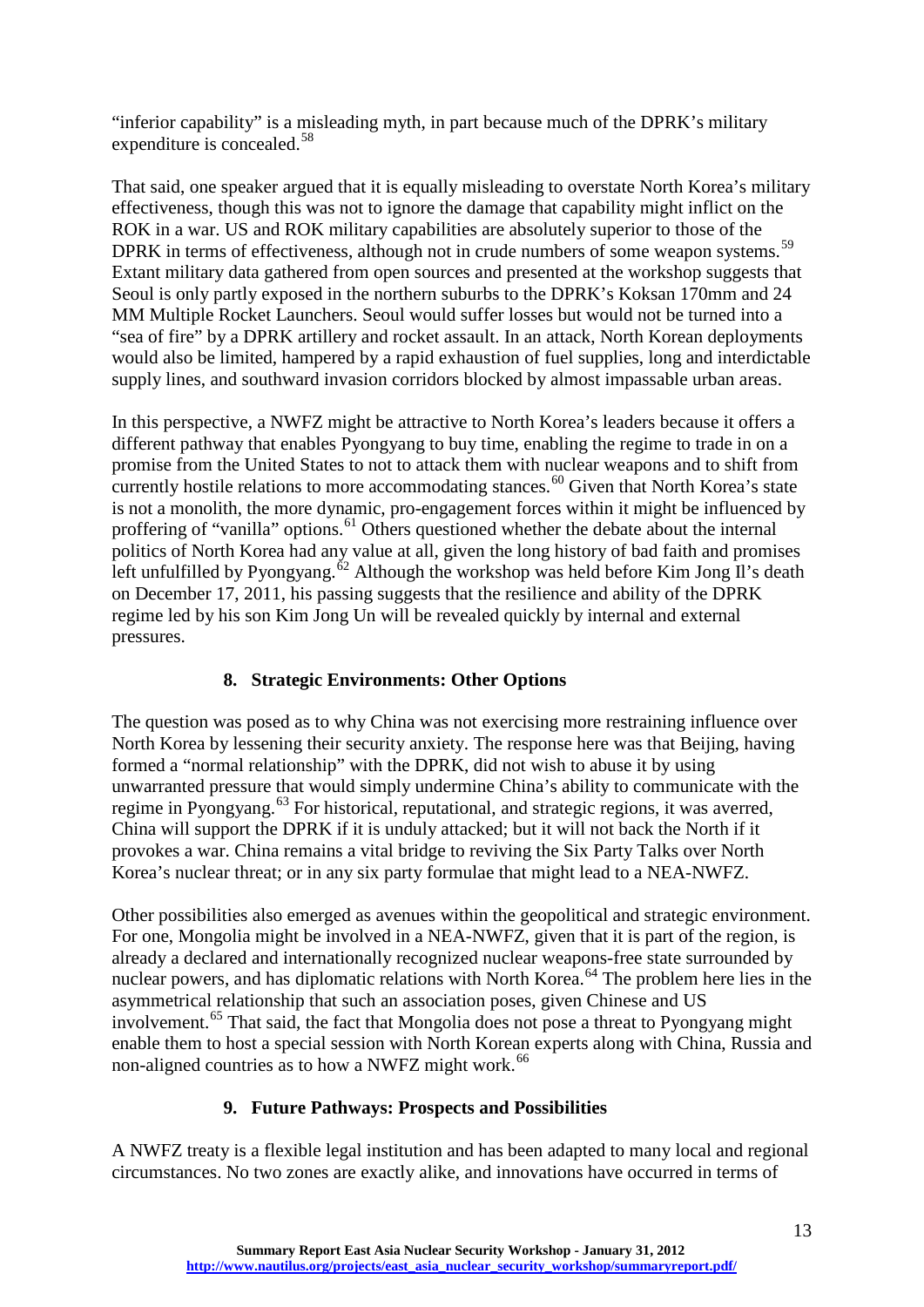what a zone may cover over time. Historically, states that were opposed to the Nuclear Non-Proliferation Treaty or have found themselves in direct security competition with a potentially nuclear-armed neighbour, have found it possible and desirable to participate in a NWFZ.<sup>[67](#page-29-6)</sup> The NPT Treaty itself calls for states to establish NWFZs, and the UN Security Council regularly calls for such zones and provides a legal and political mandate to do so.

States can also make strictly regional arrangements to restrict the presence of nuclear weapons on their home soil.<sup>[68](#page-29-7)</sup> Some participants noted that a NEA-NWFZ could be a suitable way to recognize that the US nuclear arsenal is already largely recessed and that the rhetoric and perceptions of nuclear extended deterrence is no longer aligned with the nuclear force structure.<sup> $59$ </sup> In the case of Japan, the notion of a NWFZ in the region was initially dismissed by conservatives as a naïve expression of leftist sentiment. Now that the DPRK can detonate nuclear devices, however, a NEA NWFZ may be more attractive precisely because it would push the DPRK to commit to disarming its nuclear arsenal, with Japan and the ROK recommitting to their NPT non-nuclear weapons state status, thereby giving up nothing in return for DPRK nuclear disarmament.<sup>[70](#page-29-9)</sup>

Participants often returned to the notion that what matters most to the North Koreans is an expression of non-belligerence from the United States. Because it bears on fundamental intention, such a commitment may be even more important than the issue of nuclear threats from the United States embodied in deployments, exercises, and the like. To pursue an NWFZ requires establishing a minimal level of trust and perseverance, both qualities sorely needed in Pyongyang and Washington after two decades of oscillating cooperation and confrontation.

Participants suggested that the United States in particular must move on from trying to convince the DPRK that they violated their original agreements with Washington and Seoul, and move beyond the Cold War context of demonizing the North. A durable cooperative security system requires that countries recognize that other countries have different domestic polities. Whatever the makeup of a regional security institution, to succeed, it was argued, it must facilitate the involvement of liberal and conservative factions in all the political systems of all states party to the agreements that constitute the system. Unfortunately, no state is in a position to command leadership, and all states currently suffer from either weak or transitional leaderships. Nonetheless, if the DPRK wants to normalize its relationships in the region, the costs to the other powers in the region would be negligible and affordable.<sup>[71](#page-29-10)</sup>

In terms of an overall framework, Halperin's working paper was deemed either workable or worthy of further dialogue, with some reservations as to the realism that domestic political conditions could generate the political will needed to negotiate and to establish a NWFZ.<sup>[72](#page-29-11)</sup> A constructive aspect of the proposal lies in how it embeds the NWFZ in a broader set of treaty and security arrangements, thereby rendering plausible its underlying assumption that the DPRK would dismantle its nuclear weaponry given a way to resolve its multiple and profound insecurities. Also, the proposed mechanism to establish a time frame for compliance over a five year period, at which time any party to the treaty would withdraw, was noted as a useful innovation to the concepts previously advanced, and could be combined with the limited entry procedure for the DPRK drawn from the Latin American treaty by using the waiver mechanism. A six party process, whether it be the Six-Party Talks or some other mechanism, must be activated as a matter of urgency, and the DPRK brought out of its isolation.<sup>[73](#page-29-12)</sup> Any progress implies that substantial energy assistance will be provided to the DPRK as part of an overall *quid pro quo*.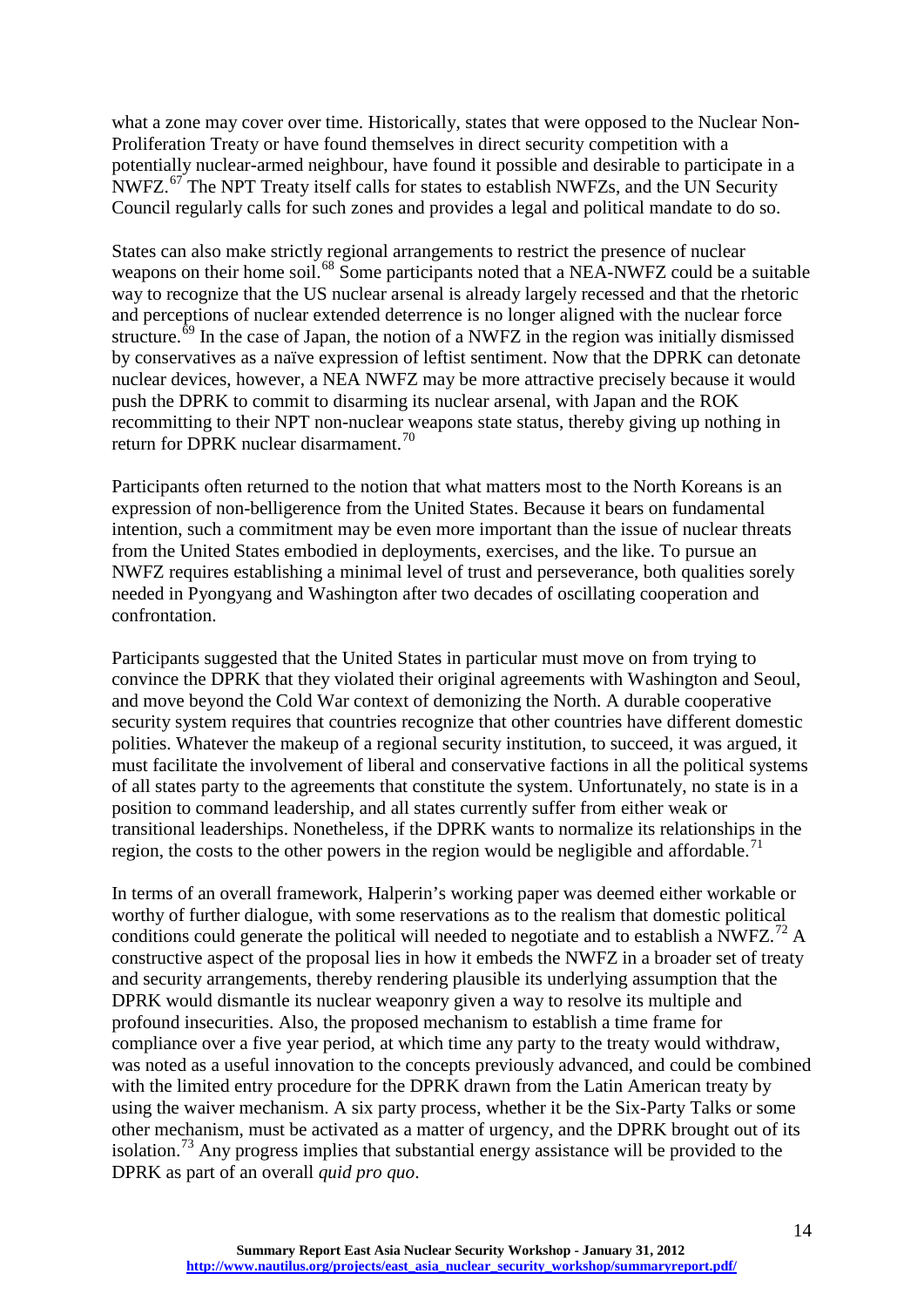Many obvious obstacles could block the establishment of a NEA-NWFZ. Nonetheless, the workshop identified a common will, albeit qualified, on which to build. A combination of converging factors are required for a zone to be established, including the creation of a regional state-based security architecture, and the generation of a civil society component encouraging the establishment of such a zone. Small, agile networks might also prove important in terms of generating support for a NEA-NWFZ. City-to-city peace networks are one such possibility. For example, in South Korea various cities have a solid anti-nuclear pedigree, and hundreds of cities in Japan have already resolved to support a NEA-NWFZ.<sup>[74](#page-29-13)</sup>

Gridlock, it was noted in conclusion, never lasts long in international affairs.<sup>[75](#page-29-14)</sup> The dangers posed by nuclear weapons to cities across Northeast Asia have made the establishment of a NWFZ all the more necessary. Any opportunities that arise to press for either a comprehensive security agreement or a NWFZ solution must be seized quickly. Having arguably survived the workshop's "road test," it is now time to put the concept of a NEA-NWFZ to the "acid test" by probing for perspective key players in Pyongyang and Washington DC, as well as ascertaining Russian interest in such a Zone— an issue that was not explored at the workshop.

Additional research is needed on the actual level of Chinese nuclear forces in the region—a key uncertain variable that affects the calculus of all players; and also on the views of the American military towards the concept, especially as it relates to naval operations such as anti-submarine warfare.

Other ideas for follow-up included:

- Conducting study tours of Korean and Japanese security specialists and policy practitioners of the Southeast Asian, South Pacific, and Mongolian nuclear weaponsfree zones, to compare and contrast their approaches with what is demanded of a NWFZ in Northeast Asian circumstances;
- Popular education about the constructive, peacemaking dimensions of a NWFZ to mobilize an undercurrent of broad-based political support for the concept;
- Further research on "technical" issues such as transit, the legal-institutional mechanism whereby the DPRK might be included in a zone and the obligations undertaken by Nuclear Weapons States in the protocols (these vary from zone to zone and need to be developed specifically tailored to the Northeast Asian region).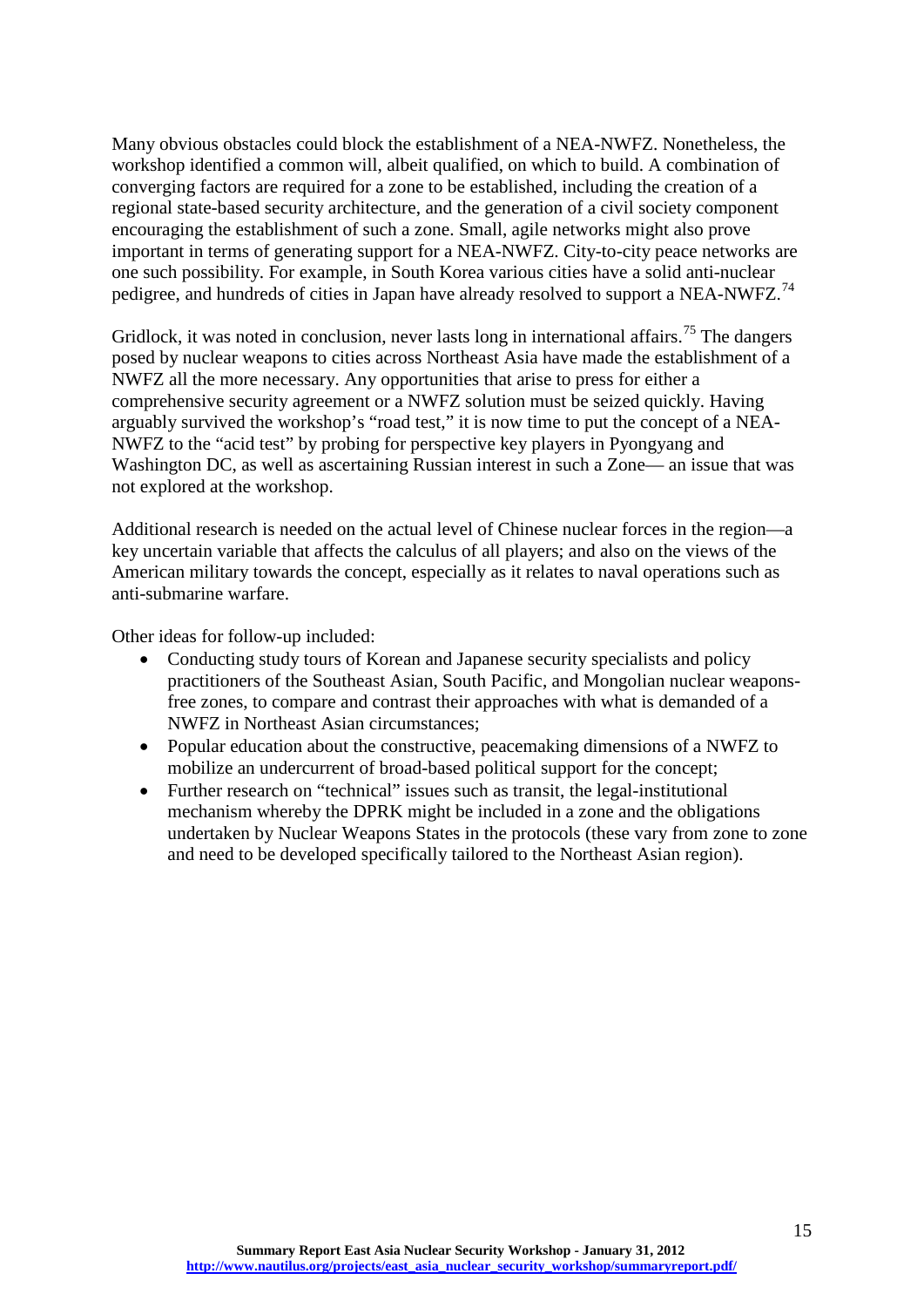# <span id="page-16-0"></span>**ATTACHMENT 1: WORKSHOP AGENDA**

### East Asia Nuclear Security Workshop **International House (Lecture Hall), Tokyo, Japan November 11, 2011**

Convenors:

Nautilus Institute for Security and Sustainability, The Maureen and Mike Mansfield Foundation, Nautilus Australia – RMIT Global Studies Asia Pacific Leadership Network, ANU

Funded by the Ministry of Foreign Affairs, Norway and the Nuclear Threat Initiative

#### **9:00 Workshop Registration**

#### **9:15 Opening – Co-convenors Welcome**

Peter Hayes, Executive Director, Nautilus Institute for Security and Sustainability Gordon Flake, Executive Director, The Maureen and Mike Mansfield Foundation Gareth Evans, Chancellor, Australian National University, Fmr Foreign Minister, Australia

#### **9:30 Opening Remarks/ Framework Paper:**

The Role of a NE Asia NWFZ in Eliminating Nuclear Weapons from the Korean Peninsula .......................................................................................................…...........Morton Halperin *Senior Advisor, Open Society Foundations*

#### **9:50 Discussion**

#### **10:05 SESSION 1: STATE OF NUCLEAR EXTENDED DETERRENCE IN EAST ASIA TODAY, Chair – Colin Heseltine**

**1.1** Extended Deterrence in the Japan-U.S. Alliance…………………..….........…......Jimbo Ken *Professor, Faculty of Policy Management, Keio University*

**1.2** Extended Nuclear Deterrence in Northeast Asia …...………..……...…............Jeffrey Lewis *Adjunct Professor and Director of East Asia Non-Proliferation Program at CNS, Monterey Institute for International Studies*

**1.3** Domestic Debates and Assessment of Extended Deterrence in South Korea: A South Korean Perspective……..………………………………………......…………….......Choi Jong Kun *Assistant Professor, Yonsei University*

#### **10:25 Discussion**

#### **11:05 Morning Tea**

#### **11:20 SESSION 2: PATHWAYS AND PITFALLS TO NEA CONVENTIONAL DETERRENCE, Chair – Philip Yun**

**2.1** Conventional Deterrence and Japan's Security……………………............. Ogawa Shin'ichi *Visiting Professor, Ritsumeikan Asia Pacific University*

**2.2 Paper in Chinese, English Translation forthcoming**………………….............Xu Guanyu *Member of Board, China Arms Control and Disarmament Association*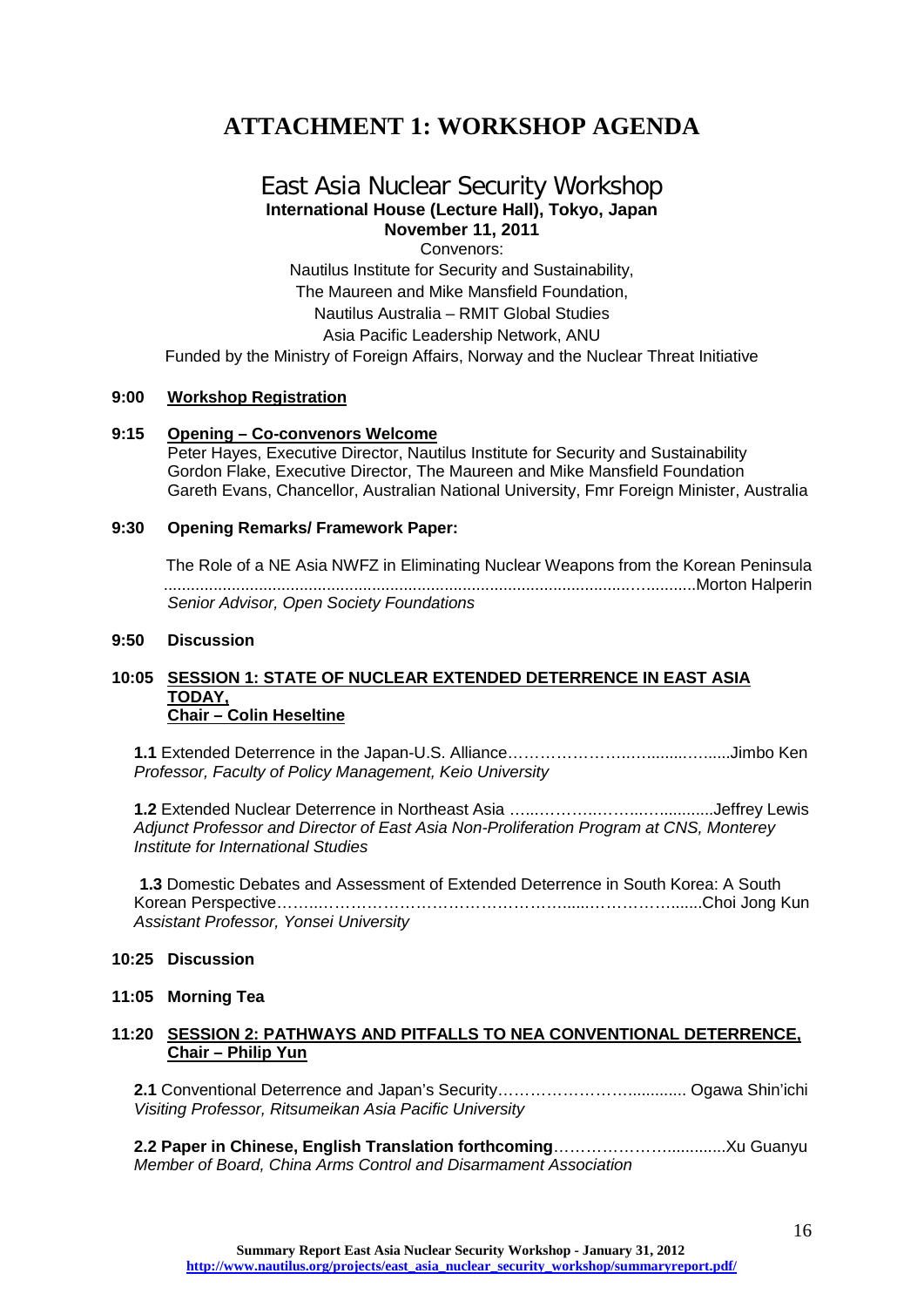**2.3** The Conventional Forces of North Korea and Arms Control in Korean Peninsula: Breaking through the Stalemate………………………………………………………...........Cha Du Hyeogn *Security Expert of Korea*

**2.4** How Conducive is the Military Environment to a Korea Japan Nuclear Weapon Free Zone? Observations, Derivations and Postulations………………….................Roger Cavazos *Consultant on NE Asia, Roger Cavazos Consulting*

#### **12:00 Discussion**

#### **1:00 Lunch**

#### **2:00 SESSION 3: NORTHEAST ASIA NUCLEAR WEAPON FREE ZONE PROPOSALS, Chair – Gordon Flake**

**3.1** A Northeast Asia Nuclear-Weapon-Free Zone with a Three Plus Three Arrangement ..…………………………………………………………………….…………Umebayashi Hiromichi *Special Adviser, Peace Depot*

**3.2** Regions That Say No: Precedents and Precursors for Denuclearizing Northeast Asia .................................................................................................................Michael Hamel-Green *Professor, Victoria University Melbourne*

**3.3** A Northeast Asian Nuclear Weapon Free Zone & the Korean Problem .....................................................................................................................Thomas Graham Jr. *Ambassador, Executive Chairman, Lightbridge Corporation*

**3.4** *Forthcoming* …………………………………………………….………………………..Yi Kiho *Director, Nautilus ARI-Korea*

#### **2:40 Discussion**

**3:25 Break**

#### **3:40 SESSION 4: SUSTAINABLE SECURITY IN EAST ASIA BEYOND NUCLEAR EXTENDED DETERRENCE, Chair – Gareth Evans**

**4.1** The Six Party Talks and Implications for Northeast Asia Nuclear Weapons Free Zone……………………………………………………………………………...……. Moon Chung-in *Professor, Yonsei University*

**4.2** Reducing Military Tension; Building an Atmosphere of Peace………........... Abe Nobuyasu *Fmr UN Under-Secretary for Disarmament Affairs*

**4.3** The Politics of A Korea-Japan NWFZ…………………………...…...………...........Leon Sigal *Director, Northeast Asia Security Project, Social Science Research Council*

#### **4:10 Discussion**

#### **4:40 Break-Afternoon refreshment**

#### **5:10 SESSION 5: GEO-STRATEGIC ADJUSTMENTS FOR A NON-NUCLEAR SECURITY FRAMEWORK FOR EAST ASIA, Chair –Deborah Gordon**

**5.1** *Forthcoming* …………………….…………………………………………........Pan Zhenqiang *Senior Adviser, China Reform Forum*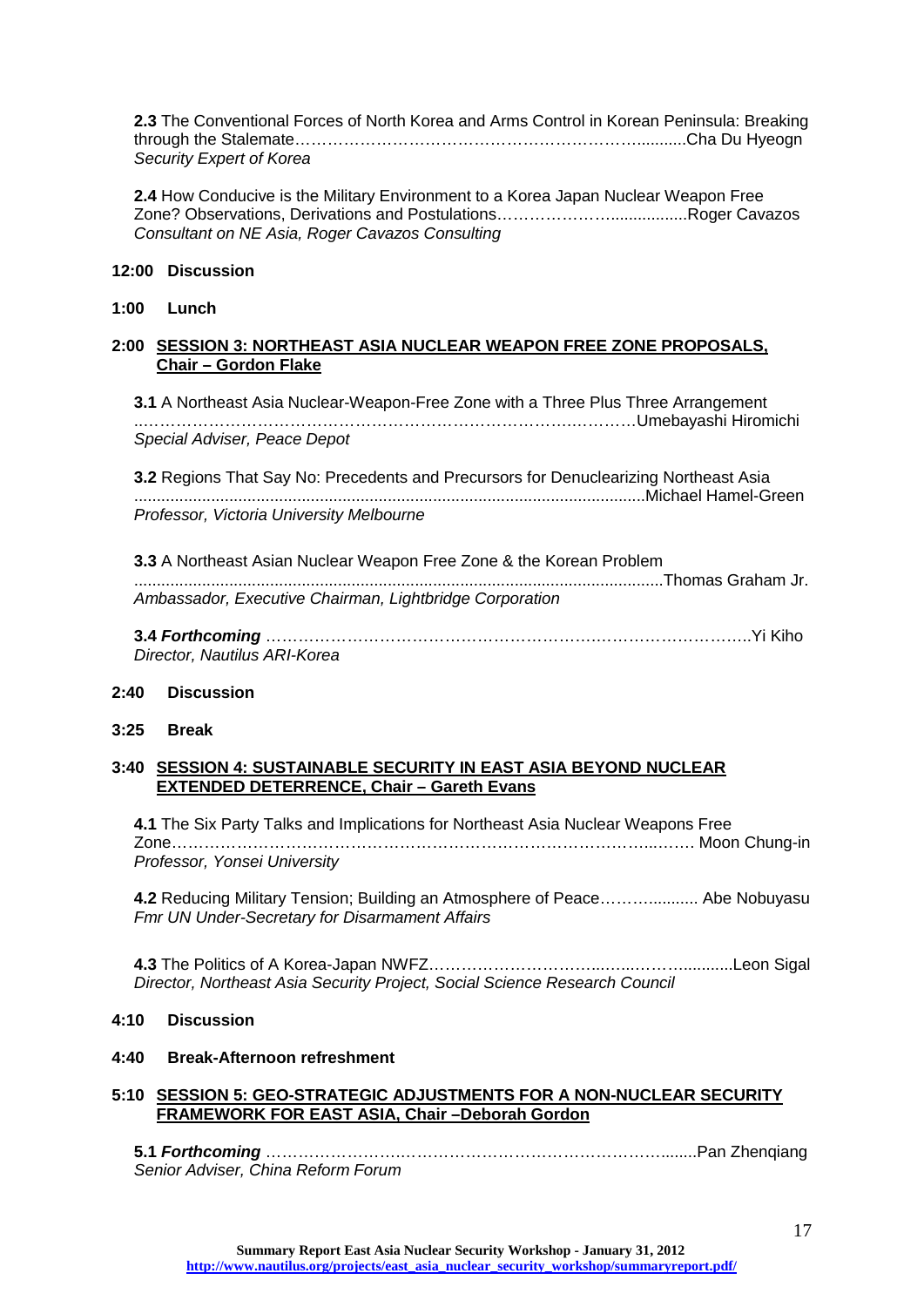| 5.2 <i>Forthcoming ………………………………………………………………</i> …………Baek Jong-Chun |  |
|--------------------------------------------------------------------|--|
| Fmr Chief of the Presidential Security Policy Office, ROK          |  |

**5.3** *Commentary* ….………………………………………………….............Jayantha Dhanapala *Fmr UN Under-Secretary General for Disarmament*

#### **5:40 Discussion**

#### **6:40 Closing Remarks**

Gareth Evans, Chancellor, Australian National University, Fmr Foreign Minister, Australia Gordon Flake, Executive Director, The Maureen and Mike Mansfield Foundation Peter Hayes, Executive Director, Nautilus Institute for Security and Sustainability

#### **7:00 Workshop Adjourns**

#### **7:30 Reception (Lecture Hall)**





**The full photo gallery from the workshop can be found at**: [http://www.nautilus.org/projects/east\\_asia\\_nuclear\\_security\\_workshop/photos-and](http://www.nautilus.org/projects/east_asia_nuclear_security_workshop/photos-and-logos/east-asia-nuclear-security-workshop)[logos/east-asia-nuclear-security-workshop](http://www.nautilus.org/projects/east_asia_nuclear_security_workshop/photos-and-logos/east-asia-nuclear-security-workshop)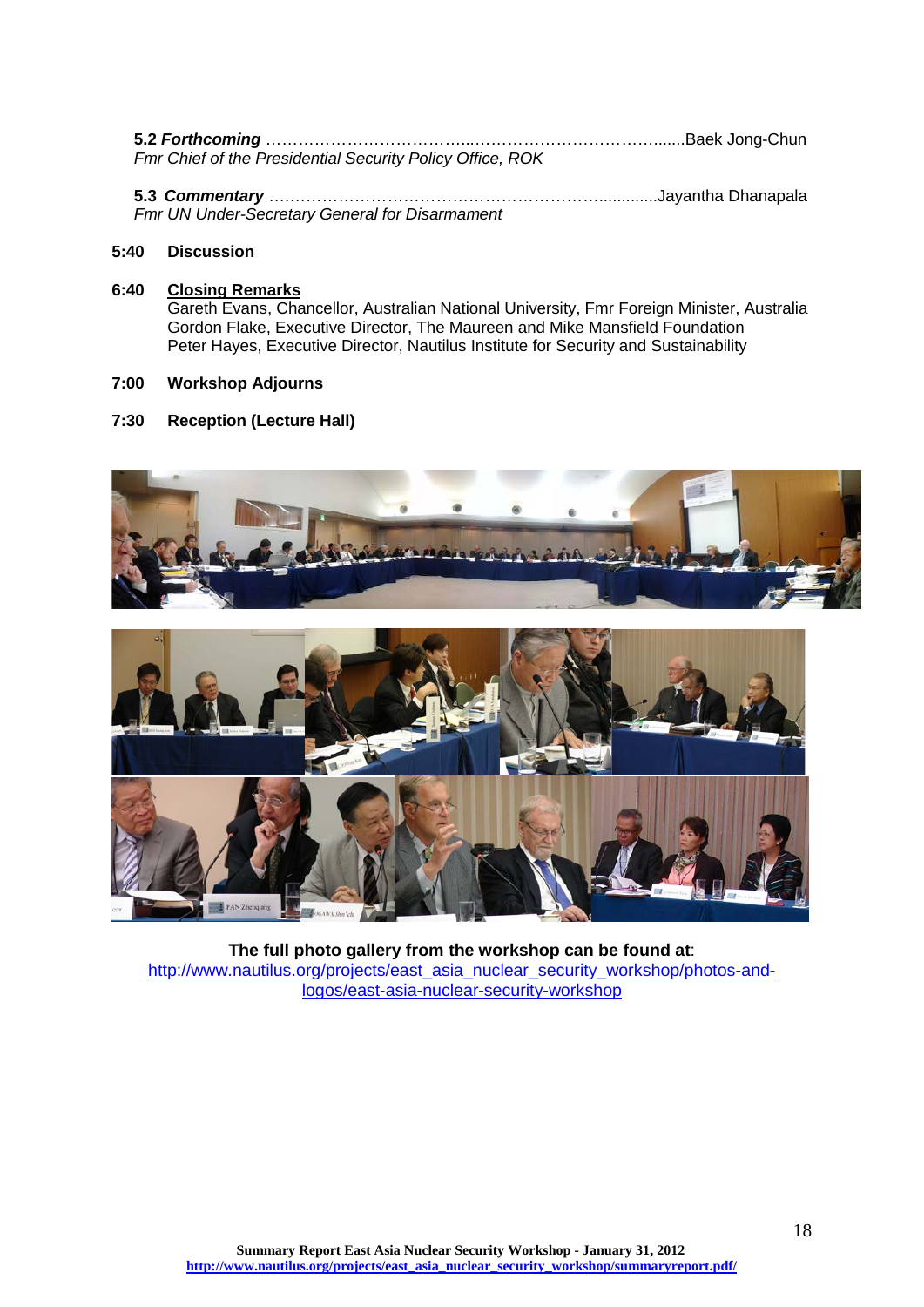# <span id="page-19-0"></span>**ATTACHMENT 2: WORKSHOP PARTICIPANT LIST**

|              |                     | East Asia Nuclear Security Workshop<br>November 11, 2011<br><b>Participant List</b>              |                                    | EAST ASIA<br><b>NUCLEAI</b><br><b>SECURITY</b> |
|--------------|---------------------|--------------------------------------------------------------------------------------------------|------------------------------------|------------------------------------------------|
| <b>Title</b> | <b>Name</b>         | <b>Position</b>                                                                                  | <b>Country</b>                     | <b>Contact Information</b>                     |
| Amb          | ABE, Nobuyasu       | Fmr UN Under-<br>Secretary for<br><b>Disarmament Affairs</b>                                     | Japan                              | nobieabee@aol.com                              |
| Tan Sri      | Agam, Hasmy         | Fmr Ambassador to the<br><b>United Nations</b>                                                   | Malaysia                           |                                                |
| Dr.          | BAEK, Jong-Chun     | Fmr Chief of the<br><b>Presidential Security</b><br><b>Policy Office</b>                         | Republic of<br>Korea               | jcbaek@sejong.org                              |
| Mr.          | Bruce, Scott        | Director, US Operations<br>The Nautilus Institute<br>for Security and<br>Sustainability          | United States of<br>America        | bscott@nautilus.org                            |
| Dr.          | Carlson, John       | <b>APLN Secretariat</b>                                                                          | Australia                          |                                                |
| Mr.          | Cavazos, Roger      | Consultant on NE Asia,<br>Roger Cavazos<br>Consulting                                            | United States of<br>America        | Rogercavazosconsulting<br>@hotmail.com         |
| Dr.          | CHA, Du Hyeogn      | Security Expert of<br>Korea                                                                      | Republic of<br>Korea               | lancer@kf.or.kr                                |
| Prof         | CHOI, Jong Kun      | Assistant Professor,<br>Department of Political<br>Science, Yonsei<br>University                 | Republic of<br>Korea               | jongchoi@yonsei.ac.kr                          |
| Mr.          | Dhanapala, Jayantha | Fmr UN Under-<br>Secretary General for<br>Disarmament                                            | Sri Lanka                          | Jdhanapala@yahoo.co.u<br>ĸ                     |
| Ms.          | Diamond, Joan       | <b>Chief Operations</b><br>Officer, The Nautilus<br>Institute for Security<br>and Sustainability | <b>United States of</b><br>America | joandiamond@nautilus.or<br>$\mathbf{g}$        |
| Prof         | Evans, Gareth       | Chancellor, Australian<br>National University,<br>Fmr Foreign Minister                           | Australia                          | ge@gevans.org                                  |
| Mr.          | Flake, Gordon       | Executive Director, The<br>Maureen and Mike<br><b>Mansfield Foundation</b>                       | <b>United States of</b><br>America | lgflake@mansfieldfdn.org                       |
| Rt Hon       | Fraser, Malcolm     | <b>Fmr Prime Minister</b>                                                                        | Australia                          | Malcolm.Fraser@aph.gov<br>.au                  |
| Mr.          | FUKUDA, Yasuo       | Fmr Prime Minister                                                                               | Japan                              |                                                |
| Ms.          | Gordon, Deborah     | <b>CISAC- Preventive</b><br>Defense Project                                                      | United States of<br>America        | dcgordon@stanford.edu                          |
| Amb          | Graham, Thomas      | Fmr US Ambassador,<br><b>Executive Chairman of</b><br>the Board, Lightbridge<br>Corporation      | <b>United States of</b><br>America | TGrahamJr@ltbridge.com                         |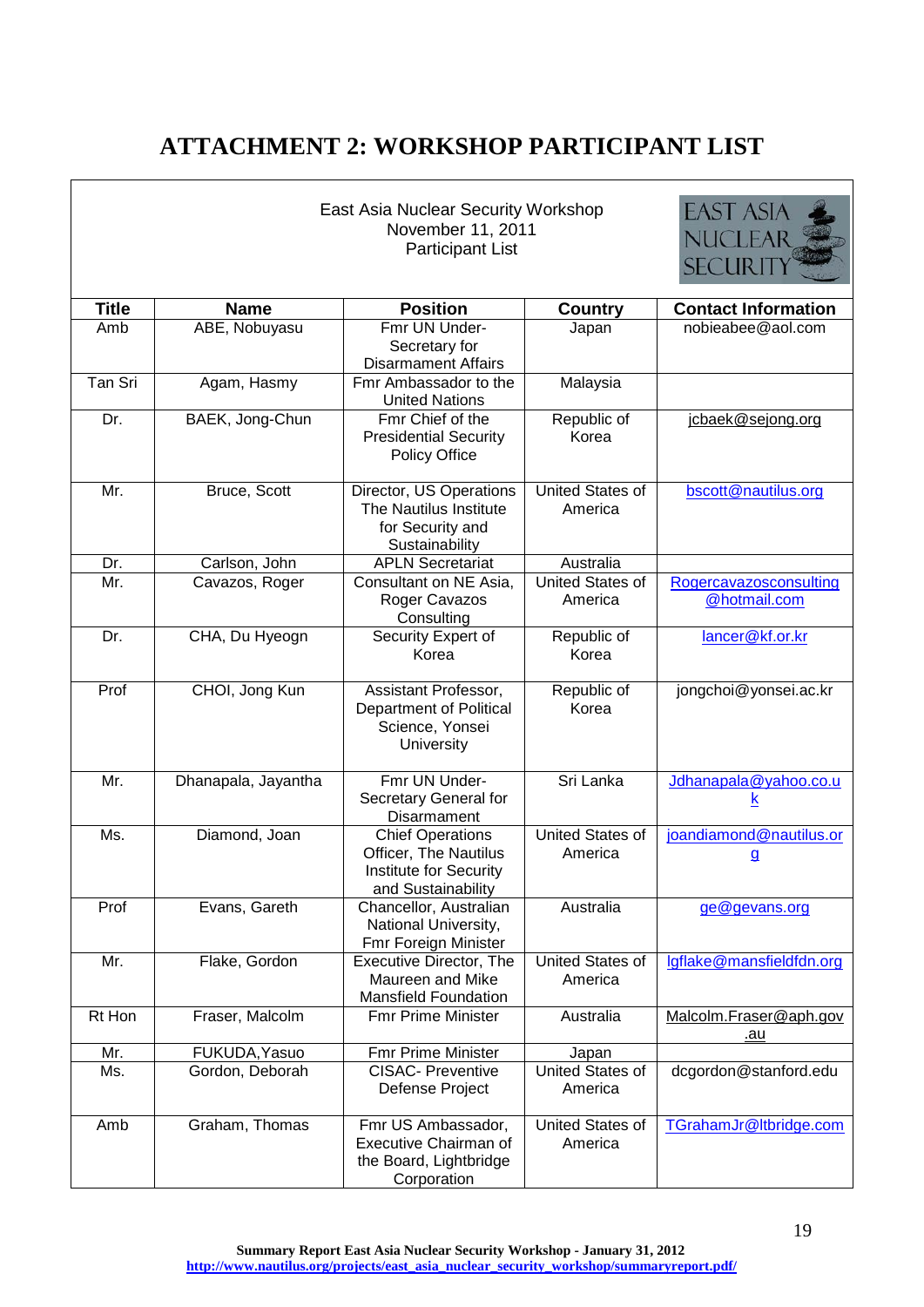| Dr.  | Halperin, Morton     | Senior Advisor, Open                               | United States of | mortonhalperin@yahoo.c            |
|------|----------------------|----------------------------------------------------|------------------|-----------------------------------|
|      |                      | <b>Society Foundations</b>                         | America          | om                                |
| Prof | Hamel-Green, Michael | Professor, Victoria<br><b>University Melbourne</b> | Australia        | Michael.Hamel-<br>Green@vu.edu.au |
| Prof | Hayes, Peter         | Executive Director,                                | United States of | phayes@nautilus.org               |
|      |                      | Nautilus Institute for                             | America          |                                   |
|      |                      | Security and                                       |                  |                                   |
|      |                      | Sustainability                                     |                  |                                   |
| Mr.  | Heseltine, Colin     | Associate,                                         | Australia        | colinheseltine@hotmail.c          |
|      |                      | Nautilus Institute for                             |                  |                                   |
|      |                      |                                                    |                  | om                                |
|      |                      | Security and                                       |                  |                                   |
|      |                      | Sustainability                                     |                  |                                   |
| Prof | Hill, Robert         | Chancellor, University                             | Australia        |                                   |
|      |                      | of Adelaide. Fmr                                   |                  |                                   |
|      |                      | Defence Minister                                   |                  |                                   |
| Prof | Hoodbhoy, Perez      | Professor, Nuclear &                               | Pakistan         |                                   |
|      |                      | High Energy Physics,                               |                  |                                   |
|      |                      | Quaid-e-Azam                                       |                  |                                   |
|      |                      | University                                         |                  |                                   |
| Prof | Huisken, Ron         | <b>APLN Secretariat</b>                            | Australia        |                                   |
| Prof | JIMBO, Ken           | Professor, Faculty of                              | Japan            | kenj0126@gmail.com                |
|      |                      | Policy Management,                                 |                  |                                   |
|      |                      | Keio University                                    |                  |                                   |
| Ms.  | Joyce, Meri          | International                                      | Japan            | meri@peaceboat.gr.jp              |
|      |                      | Coordinator, Peace                                 |                  |                                   |
|      |                      | <b>Boat</b>                                        |                  |                                   |
| Dr.  | Kadiman, Kusmayanto  | Fmr State Minister for                             | Indonesia        |                                   |
|      |                      | Science and                                        |                  |                                   |
|      |                      | Technology                                         |                  |                                   |
| Mr.  | Kampmark, Binoy      |                                                    |                  | bkampmark@gmail.com               |
| Ms.  | KAWAGUCHI, Yoriko    | Fmr Foreign Minister                               | Japan            |                                   |
| Mr.  | KAWASAKI, Akira      | <b>Executive Committee</b>                         | Japan            | kawasaki@peaceboat.gr.j           |
|      |                      | Member, Peace Boat                                 |                  | $\overline{p}$                    |
|      |                      |                                                    |                  |                                   |
| Dr.  | Khan, Humayun        | Fmr Foreign Secretary,                             | Pakistan         |                                   |
|      |                      | Fmr Ambassador to                                  |                  |                                   |
|      |                      | India                                              |                  |                                   |
| Mr.  | KIM, Spencer         | Founder, Pacific                                   | United States of | spencer@cbol.com                  |
|      |                      | Century Institute (PCI)                            | America          |                                   |
| Mr.  | KONO, Yohei          | Fmr Foreign Minister,                              | Japan            |                                   |
|      |                      | Speaker of the House                               |                  |                                   |
| Prof | Leaver, Richard      | Professor, Flinders                                | Australia        | richard.leaver@flinders.e         |
|      |                      | University                                         |                  | du.au                             |
| Dr.  | Lewis, Jeffrey       | Adjunct Professor and                              | United States of | jeffrey@armscontrolwonk           |
|      |                      | Director of East Asia                              | America          | .com                              |
|      |                      | Non-Proliferation                                  |                  |                                   |
|      |                      | Program at CNS,                                    |                  |                                   |
|      |                      | Monterey Institute for                             |                  |                                   |
|      |                      | <b>International Studies</b>                       |                  |                                   |
| Mr.  | Mahaffey, Charles T. | East Asia Team Chief,                              | United States of | MahaffeyCT@state.gov              |
|      |                      | Bureau of International                            | America          |                                   |
|      |                      | Security and                                       |                  |                                   |
|      |                      | Nonproliferation, United                           |                  |                                   |
|      |                      | States Department of                               |                  |                                   |
|      |                      | <b>State</b>                                       |                  |                                   |
| Mr.  | Midthun, Bjørn       | Minister Counsellor,                               | Norway           | Bjorn.Dag.Midthun@mfa.            |
|      |                      | Norwegian Embassy in                               |                  |                                   |
|      |                      | Japan                                              |                  | $\underline{\mathsf{no}}$         |
|      |                      |                                                    |                  |                                   |
| Prof | MOON, Chung-in       | Professor, Department                              | Republic of      | cimoon@yonsei.ac.kr               |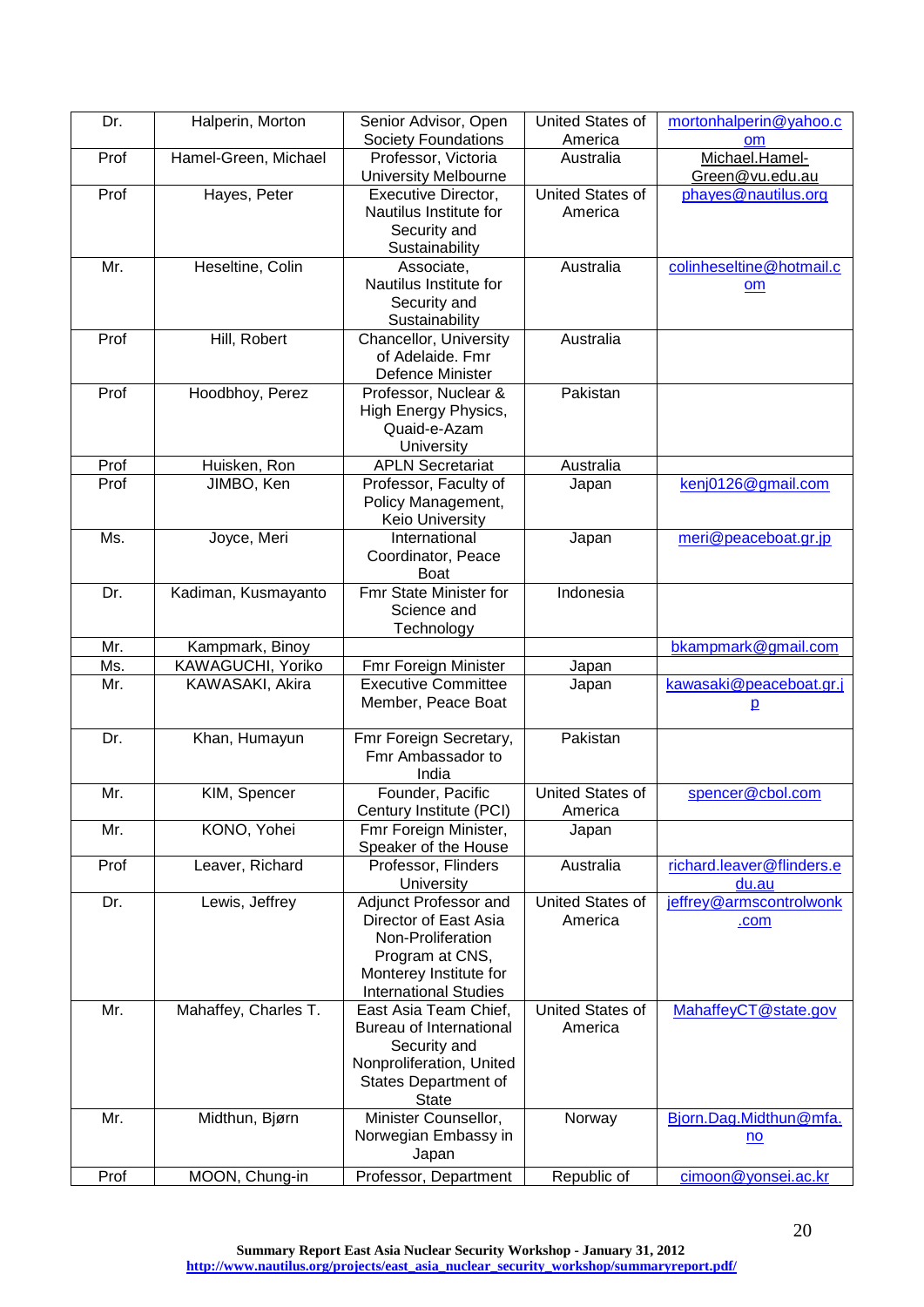| Yonsei University<br>OGAWA, Shin'ichi<br>Visiting<br>Visiting Professor,<br>Japan<br>ogawa-<br>Ritsumeikan Asia<br>shinichi@m7.gyao.ne.jp<br>Prof<br><b>Pacific University</b><br>OTA, Masakatsu<br>ota.masakatsu@kyodone<br>Dr.<br>Senior Writer,<br>Japan<br>Kyodo News<br>ws.jp<br>Senior Adviser, China<br>PAN, Zhenqiang<br>Peoples<br>zhengiangpan@yahoo.co<br>Major<br>Reform Forum<br>Genl<br>Republic of<br>m<br>China<br>(Retd)<br><b>APLN Secretariat</b><br>Australia<br>Mr.<br>Rovere, Crispin<br><b>United States of</b><br>Associate Director of<br>rshaffer@mansfieldfdn.or<br>Mr.<br>Shaffer, Ryan<br>Programs, The<br>America<br><u>g</u><br>Maureen and Mike<br><b>Mansfield Foundation</b><br>Mr.<br>Asan Institute for Policy<br>Republic of<br>chshin@asaninst.org<br>SHIN, Chang-Hoon<br><b>Studies</b><br>Korea<br>Fmr Secretary of<br>Amb.<br>Siazon, Domingo<br>Philippines<br>Foreign Affairs<br><b>United States of</b><br>Director, Northeast Asia<br>Dr.<br>Sigal, Leon<br>sigal@ssrc.org<br><b>Cooperative Security</b><br>America<br>Project, Social Science<br><b>Research Council</b><br>Prof<br>Republic of<br>sw_suh@korea.ac.kr<br>SUH, Seung-won<br>Associate Professor,<br>Korea University<br>Korea<br>Vice Chairman,<br>Dr.<br>SUZUKI, Tatsujiro<br>tatsujiro.suzuki@cao.go.j<br>Japan<br>Japan Atomic Energy<br>$\overline{p}$<br><b>Commission (Cabinet</b><br>Office)<br>Prof<br>Tanter, Richard<br>Senior Research<br>Australia<br>rtanter@nautilus.org<br>Associate,<br>Nautilus Institute for<br>Security and<br>Sustainability<br>Ton Nu Thi Ninh<br>Fmr Ambassador to the<br>Madame<br>Vietnam<br>European Union<br>Mongolia<br><b>Fmr Minister of External</b><br>Ms.<br>Tuya, Nyamosor<br>Relations<br>cxj15621@nifty.ne.jp<br>UMEBAYASHI,<br>President, Peace Depot<br>Dr.<br>Japan<br>Hiromichi<br>United States of<br>Von Hippel, David<br>Senior Associate, The<br>dvonhip@igc.org<br>Dr.<br>Nautilus Institute for<br>America<br>Security and |  | of Political Science, | Korea |  |
|-------------------------------------------------------------------------------------------------------------------------------------------------------------------------------------------------------------------------------------------------------------------------------------------------------------------------------------------------------------------------------------------------------------------------------------------------------------------------------------------------------------------------------------------------------------------------------------------------------------------------------------------------------------------------------------------------------------------------------------------------------------------------------------------------------------------------------------------------------------------------------------------------------------------------------------------------------------------------------------------------------------------------------------------------------------------------------------------------------------------------------------------------------------------------------------------------------------------------------------------------------------------------------------------------------------------------------------------------------------------------------------------------------------------------------------------------------------------------------------------------------------------------------------------------------------------------------------------------------------------------------------------------------------------------------------------------------------------------------------------------------------------------------------------------------------------------------------------------------------------------------------------------------------------------------------------------------------------------------------------------------|--|-----------------------|-------|--|
|                                                                                                                                                                                                                                                                                                                                                                                                                                                                                                                                                                                                                                                                                                                                                                                                                                                                                                                                                                                                                                                                                                                                                                                                                                                                                                                                                                                                                                                                                                                                                                                                                                                                                                                                                                                                                                                                                                                                                                                                       |  |                       |       |  |
|                                                                                                                                                                                                                                                                                                                                                                                                                                                                                                                                                                                                                                                                                                                                                                                                                                                                                                                                                                                                                                                                                                                                                                                                                                                                                                                                                                                                                                                                                                                                                                                                                                                                                                                                                                                                                                                                                                                                                                                                       |  |                       |       |  |
|                                                                                                                                                                                                                                                                                                                                                                                                                                                                                                                                                                                                                                                                                                                                                                                                                                                                                                                                                                                                                                                                                                                                                                                                                                                                                                                                                                                                                                                                                                                                                                                                                                                                                                                                                                                                                                                                                                                                                                                                       |  |                       |       |  |
|                                                                                                                                                                                                                                                                                                                                                                                                                                                                                                                                                                                                                                                                                                                                                                                                                                                                                                                                                                                                                                                                                                                                                                                                                                                                                                                                                                                                                                                                                                                                                                                                                                                                                                                                                                                                                                                                                                                                                                                                       |  |                       |       |  |
|                                                                                                                                                                                                                                                                                                                                                                                                                                                                                                                                                                                                                                                                                                                                                                                                                                                                                                                                                                                                                                                                                                                                                                                                                                                                                                                                                                                                                                                                                                                                                                                                                                                                                                                                                                                                                                                                                                                                                                                                       |  |                       |       |  |
|                                                                                                                                                                                                                                                                                                                                                                                                                                                                                                                                                                                                                                                                                                                                                                                                                                                                                                                                                                                                                                                                                                                                                                                                                                                                                                                                                                                                                                                                                                                                                                                                                                                                                                                                                                                                                                                                                                                                                                                                       |  |                       |       |  |
|                                                                                                                                                                                                                                                                                                                                                                                                                                                                                                                                                                                                                                                                                                                                                                                                                                                                                                                                                                                                                                                                                                                                                                                                                                                                                                                                                                                                                                                                                                                                                                                                                                                                                                                                                                                                                                                                                                                                                                                                       |  |                       |       |  |
|                                                                                                                                                                                                                                                                                                                                                                                                                                                                                                                                                                                                                                                                                                                                                                                                                                                                                                                                                                                                                                                                                                                                                                                                                                                                                                                                                                                                                                                                                                                                                                                                                                                                                                                                                                                                                                                                                                                                                                                                       |  |                       |       |  |
|                                                                                                                                                                                                                                                                                                                                                                                                                                                                                                                                                                                                                                                                                                                                                                                                                                                                                                                                                                                                                                                                                                                                                                                                                                                                                                                                                                                                                                                                                                                                                                                                                                                                                                                                                                                                                                                                                                                                                                                                       |  |                       |       |  |
|                                                                                                                                                                                                                                                                                                                                                                                                                                                                                                                                                                                                                                                                                                                                                                                                                                                                                                                                                                                                                                                                                                                                                                                                                                                                                                                                                                                                                                                                                                                                                                                                                                                                                                                                                                                                                                                                                                                                                                                                       |  |                       |       |  |
|                                                                                                                                                                                                                                                                                                                                                                                                                                                                                                                                                                                                                                                                                                                                                                                                                                                                                                                                                                                                                                                                                                                                                                                                                                                                                                                                                                                                                                                                                                                                                                                                                                                                                                                                                                                                                                                                                                                                                                                                       |  |                       |       |  |
|                                                                                                                                                                                                                                                                                                                                                                                                                                                                                                                                                                                                                                                                                                                                                                                                                                                                                                                                                                                                                                                                                                                                                                                                                                                                                                                                                                                                                                                                                                                                                                                                                                                                                                                                                                                                                                                                                                                                                                                                       |  |                       |       |  |
|                                                                                                                                                                                                                                                                                                                                                                                                                                                                                                                                                                                                                                                                                                                                                                                                                                                                                                                                                                                                                                                                                                                                                                                                                                                                                                                                                                                                                                                                                                                                                                                                                                                                                                                                                                                                                                                                                                                                                                                                       |  |                       |       |  |
|                                                                                                                                                                                                                                                                                                                                                                                                                                                                                                                                                                                                                                                                                                                                                                                                                                                                                                                                                                                                                                                                                                                                                                                                                                                                                                                                                                                                                                                                                                                                                                                                                                                                                                                                                                                                                                                                                                                                                                                                       |  |                       |       |  |
|                                                                                                                                                                                                                                                                                                                                                                                                                                                                                                                                                                                                                                                                                                                                                                                                                                                                                                                                                                                                                                                                                                                                                                                                                                                                                                                                                                                                                                                                                                                                                                                                                                                                                                                                                                                                                                                                                                                                                                                                       |  |                       |       |  |
|                                                                                                                                                                                                                                                                                                                                                                                                                                                                                                                                                                                                                                                                                                                                                                                                                                                                                                                                                                                                                                                                                                                                                                                                                                                                                                                                                                                                                                                                                                                                                                                                                                                                                                                                                                                                                                                                                                                                                                                                       |  |                       |       |  |
|                                                                                                                                                                                                                                                                                                                                                                                                                                                                                                                                                                                                                                                                                                                                                                                                                                                                                                                                                                                                                                                                                                                                                                                                                                                                                                                                                                                                                                                                                                                                                                                                                                                                                                                                                                                                                                                                                                                                                                                                       |  |                       |       |  |
|                                                                                                                                                                                                                                                                                                                                                                                                                                                                                                                                                                                                                                                                                                                                                                                                                                                                                                                                                                                                                                                                                                                                                                                                                                                                                                                                                                                                                                                                                                                                                                                                                                                                                                                                                                                                                                                                                                                                                                                                       |  |                       |       |  |
|                                                                                                                                                                                                                                                                                                                                                                                                                                                                                                                                                                                                                                                                                                                                                                                                                                                                                                                                                                                                                                                                                                                                                                                                                                                                                                                                                                                                                                                                                                                                                                                                                                                                                                                                                                                                                                                                                                                                                                                                       |  |                       |       |  |
|                                                                                                                                                                                                                                                                                                                                                                                                                                                                                                                                                                                                                                                                                                                                                                                                                                                                                                                                                                                                                                                                                                                                                                                                                                                                                                                                                                                                                                                                                                                                                                                                                                                                                                                                                                                                                                                                                                                                                                                                       |  |                       |       |  |
|                                                                                                                                                                                                                                                                                                                                                                                                                                                                                                                                                                                                                                                                                                                                                                                                                                                                                                                                                                                                                                                                                                                                                                                                                                                                                                                                                                                                                                                                                                                                                                                                                                                                                                                                                                                                                                                                                                                                                                                                       |  |                       |       |  |
|                                                                                                                                                                                                                                                                                                                                                                                                                                                                                                                                                                                                                                                                                                                                                                                                                                                                                                                                                                                                                                                                                                                                                                                                                                                                                                                                                                                                                                                                                                                                                                                                                                                                                                                                                                                                                                                                                                                                                                                                       |  |                       |       |  |
|                                                                                                                                                                                                                                                                                                                                                                                                                                                                                                                                                                                                                                                                                                                                                                                                                                                                                                                                                                                                                                                                                                                                                                                                                                                                                                                                                                                                                                                                                                                                                                                                                                                                                                                                                                                                                                                                                                                                                                                                       |  |                       |       |  |
|                                                                                                                                                                                                                                                                                                                                                                                                                                                                                                                                                                                                                                                                                                                                                                                                                                                                                                                                                                                                                                                                                                                                                                                                                                                                                                                                                                                                                                                                                                                                                                                                                                                                                                                                                                                                                                                                                                                                                                                                       |  |                       |       |  |
|                                                                                                                                                                                                                                                                                                                                                                                                                                                                                                                                                                                                                                                                                                                                                                                                                                                                                                                                                                                                                                                                                                                                                                                                                                                                                                                                                                                                                                                                                                                                                                                                                                                                                                                                                                                                                                                                                                                                                                                                       |  |                       |       |  |
|                                                                                                                                                                                                                                                                                                                                                                                                                                                                                                                                                                                                                                                                                                                                                                                                                                                                                                                                                                                                                                                                                                                                                                                                                                                                                                                                                                                                                                                                                                                                                                                                                                                                                                                                                                                                                                                                                                                                                                                                       |  |                       |       |  |
|                                                                                                                                                                                                                                                                                                                                                                                                                                                                                                                                                                                                                                                                                                                                                                                                                                                                                                                                                                                                                                                                                                                                                                                                                                                                                                                                                                                                                                                                                                                                                                                                                                                                                                                                                                                                                                                                                                                                                                                                       |  |                       |       |  |
|                                                                                                                                                                                                                                                                                                                                                                                                                                                                                                                                                                                                                                                                                                                                                                                                                                                                                                                                                                                                                                                                                                                                                                                                                                                                                                                                                                                                                                                                                                                                                                                                                                                                                                                                                                                                                                                                                                                                                                                                       |  |                       |       |  |
|                                                                                                                                                                                                                                                                                                                                                                                                                                                                                                                                                                                                                                                                                                                                                                                                                                                                                                                                                                                                                                                                                                                                                                                                                                                                                                                                                                                                                                                                                                                                                                                                                                                                                                                                                                                                                                                                                                                                                                                                       |  |                       |       |  |
|                                                                                                                                                                                                                                                                                                                                                                                                                                                                                                                                                                                                                                                                                                                                                                                                                                                                                                                                                                                                                                                                                                                                                                                                                                                                                                                                                                                                                                                                                                                                                                                                                                                                                                                                                                                                                                                                                                                                                                                                       |  |                       |       |  |
|                                                                                                                                                                                                                                                                                                                                                                                                                                                                                                                                                                                                                                                                                                                                                                                                                                                                                                                                                                                                                                                                                                                                                                                                                                                                                                                                                                                                                                                                                                                                                                                                                                                                                                                                                                                                                                                                                                                                                                                                       |  |                       |       |  |
|                                                                                                                                                                                                                                                                                                                                                                                                                                                                                                                                                                                                                                                                                                                                                                                                                                                                                                                                                                                                                                                                                                                                                                                                                                                                                                                                                                                                                                                                                                                                                                                                                                                                                                                                                                                                                                                                                                                                                                                                       |  |                       |       |  |
|                                                                                                                                                                                                                                                                                                                                                                                                                                                                                                                                                                                                                                                                                                                                                                                                                                                                                                                                                                                                                                                                                                                                                                                                                                                                                                                                                                                                                                                                                                                                                                                                                                                                                                                                                                                                                                                                                                                                                                                                       |  |                       |       |  |
|                                                                                                                                                                                                                                                                                                                                                                                                                                                                                                                                                                                                                                                                                                                                                                                                                                                                                                                                                                                                                                                                                                                                                                                                                                                                                                                                                                                                                                                                                                                                                                                                                                                                                                                                                                                                                                                                                                                                                                                                       |  |                       |       |  |
|                                                                                                                                                                                                                                                                                                                                                                                                                                                                                                                                                                                                                                                                                                                                                                                                                                                                                                                                                                                                                                                                                                                                                                                                                                                                                                                                                                                                                                                                                                                                                                                                                                                                                                                                                                                                                                                                                                                                                                                                       |  |                       |       |  |
|                                                                                                                                                                                                                                                                                                                                                                                                                                                                                                                                                                                                                                                                                                                                                                                                                                                                                                                                                                                                                                                                                                                                                                                                                                                                                                                                                                                                                                                                                                                                                                                                                                                                                                                                                                                                                                                                                                                                                                                                       |  |                       |       |  |
|                                                                                                                                                                                                                                                                                                                                                                                                                                                                                                                                                                                                                                                                                                                                                                                                                                                                                                                                                                                                                                                                                                                                                                                                                                                                                                                                                                                                                                                                                                                                                                                                                                                                                                                                                                                                                                                                                                                                                                                                       |  |                       |       |  |
|                                                                                                                                                                                                                                                                                                                                                                                                                                                                                                                                                                                                                                                                                                                                                                                                                                                                                                                                                                                                                                                                                                                                                                                                                                                                                                                                                                                                                                                                                                                                                                                                                                                                                                                                                                                                                                                                                                                                                                                                       |  |                       |       |  |
|                                                                                                                                                                                                                                                                                                                                                                                                                                                                                                                                                                                                                                                                                                                                                                                                                                                                                                                                                                                                                                                                                                                                                                                                                                                                                                                                                                                                                                                                                                                                                                                                                                                                                                                                                                                                                                                                                                                                                                                                       |  |                       |       |  |
|                                                                                                                                                                                                                                                                                                                                                                                                                                                                                                                                                                                                                                                                                                                                                                                                                                                                                                                                                                                                                                                                                                                                                                                                                                                                                                                                                                                                                                                                                                                                                                                                                                                                                                                                                                                                                                                                                                                                                                                                       |  |                       |       |  |
|                                                                                                                                                                                                                                                                                                                                                                                                                                                                                                                                                                                                                                                                                                                                                                                                                                                                                                                                                                                                                                                                                                                                                                                                                                                                                                                                                                                                                                                                                                                                                                                                                                                                                                                                                                                                                                                                                                                                                                                                       |  |                       |       |  |
|                                                                                                                                                                                                                                                                                                                                                                                                                                                                                                                                                                                                                                                                                                                                                                                                                                                                                                                                                                                                                                                                                                                                                                                                                                                                                                                                                                                                                                                                                                                                                                                                                                                                                                                                                                                                                                                                                                                                                                                                       |  |                       |       |  |
|                                                                                                                                                                                                                                                                                                                                                                                                                                                                                                                                                                                                                                                                                                                                                                                                                                                                                                                                                                                                                                                                                                                                                                                                                                                                                                                                                                                                                                                                                                                                                                                                                                                                                                                                                                                                                                                                                                                                                                                                       |  |                       |       |  |
|                                                                                                                                                                                                                                                                                                                                                                                                                                                                                                                                                                                                                                                                                                                                                                                                                                                                                                                                                                                                                                                                                                                                                                                                                                                                                                                                                                                                                                                                                                                                                                                                                                                                                                                                                                                                                                                                                                                                                                                                       |  | Sustainability        |       |  |
| YI, Kiho<br>Republic of<br>yikiho21@gmail.com<br>Dr.<br>Director, Nautilus ARI-                                                                                                                                                                                                                                                                                                                                                                                                                                                                                                                                                                                                                                                                                                                                                                                                                                                                                                                                                                                                                                                                                                                                                                                                                                                                                                                                                                                                                                                                                                                                                                                                                                                                                                                                                                                                                                                                                                                       |  |                       |       |  |
| Korea<br>Korea                                                                                                                                                                                                                                                                                                                                                                                                                                                                                                                                                                                                                                                                                                                                                                                                                                                                                                                                                                                                                                                                                                                                                                                                                                                                                                                                                                                                                                                                                                                                                                                                                                                                                                                                                                                                                                                                                                                                                                                        |  |                       |       |  |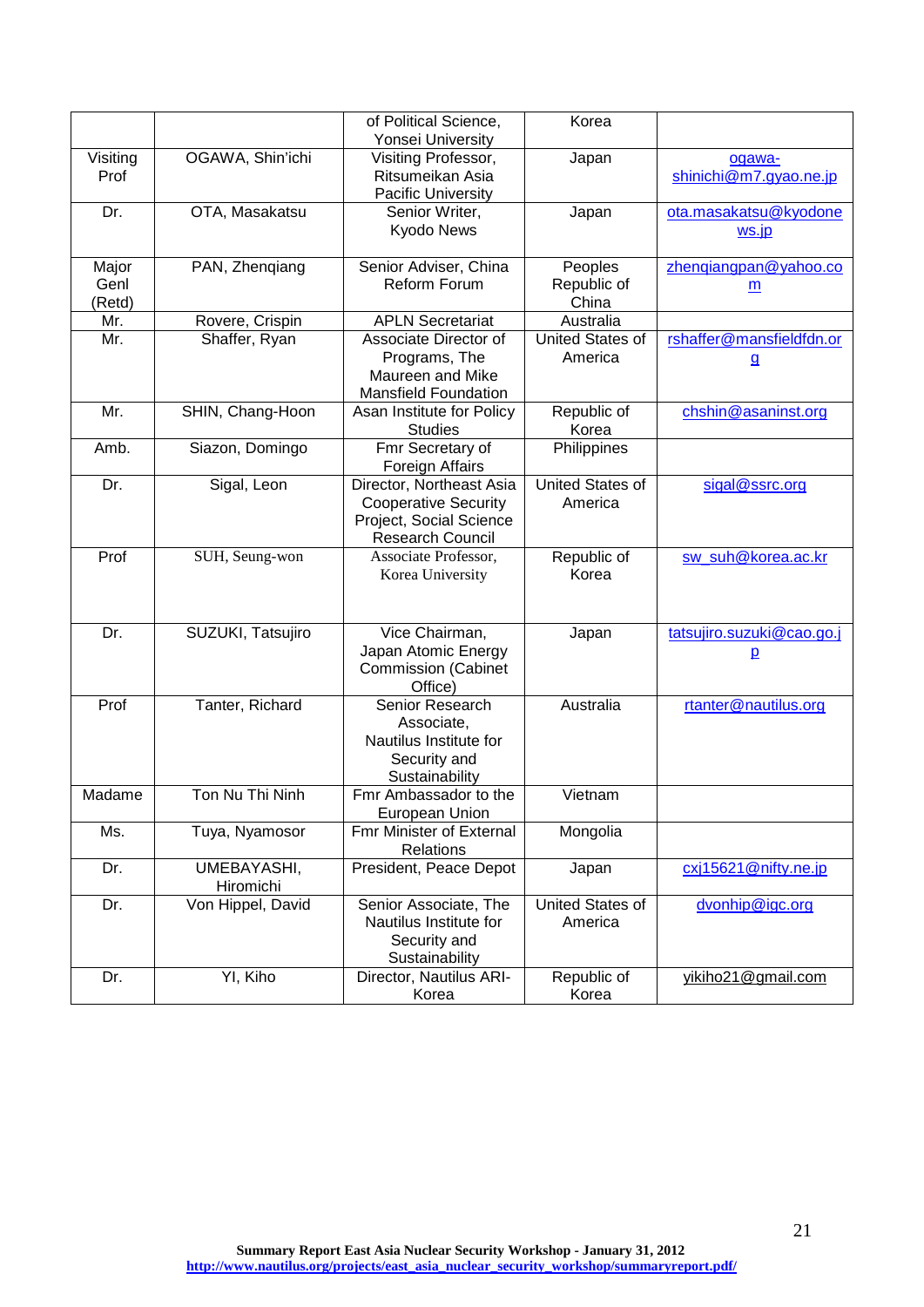# **ATTACHMENT 3: WORKSHOP PAPERS AND PRESENTATIONS**

<span id="page-22-0"></span>Abe, N., [Reducing Military Tension; Building an Atmosphere of Peace,](http://www.nautilus.org/projects/east_asia_nuclear_security_workshop/papers-and-presentations/ABE%20-%20Nautilus%20outline.pdf) East Asia Nuclear Security Workshop, Tokyo, Japan (November 2011)

Cavazos, R., [How Conducive is the Military Environment to a Korea Japan Nuclear Weapon](http://www.nautilus.org/projects/east_asia_nuclear_security_workshop/papers-and-presentations/Cavazos%20-%20%203rd%20VERSION%2011%20Nov%20Nautilus%20Confernce%20KJNWFZ%20Oct26-2011.pdf)  Free Zone? [Observations, Derivations and Postulations,](http://www.nautilus.org/projects/east_asia_nuclear_security_workshop/papers-and-presentations/Cavazos%20-%20%203rd%20VERSION%2011%20Nov%20Nautilus%20Confernce%20KJNWFZ%20Oct26-2011.pdf) East Asia Nuclear Security Workshop, Tokyo, Japan (November 2011)

Cha, D. H., [The Conventional Forces of North Korea and Arms Control in Korean](http://www.nautilus.org/projects/east_asia_nuclear_security_workshop/papers-and-presentations/Cha%20Du%20Hyeogn%20-%20Nautilus1111.ppt)  [Peninsular: Breaking through the Stalemate,](http://www.nautilus.org/projects/east_asia_nuclear_security_workshop/papers-and-presentations/Cha%20Du%20Hyeogn%20-%20Nautilus1111.ppt) East Asia Nuclear Security Workshop, Tokyo, Japan (November 2011)

Choi, J. K., [Domestic Debates and Assessment of Extended Deterrence in South Korea: A](http://www.nautilus.org/projects/east_asia_nuclear_security_workshop/papers-and-presentations/CHOI-%20Nautilus%20TOKYO%20MEETING_JKC.pdf)  [South Korean Perspective,](http://www.nautilus.org/projects/east_asia_nuclear_security_workshop/papers-and-presentations/CHOI-%20Nautilus%20TOKYO%20MEETING_JKC.pdf) East Asia Nuclear Security Workshop, Tokyo, Japan (November 2011)

Dhanapala, J., [Evaluating the 2010 NPT Review Conference,](http://www.nautilus.org/projects/east_asia_nuclear_security_workshop/papers-and-presentations/Dhanapala%20SR258%20-%20Evaluating%20the%202010%20NPT%20Review%20Conference.pdf) United States Institute for Peace, Special Report 258 (October 2010)

Dhanapala, J., John Harriss, Jennifer Simons, [Arctic Security in the 21ST Century:](http://www.nautilus.org/projects/east_asia_nuclear_security_workshop/papers-and-presentations/Dhanapala%20et%20al%20Arctic_Security_Conference%20NWFZ%202008.pdf)  [Conference Report,](http://www.nautilus.org/projects/east_asia_nuclear_security_workshop/papers-and-presentations/Dhanapala%20et%20al%20Arctic_Security_Conference%20NWFZ%202008.pdf) Co-convened by The Simons Foundation and School for International Studies, Simon Fraser University (April 11 & 12, 2008)

Dhanapala, J., [Let's Keep the Arctic Free of Nukes,](http://www.nautilus.org/projects/east_asia_nuclear_security_workshop/papers-and-presentations/Dhanapala%20-%20Lets%20keep%20the%20arctic%20free%20%202008.pdf) International Herald Tribune, March 3, 2008

Evans, Gareth, Prepared remarks for [Is a Nuclear-free East Asia Possible? Opportunities and](http://www.nautilus.org/projects/east_asia_nuclear_security_workshop/papers-and-presentations/jeju_panel_special_report_gareth_evans-2.pdf)  [Constraints,](http://www.nautilus.org/projects/east_asia_nuclear_security_workshop/papers-and-presentations/jeju_panel_special_report_gareth_evans-2.pdf) 6th Jeju Forum Panel, May 28, 2011

Graham , T., [A Northeast Asian Nuclear Weapon Free Zone and the Korean Problem,](http://www.nautilus.org/projects/east_asia_nuclear_security_workshop/papers-and-presentations/Graham%20-%20A%20NANW%20FreeZoneKorea.pdf) East Asia Nuclear Security Workshop, Tokyo, Japan (November 2011)

Halperin, M. H., [The Role of a NE Asia NWFZ in Eliminating Nuclear Weapons from the](http://www.nautilus.org/projects/east_asia_nuclear_security_workshop/papers-and-presentations/Halperin%20-%20UPDATED%20MMH%20TALK%20NWFZNEA%20CONF%20NOV%2017%20edit.pdf)  [Korean Penninsula,](http://www.nautilus.org/projects/east_asia_nuclear_security_workshop/papers-and-presentations/Halperin%20-%20UPDATED%20MMH%20TALK%20NWFZNEA%20CONF%20NOV%2017%20edit.pdf) East Asia Nuclear Security Workshop, Tokyo, Japan (November 2011)

Hamel-Green, M., [Regions That Say No: Precedents and Precursors for Denuclearizing](http://www.nautilus.org/projects/east_asia_nuclear_security_workshop/papers-and-presentations/Hamel-Green%20-%20TOKYONEANWFZPAPERvs5.pdf)  [Northeast Asia,](http://www.nautilus.org/projects/east_asia_nuclear_security_workshop/papers-and-presentations/Hamel-Green%20-%20TOKYONEANWFZPAPERvs5.pdf) East Asia Nuclear Security Workshop, Tokyo, Japan (November 2011)

Jimbo, K., [Extended Deterrence in the Japan-U.S. Alliance,](http://www.nautilus.org/projects/east_asia_nuclear_security_workshop/papers-and-presentations/JIMBO-%20Nautilus%20Extended%20Deterrence.pdf) East Asia Nuclear Security Workshop, Tokyo, Japan (November 2011)

Lewis, J., [Extended Nuclear Deterrence in Northeast Asia,](http://www.nautilus.org/projects/east_asia_nuclear_security_workshop/papers-and-presentations/Extended%20Nuclear%20Deterrence%20in%20Northeast%20Asia.pdf) East Asia Nuclear Security Workshop, Tokyo, Japan (November 2011)

Moon, C., [The Six Party Talks and Implications for Northeast Asia Nuclear Weapons Free](http://www.nautilus.org/projects/east_asia_nuclear_security_workshop/papers-and-presentations/MOON%20-%20manuscript%20NEA%20NWFZ%20111111%20draft.pdf)  [Zone,](http://www.nautilus.org/projects/east_asia_nuclear_security_workshop/papers-and-presentations/MOON%20-%20manuscript%20NEA%20NWFZ%20111111%20draft.pdf) East Asia Nuclear Security Workshop, Tokyo, Japan (November 2011)

Ogawa, S., [Conventional Deterrence and Japan's Security,](http://www.nautilus.org/projects/east_asia_nuclear_security_workshop/papers-and-presentations/Ogawa%20-%20Conventional%20Deterrence%20and%20Japans%20Security.pdf) East Asia Nuclear Security Workshop, Tokyo, Japan (November 2011)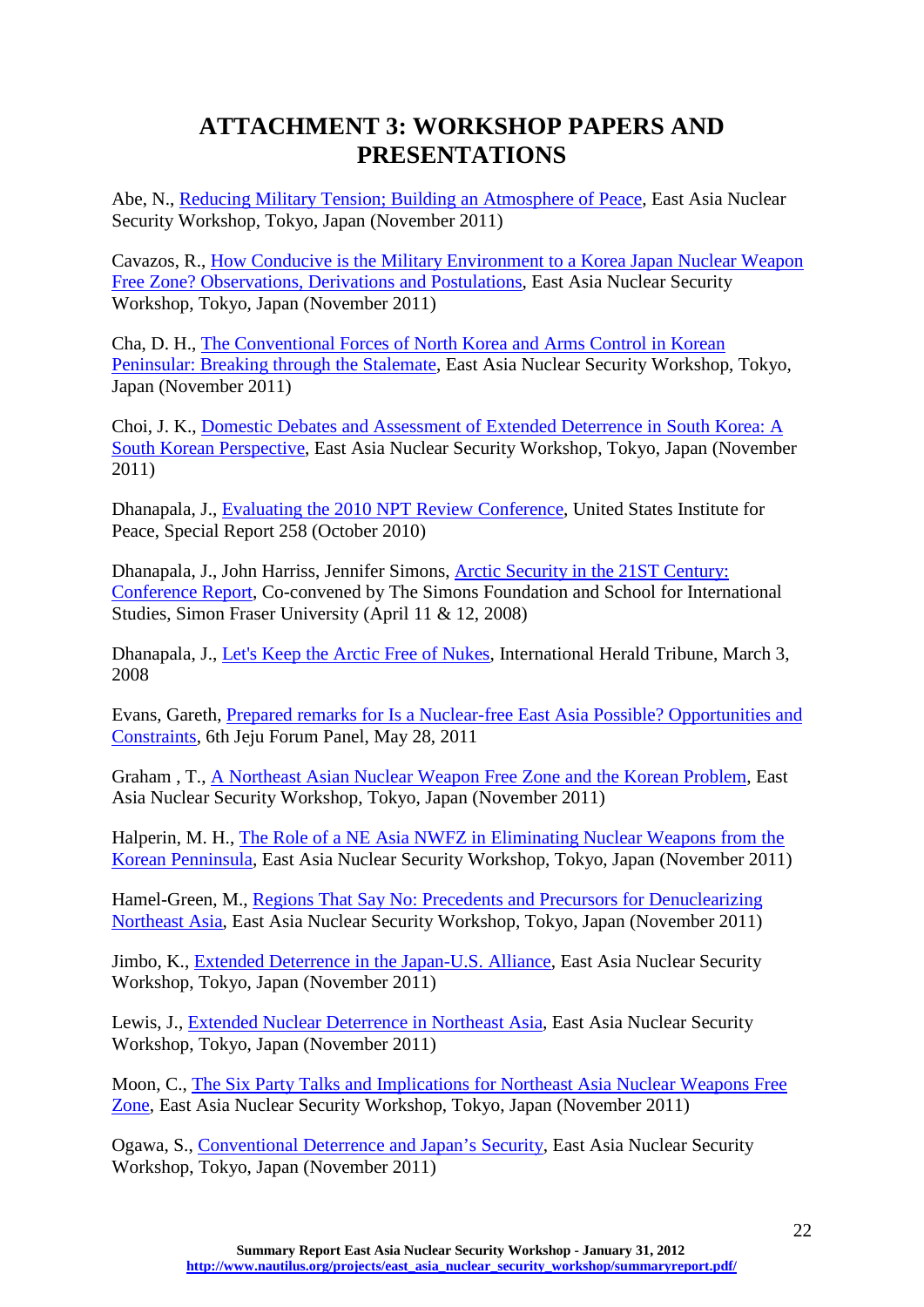Pan, Zhenqiang MG, Prepared remarks for [Is a Nuclear-free East Asia Possible?](http://www.nautilus.org/projects/east_asia_nuclear_security_workshop/papers-and-presentations/jeju_panel_special_report_mg_pan_zhenqiang-28retired-29-2.pdf)  [Opportunities and Constraints,](http://www.nautilus.org/projects/east_asia_nuclear_security_workshop/papers-and-presentations/jeju_panel_special_report_mg_pan_zhenqiang-28retired-29-2.pdf) 6th Jeju Forum Panel, May 28, 2011

Sigal, L. V., [The Politics of A Korea-Japan NWFZ,](http://www.nautilus.org/projects/east_asia_nuclear_security_workshop/papers-and-presentations/Leon%20V.%20Sigal%20-%20NWFZ%20TOKYO.pdf) East Asia Nuclear Security Workshop, Tokyo, Japan (November 2011)

Umebayashi, H., [A Northeast Asia Nuclear-Weapon-Free Zone with a Three Plus Three](http://www.nautilus.org/projects/east_asia_nuclear_security_workshop/papers-and-presentations/UMEBAYASHI%20-%20A%20NEA-NWFZ%20with%203-3%20Arrangement%20_2011-%20Tokyo_.pdf)  [Arrangement,](http://www.nautilus.org/projects/east_asia_nuclear_security_workshop/papers-and-presentations/UMEBAYASHI%20-%20A%20NEA-NWFZ%20with%203-3%20Arrangement%20_2011-%20Tokyo_.pdf) East Asia Nuclear Security Workshop, Tokyo, Japan (November 2011)

Xu, G., 关于[东北亚无核区的几点想法](http://www.nautilus.org/projects/east_asia_nuclear_security_workshop/papers-and-presentations/Xu%20Guangyu%20-%20_______________-______.pdf), East Asia Nuclear Security Workshop, Tokyo, Japan (November 2011)

### **AVAILABLE AT:**

[http://www.nautilus.org/projects/east\\_asia\\_nuclear\\_security\\_workshop/papers-and](http://www.nautilus.org/projects/east_asia_nuclear_security_workshop/papers-and-presentations/papers-and-presentations)[presentations/papers-and-presentations](http://www.nautilus.org/projects/east_asia_nuclear_security_workshop/papers-and-presentations/papers-and-presentations)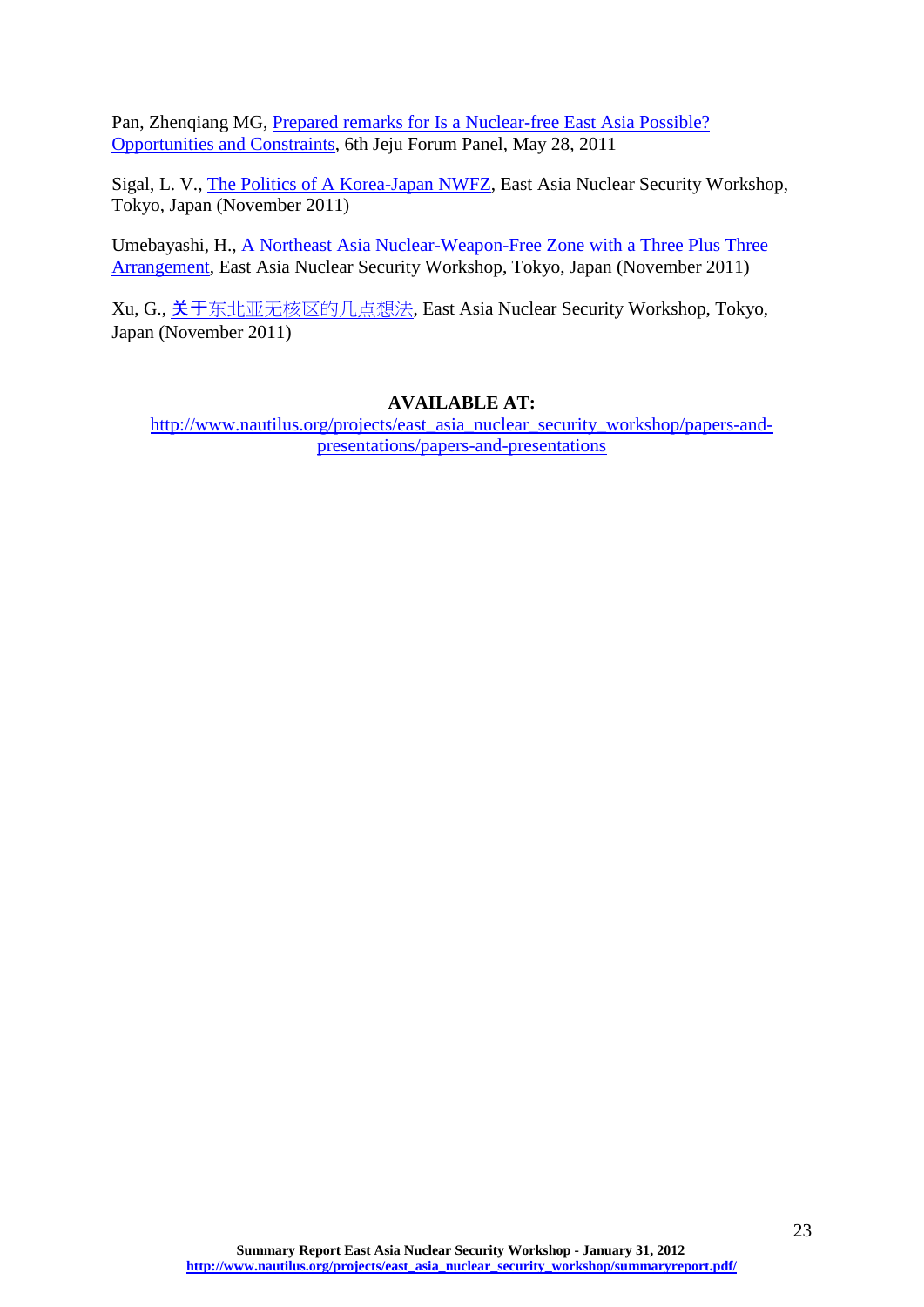# **ATTACHMENT 4: WORKSHOP READINGS**

<span id="page-24-0"></span>Abe, N., Prepared remarks for ["Is a Nuclear-free East Asia Possible? Opportunities and](http://www.nautilus.org/projects/publications/essays/napsnet/reports/attachment-e-responses-from-ambassador-nobuyasu-abe)  [Constraints"](http://www.nautilus.org/projects/publications/essays/napsnet/reports/attachment-e-responses-from-ambassador-nobuyasu-abe), 6th Jeju Forum Panel, May 28, 2011

Abe, N., [After Fukushima: Where is Japan Going? Where it Should Go To?](http://www.nautilus.org/projects/east_asia_nuclear_security_workshop/suggested-reading-1/ABE-%20AFTER%20FUKUSHIMA.pdf)

Baruah, J., [Japan Pushes for Progress in U.S. Nuclear Review,](http://www.nuclearabolition.net/index.php?option=com_content&view=article&id=8:japan-pushes-for-progress-in-us-nuclear-review&catid=1:news) nuclearabolition.net

Evans, G., ["Reality Checking: Nuclear Deterrence",](http://www.nautilus.org/publications/essays/napsnet/reports/attachment-d-responses-from-gareth-evans) Prepared remarks for Is a Nuclear-free East Asia Possible? Opportunities and Constraints, 6th Jeju Forum Panel, May 28, 2011

[Foreign Policy Speech by Minister for Foreign Affairs Katsuya Okada to the 174th Session of](http://www.mofa.go.jp/announce/fm/okada/speech1001.html)  [the Diet,](http://www.mofa.go.jp/announce/fm/okada/speech1001.html) (29 Jauary 2010)

Hamel-Green, M., ["Implementing a Korea–Japan Nuclear-Weapon-Free Zone: Precedents,](http://onlinelibrary.wiley.com/doi/10.1111/j.1976-5118.2011.01057.x/abstract)  [Legal Forms, Governance, Scope, Domain, Verification, Compliance and Regional Benefits"](http://onlinelibrary.wiley.com/doi/10.1111/j.1976-5118.2011.01057.x/abstract), Pacific Focus, 26:1, April 2011,

Hayes, P., ["Is a Nuclear-Free East Asia Possible? Opportunities and Constraints",](http://globalasia.org/Global_Asia_Forum/Peter_Hayes.html?PHPSESSID=dd86e60b7b6ec2232d9a7d81a2e3f233) Report from the 6th Jeju Forum Panel, Current Forum May 28, 2011

Hayes, P., [US vs China vs UN & DPRK Position on NWFZs](http://www.nautilus.org/projects/east_asia_nuclear_security_workshop/suggested-reading-1/US%20vs%20China%20vs%20UN%20-%20DPRK%20Position%20on%20NWFZs.pdf)

[Letter to President Obama by 204 members of the Japanese Diet,](http://www.cnic.jp/english/topics/proliferation/campaign/nfu/obamaletter19feb10.pdf) (19 February 2010)

Lewis, J., ["Rethinking Extended Deterrence in Northeast Asia"](http://www.nautilus.org/projects/publications/essays/napsnet/forum/2009-2010/rethinking-extended-deterrence), Policy Forum, November 03, 2010

Lukasik, S., ["Precision Technologies as Possible Alternatives to Nuclear Weapons",](http://www.npolicy.org/article.php?aid=136&rtid=2) July 19, 2010

Okada's letter to Clinton, (24 December 2009) [\[English\]](http://icnndngojapan.files.wordpress.com/2010/01/20091224_okada_letter_en.pdf) [\[Japanese\]](http://www.mofa.go.jp/mofaj/press/kaiken/gaisho/pdfs/g_1001_01.pdf)

Pan, Z., Prepared remarks for ["Is a Nuclear-free East Asia Possible? Opportunities and](http://www.nautilus.org/projects/publications/essays/napsnet/reports/attachment-c-responses-from-mg-pan-zhenqiang)  [Constraints",](http://www.nautilus.org/projects/publications/essays/napsnet/reports/attachment-c-responses-from-mg-pan-zhenqiang) 6th Jeju Forum Panel, May 28, 2011

Sigal, L., [Political Prospects for a Nuclear-Weapons-Free Zone in Northeast Asia,](http://onlinelibrary.wiley.com/doi/10.1111/j.1976-5118.2011.01054.x/abstract) Pacific Focus, 26:1, April 2011, pp. 22–36

[Statement by H.E. Mr. Seiji Maehara, Minister for Foreign Affairs of Japan,](http://www.mofa.go.jp/policy/un/disarmament/arms/statement100922.html) 1st Foreign Ministers' Meeting on Disarmament and Non-Proliferation, Co-hosted by Japan and Australia, New York, (22 Sepetmber 2010)

Tanter, R., and Hayes, P., [Beyond the Nuclear Umbrella: Re-Thinking the Theory and](http://onlinelibrary.wiley.com/doi/10.1111/j.1976-5118.2011.01053.x/abstract)  [Practice of Nuclear Extended Deterrence in East Asia and the Pacific,](http://onlinelibrary.wiley.com/doi/10.1111/j.1976-5118.2011.01053.x/abstract) Pacific Focus, 26:1, April 2011, pp. 5–21

[Twenty Key Questions on Nuclear Abolition in East Asia,](http://www.nautilus.org/projects/publications/essays/napsnet/reports/attachment-a-twenty-key-questions-on-nuclear-abolition-in-east-asia) 6th Jeju Forum Panel, May 28, 2011

## **AVAILABLE AT:**

[http://www.nautilus.org/projects/east\\_asia\\_nuclear\\_security\\_workshop/suggested-reading-](http://www.nautilus.org/projects/east_asia_nuclear_security_workshop/suggested-reading-1/suggested-reading)[1/suggested-reading](http://www.nautilus.org/projects/east_asia_nuclear_security_workshop/suggested-reading-1/suggested-reading)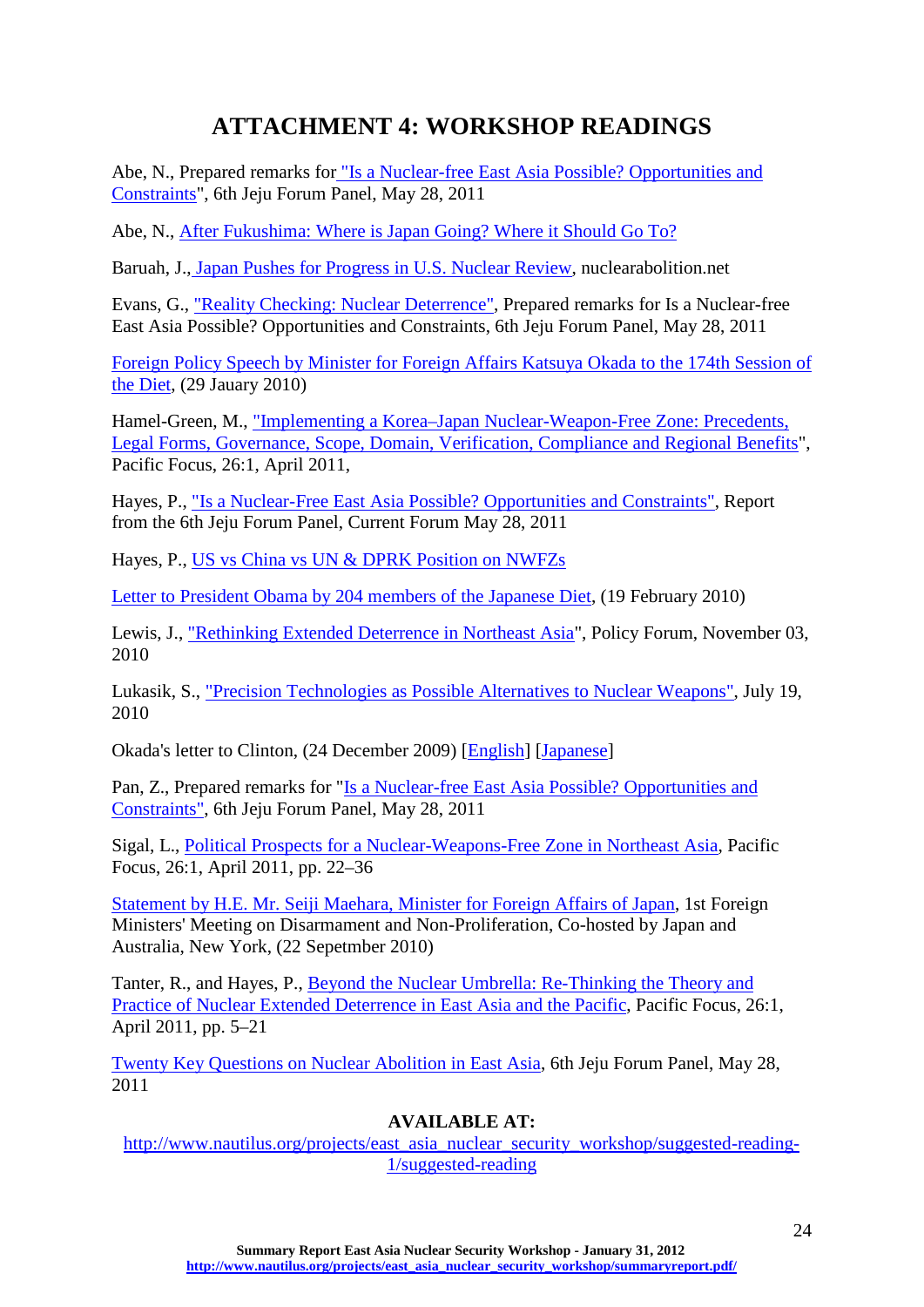# **ATTACHMENT 5: SELECTED REFERENCES**

<span id="page-25-0"></span>Abe, Nobuyasu. Paper for Session 4: Sustainable security in East Asia beyond Nuclear Extended Deterrence, East Asia Security Workshop, Nov 11, 2011, Tokyo, [http://www.nautilus.org/projects/east\\_asia\\_nuclear\\_security\\_workshop/papers-and](http://www.nautilus.org/projects/east_asia_nuclear_security_workshop/papers-and-presentations/papers-and-presentations)[presentations/papers-and-presentations](http://www.nautilus.org/projects/east_asia_nuclear_security_workshop/papers-and-presentations/papers-and-presentations)

Du Hyeogn Cha, "The Conventional Forces of North Korea and Arms Control in the Korean Peninsula: Breaking Through the Stalemate," Session 2: Pathways and Pitfalls to NEA Conventional Deterrence, Paper available at

[http://www.nautilus.org/projects/east\\_asia\\_nuclear\\_security\\_workshop/papers-and](http://www.nautilus.org/projects/east_asia_nuclear_security_workshop/papers-and-presentations/papers-and-presentations)[presentations/papers-and-presentations](http://www.nautilus.org/projects/east_asia_nuclear_security_workshop/papers-and-presentations/papers-and-presentations)

Graham, Thomas Jr. "A Northeast Asian Nuclear Weapon Free Zone and the Korean Problem," in Session 3: Northeast Asia Nuclear Weapon Free Zone Proposals, East Asia Security Workshop, Nov 11, 2011,

[http://www.nautilus.org/projects/east\\_asia\\_nuclear\\_security\\_workshop/papers-and](http://www.nautilus.org/projects/east_asia_nuclear_security_workshop/papers-and-presentations/papers-and-presentations)[presentations/papers-and-presentations](http://www.nautilus.org/projects/east_asia_nuclear_security_workshop/papers-and-presentations/papers-and-presentations)

Hamel-Green, M. "Regions that Say No: Precedents and Precursors for Denuclearising Northeast Asia," in Session 3: Northeast Asia Nuclear Weapon Free Zone Proposals, East Asia Security Workshop, Nov 11, 2011, available at

[http://www.nautilus.org/projects/east\\_asia\\_nuclear\\_security\\_workshop/papers-and](http://www.nautilus.org/projects/east_asia_nuclear_security_workshop/papers-and-presentations/papers-and-presentations)[presentations/papers-and-presentations](http://www.nautilus.org/projects/east_asia_nuclear_security_workshop/papers-and-presentations/papers-and-presentations)

Umebayashi, Hiromichi. "A Northeast Asia Nuclear Weapon-Free Zone With a Three Plus Three Arrangement," Session 3: Northeast Asia Nuclear Weapon Free Zone Proposals, Presentation, Workshop,

[http://www.nautilus.org/projects/east\\_asia\\_nuclear\\_security\\_workshop/papers-and](http://www.nautilus.org/projects/east_asia_nuclear_security_workshop/papers-and-presentations/papers-and-presentations)[presentations/papers-and-presentations](http://www.nautilus.org/projects/east_asia_nuclear_security_workshop/papers-and-presentations/papers-and-presentations)

Jimbo, Ken. "Extended Deterrence in the Japan-U.S. Alliance," in Session 1: State of Nuclear Extended Deterrence in East Asia Today, East Asia Security Workshop, Nov 11, 2011, Tokyo. Available at

[http://www.nautilus.org/projects/east\\_asia\\_nuclear\\_security\\_workshop/papers-and](http://www.nautilus.org/projects/east_asia_nuclear_security_workshop/papers-and-presentations/papers-and-presentations)[presentations/papers-and-presentations.](http://www.nautilus.org/projects/east_asia_nuclear_security_workshop/papers-and-presentations/papers-and-presentations)

Moon, Chung-in. "The Six-Party Talks and Implications for Northeast Asia Nuclear Weapons Free Zone," Session," Session 4: Sustainable Security in East Asia Beyond Nuclear Extended Deterrence," East Asia Security Workshop, Nov 11, 2011, [http://www.nautilus.org/projects/east\\_asia\\_nuclear\\_security\\_workshop/papers-and](http://www.nautilus.org/projects/east_asia_nuclear_security_workshop/papers-and-presentations/papers-and-presentations)[presentations/papers-and-presentations.](http://www.nautilus.org/projects/east_asia_nuclear_security_workshop/papers-and-presentations/papers-and-presentations)

Sigal Leon V., "The Politics of a Korea-Japan NWFZ," in Session 4: Sustainable Security in East Asia Beyond Nuclear Extended Deterrence," East Asia Security Workshop, Nov 11, 2011, Tokyo, [http://www.nautilus.org/projects/east\\_asia\\_nuclear\\_security\\_workshop/papers](http://www.nautilus.org/projects/east_asia_nuclear_security_workshop/papers-and-presentations/papers-and-presentations)[and-presentations/papers-and-presentations.](http://www.nautilus.org/projects/east_asia_nuclear_security_workshop/papers-and-presentations/papers-and-presentations)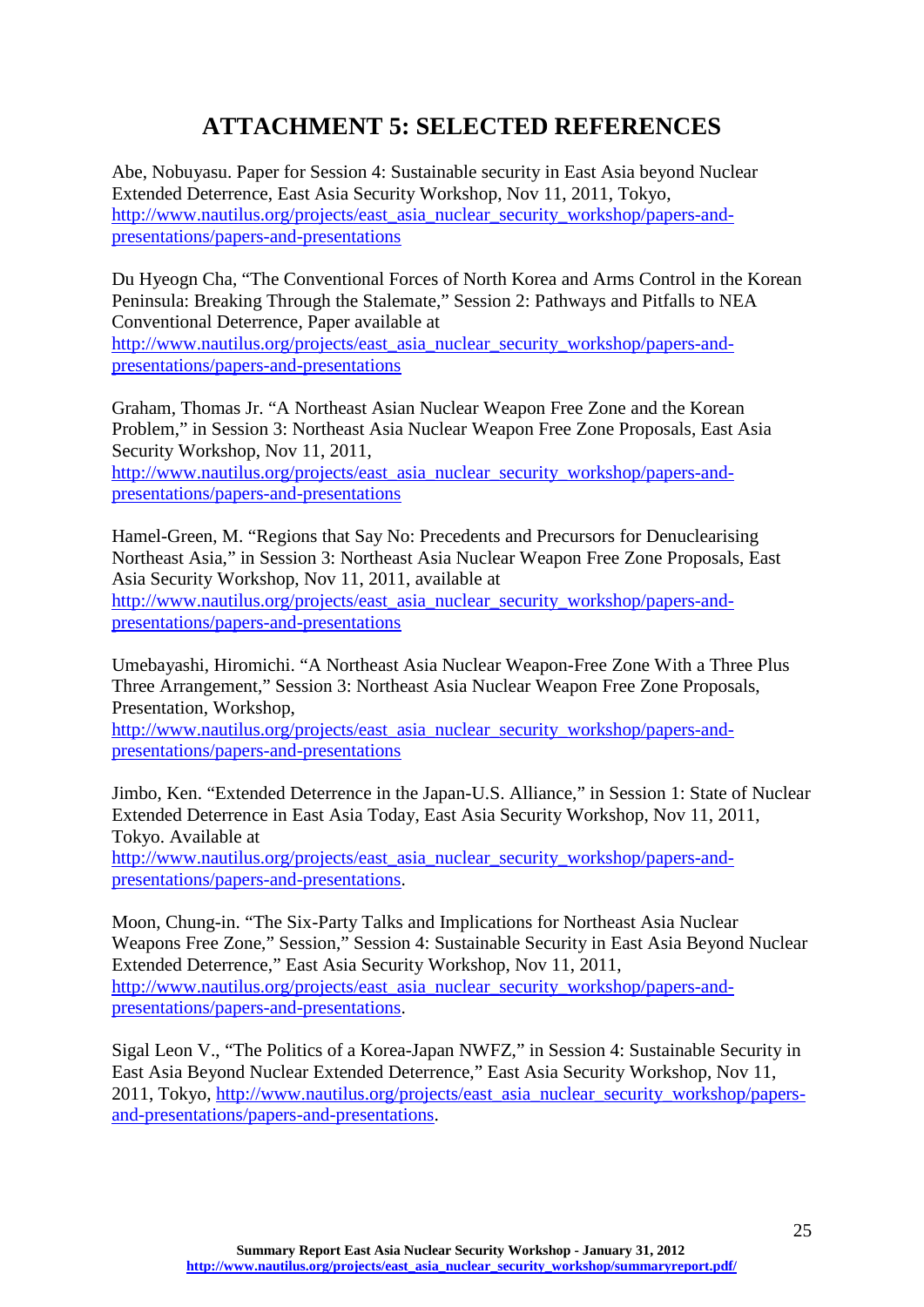# **ATTACHMENT 6: ENDNOTES**

- Peter Hayes, Opening Remarks, East Asia Security Workshop, Nov 11, 2011, Tokyo.
- <span id="page-26-4"></span><span id="page-26-3"></span><sup>4</sup> Hayes, Opening Remarks.
- <span id="page-26-5"></span><sup>5</sup> Gareth Evans, Opening Remarks, East Asia Security Workshop, Nov 11, 2011, Tokyo.

<span id="page-26-6"></span><sup>6</sup> Hayes, Opening Remarks.

<span id="page-26-1"></span>-

<span id="page-26-7"></span><sup>7</sup> Similarly see observations in Thomas Graham, Jr., "A Northeast Asian Nuclear Weapon Free Zone and the Korean Problem," at 2, in Session 3: Northeast Asia Nuclear Weapon Free Zone Proposals, East Asia Security Workshop, Nov 11, 2011, Tokyo; Nobuyashi Abe, Presentation, Session 4: Sustainable security in East Asia beyond nuclear extended deterrence, 3, East Asia Security Workshop, Nov 11, 2011,

http://www.nautilus.org/projects/east\_asia\_nuclear\_security\_workshop/papers-and-<br>presentations/papers-and-presentations

<span id="page-26-8"></span> $\frac{1}{8}$  Morton H. Halperin, Opening Remarks, "The Rise of a NE Asia NWFZ in Eliminating Nuclear Weapons from the Korean Peninsula," East Asia Security Workshop, Nov 11, 2011, Tokyo; paper available at

[http://www.nautilus.org/projects/east\\_asia\\_nuclear\\_security\\_workshop/papers-and](http://www.nautilus.org/projects/east_asia_nuclear_security_workshop/papers-and-presentations/papers-and-presentations)[presentations/papers-and-presentations](http://www.nautilus.org/projects/east_asia_nuclear_security_workshop/papers-and-presentations/papers-and-presentations)

<span id="page-26-9"></span><sup>9</sup> China, U.S., North and South Korea, Japan and Russia, commenced in August 2003.

<span id="page-26-10"></span><sup>10</sup> Halperin, Opening Remarks and points of clarification, East Asia Security Workshop, Nov 11, 2011, Tokyo.

<span id="page-26-11"></span> $11$  Halperin, "Opening Remarks."

<span id="page-26-12"></span> $12$  Ken Jimbo, "Extended Deterrence in the Japan-U.S. Alliance," 1-2, in Session 1: State of Nuclear Extended Deterrence in East Asia Today, East Asia Security Workshop, Nov 11, 2011, Tokyo. Available at

[http://www.nautilus.org/projects/east\\_asia\\_nuclear\\_security\\_workshop/papers-and-](http://www.nautilus.org/projects/east_asia_nuclear_security_workshop/papers-and-presentations/papers-and-presentations)

presentations/papers-and-presentations .<br><sup>[13](http://www.nautilus.org/projects/east_asia_nuclear_security_workshop/papers-and-presentations/papers-and-presentations)</sup> Halperin, "Opening Remarks"; comments from participants in Session 5.

<span id="page-26-14"></span><span id="page-26-13"></span><sup>14</sup> See Hiromichi Umebayashi, "A Northeast Asia Nuclear-Weapon-Free-Zone With a Three Plus Three Arrangement," Session 3: Northeast Asia Nuclear Weapon Free Zone Proposals, [http://www.nautilus.org/projects/east\\_asia\\_nuclear\\_security\\_workshop/papers-and](http://www.nautilus.org/projects/east_asia_nuclear_security_workshop/papers-and-presentations/papers-and-presentations)[presentations/papers-and-presentations](http://www.nautilus.org/projects/east_asia_nuclear_security_workshop/papers-and-presentations/papers-and-presentations)

<sup>15</sup> The point was strongly made in Sessions 1 and 5.

<span id="page-26-16"></span><span id="page-26-15"></span><sup>16</sup> Comments in Session 5: Geostrategic Adjustments for a Non-nuclear Security Framework for East Asia, East Asia Security Workshop, Nov 11, 2011.

<span id="page-26-17"></span><sup>17</sup> Maj Gen. Zhenqiang Pan, "Prepared Remarks for East Asia Security Workshop," Session 2: Pathways and Pitfalls to NEA Conventional Deterrence, East Asia Security Workshop, Nov 11, 2011, Tokyo.

<span id="page-26-18"></span><sup>18</sup> Maj Gen. Zhengiang Pan, "Prepared Remarks for East Asia Security Workshop" and reiterated in Session 5.

<span id="page-26-19"></span><sup>19</sup> Comments made in Open Remarks session and questions for clarification, East Asia Security Workshop, Nov 11, 2011, Tokyo. For a discussion on the NPR and its implications, see Ken Jimbo, "Extended Deterrence in the Japan-US Alliance"; Nuclear Posture Review Report, April 2010,

<span id="page-26-0"></span><sup>&</sup>lt;sup>1</sup> Closing remarks in East Asia Security Workshop, Nov 11, 2011, Tokyo

<span id="page-26-2"></span> $\frac{2 \text{ http://www.nautilus.org/projects/east\_asia\_nuclear\_security\_workshop/papers-and-presentations/paper-and-presentations/paper-and-presentations}$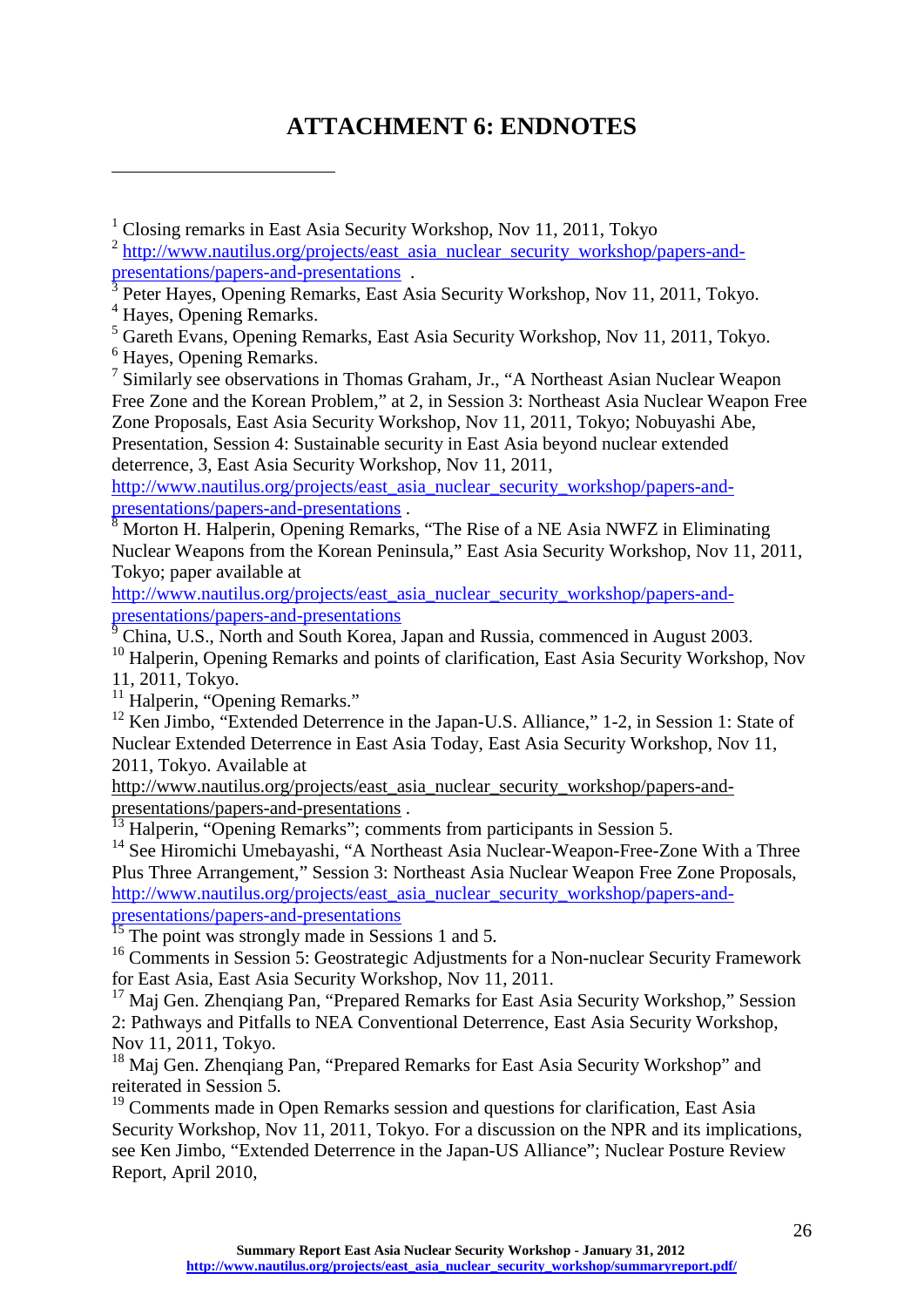<span id="page-27-0"></span> $20$  Nuclear Posture Review, viii; Leon V. Sigal, "The Politics of a Korea-Japan NWFZ," in Session 4: Sustainable Security in East Asia Beyond Nuclear Extended Deterrence," 16, East Asia Security Workshop, Nov 11, 2011, Tokyo,

[http://www.nautilus.org/projects/east\\_asia\\_nuclear\\_security\\_workshop/papers-and-](http://www.nautilus.org/projects/east_asia_nuclear_security_workshop/papers-and-presentations/papers-and-presentations)presentations/papers-and-presentations .<br><sup>[21](http://www.nautilus.org/projects/east_asia_nuclear_security_workshop/papers-and-presentations/papers-and-presentations)</sup> For resources on the NPR from 2002, see http://www.wslfweb.org/nukes/npr.htm

<span id="page-27-2"></span><span id="page-27-1"></span> $22$  Comments made in Open Remarks session and questions for clarification, East Asia Security Workshop, Nov 11, 2011, Tokyo.

<span id="page-27-3"></span><sup>23</sup> The sinking of the South Korean naval vessel the *Cheonan* in March 26, 2010, killing 46 sailors; the Battle of Daecheong on November 10, 2009 off Daecheong Island; the first Battle of Yeonpyeong on June 15, 1999, that saw the loss of between 17 to 30 North Koreans; the Second Battle of Yeonpyeong on June 29, 2002, which saw 13 North Korean sailors and four South Korean sailors killed in action.

 $24$  Observation made in Session 1.

<span id="page-27-5"></span><span id="page-27-4"></span><sup>25</sup> Ken Jimbo, "Extended Deterrence in the Japan-U.S. Alliance."

<sup>26</sup> Lewis, "Extended Nuclear Deterrence in Northeast Asia."

<span id="page-27-7"></span><span id="page-27-6"></span> $27$  The metaphor being used in Session 1.

<span id="page-27-8"></span><sup>28</sup> Discussion in Session 1: State of Nuclear Deterrence in East Asia.

<span id="page-27-9"></span><sup>29</sup> Observations in Session 1.

-

<span id="page-27-10"></span><sup>30</sup> Shinichi Ogawa, "Conventional Deterrence and Japan's Security," Session 2: Pathways and Pitfalls to NEA Conventional Deterrence, East Asia Security Workshop, Nov 11, 2011, Tokyo.<br><sup>31</sup> Ogawa, "Conventional Deterrence and Japan's Security," 11.

<span id="page-27-12"></span><span id="page-27-11"></span> $32$  Ogawa, "Conventional Deterrence and Japan's Security," 11.

<span id="page-27-13"></span><sup>33</sup> Ogawa, "Conventional Deterrence and Japan's Security," 2-3.

<span id="page-27-14"></span><sup>34</sup> Comments made in Session 2: Pathways and Pitfalls to NEA Conventional Deterrence.

<span id="page-27-15"></span><sup>35</sup> Nobuyasu Abe, Paper for Session 4: Sustainable security in East Asia beyond Nuclear Extended Deterrence," 2, East Asia Security Workshop, Nov 11, 2011, Tokyo.

<span id="page-27-16"></span> $36$  Abe, Paper for Session 4.

<span id="page-27-17"></span><sup>37</sup> The agreement in which the DPRK would "shut down and seal fro the purpose of eventual abandonment the Yongbyon nuclear facility, including the reprocessing facility", inviting "back IAEA personnel to conduct all necessary monitoring and verification": see discussion in Chung-in Moon, "The Six Party Talks and Implications for Northeast Asian Nuclear Weapons Free Zone," at 12, Session 4: Sustainable Security in East Asia Beyond Nuclear Extended Deterrence," East Asia Security Workshop, Nov 11, 2011,

[http://www.nautilus.org/projects/east\\_asia\\_nuclear\\_security\\_workshop/papers-and](http://www.nautilus.org/projects/east_asia_nuclear_security_workshop/papers-and-presentations/papers-and-presentations)[presentations/papers-and-presentations](http://www.nautilus.org/projects/east_asia_nuclear_security_workshop/papers-and-presentations/papers-and-presentations)

<span id="page-27-18"></span><sup>38</sup> Umebayashi, "A Northeast Asia Nuclear-Weapon-Free-Zone With a Three Plus Three Arrangement."

<span id="page-27-19"></span><sup>39</sup> The Agreed Framework of October 21, 1994 was signed by the U.S. and North Korea obligating Pyongyang to freeze the operation and construction of nuclear reactors in exchange for two proliferation-resistant nuclear power reactors:

<http://www.armscontrol.org/factsheets/agreedframework> . A few also noted that other parties, the US included, had not done the process any favours: see Sigal, "The Politics of a Korea-Japan NWFZ," Session 4, and comments during that session.

<span id="page-27-20"></span><sup>40</sup> Suggestion made in Session 3: Northeast Asia Nuclear Weapon Free Zone Proposals.

<span id="page-27-21"></span><sup>41</sup> Sigal, "The Politics of a Korea-Japan NWFZ," 15.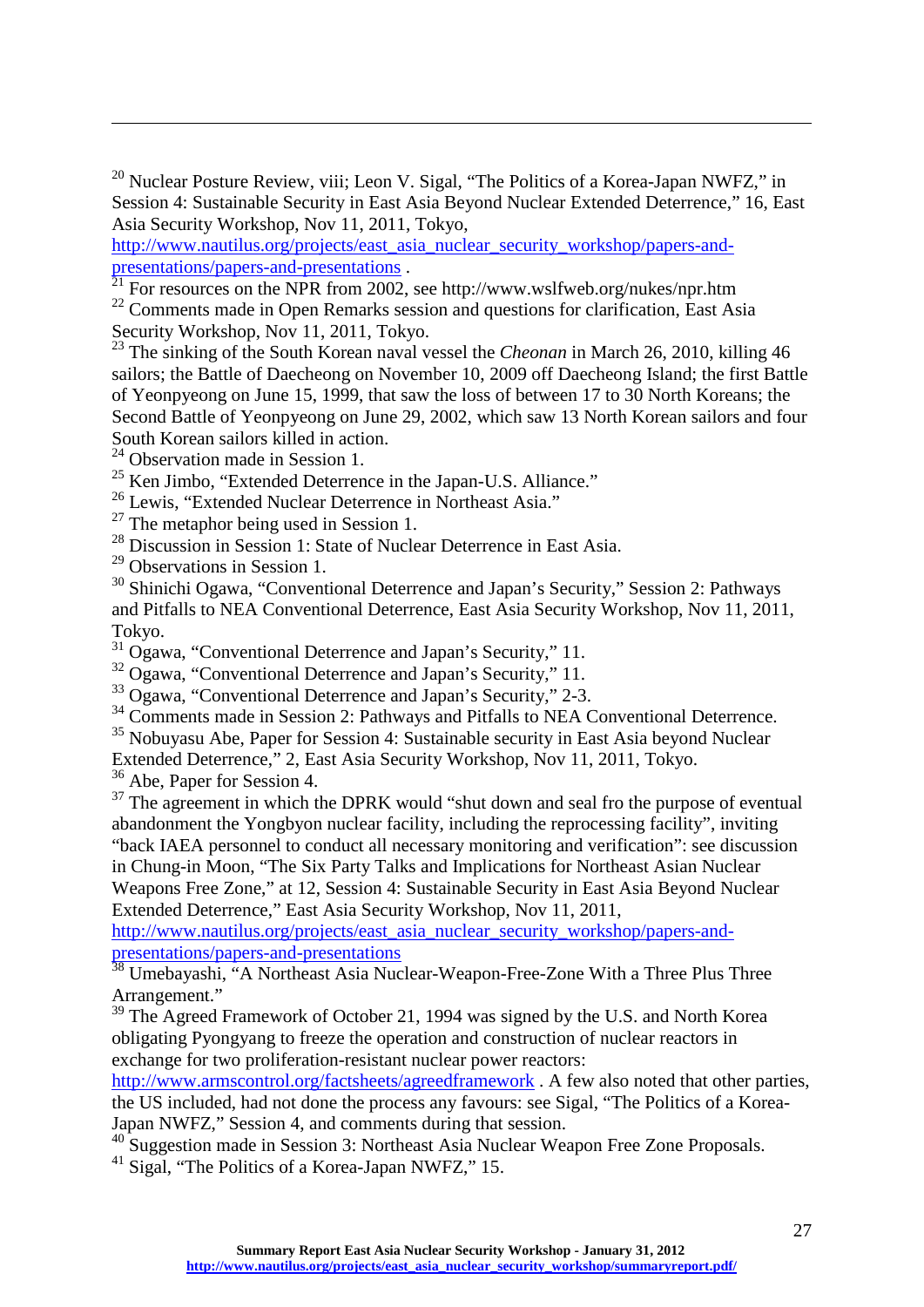<span id="page-28-0"></span><sup>42</sup> Sigal, "The Politics of a Korea-Japan NWFZ," 15.

<span id="page-28-1"></span><sup>43</sup> Comments made in Session 5.

-

<span id="page-28-2"></span>44 Comment in open remarks, questions for clarification session.

<span id="page-28-3"></span><sup>45</sup> "US vs China vs UN Position on NWFZs," Prepared by Nautilus Institute for East Asia Nuclear Security Workshop International House of Japan, Tokyo, November 11, 2011

<span id="page-28-4"></span><sup>46</sup> Graham, "A Northeast Weapon Free Zone and the Korean Problem," 1-2.

<span id="page-28-5"></span><sup>47</sup> Graham, "A Northeast Weapon Free Zone and the Korean Problem," 5.

<span id="page-28-6"></span><sup>48</sup> M. Hamel-Green, "Regions that Say No: Precedents and Precursors for Denuclearising Northeast Asia," 5, in Session 3, available at

[http://www.nautilus.org/projects/east\\_asia\\_nuclear\\_security\\_workshop/papers-and](http://www.nautilus.org/projects/east_asia_nuclear_security_workshop/papers-and-presentations/papers-and-presentations)[presentations/papers-and-presentations](http://www.nautilus.org/projects/east_asia_nuclear_security_workshop/papers-and-presentations/papers-and-presentations)<br>
<sup>49</sup> Homal C

Hamel-Green, "Regions that Say No," 18-19.

<span id="page-28-8"></span><span id="page-28-7"></span><sup>50</sup> Hamel-Green, "Regions that Say No," 6-7; Hiromichi Umebayashi, *A Model Treaty on the Northeast Asia Nuclear-Weapon-Free Zone* (Yokohoma: Peace Depot, Nov. 2005); John Endicott, "Limited Nuclear-Weapon Free Zones: The Time Has Come," *Korean Journal of Defense Analysis* 20, 1 (Mar., 2008): 13-26.

<span id="page-28-9"></span><sup>51</sup> Peter Hayes and Moon Chung-in, "Park Chung-hee, the CIA and the Bomb," *Hankyore/Global Asia*, September 26, 2011; Sigal, "The Politics of a Korea-Japan NWFZ," 12.

<span id="page-28-10"></span><sup>52</sup> Choi, Jong Kun, "Domestic Debates and Assessment of Extended Deterrence in South [Korea: A South Korean Perspective,](http://www.nautilus.org/projects/east_asia_nuclear_security_workshop/papers-and-presentations/CHOI-%20Nautilus%20TOKYO%20MEETING_JKC.pdf)" Session 1, Paper available at

[http://www.nautilus.org/projects/east\\_asia\\_nuclear\\_security\\_workshop/papers-and](http://www.nautilus.org/projects/east_asia_nuclear_security_workshop/papers-and-presentations/CHOI-%20Nautilus%20TOKYO%20MEETING_JKC.pdf)[presentations/CHOI-%20Nautilus%20TOKYO%20MEETING\\_JKC.pdf](http://www.nautilus.org/projects/east_asia_nuclear_security_workshop/papers-and-presentations/CHOI-%20Nautilus%20TOKYO%20MEETING_JKC.pdf)

<span id="page-28-11"></span><sup>53</sup> Moon, "The Six Party Talks and Implications for Northeast Asia Nuclear Weapons Free Zone."

<span id="page-28-12"></span><sup>54</sup> Sigal, "The Politics of a Korea-Japan NWFZ."

<span id="page-28-13"></span><sup>55</sup> See Yi Kiho, "NEA-NWFZ from the Korean Perspective," Session 3: Northeast Asia Nuclear Weapon Free Zone Proposals. Examples are the North-South Joint Agreement on Reconciliation, Non-Aggression, and Cooperation and Exchange (Basic Agreement), adopted in Seoul on December 13, 1991 at [http://www1.korea-](http://www1.korea-np.co.jp/pk/011th_issue/97100101.htm)

[np.co.jp/pk/011th\\_issue/97100101.htm;](http://www1.korea-np.co.jp/pk/011th_issue/97100101.htm) and the Summits of June 13-15, 2000 (Pyongyang) leading to the June 15 Joint Declaration; and the Second Summit (October 2-4, 2007), leading to signature of the Eight Point peace declaration.

<span id="page-28-14"></span><sup>56</sup> Du Hyeogn Cha, "The Conventional Forces of North Korea and Arms Control in the Korean Peninsula: Breaking Through the Stalemate," Session 2, Paper available at [http://www.nautilus.org/projects/east\\_asia\\_nuclear\\_security\\_workshop/papers-and](http://www.nautilus.org/projects/east_asia_nuclear_security_workshop/papers-and-presentations/papers-and-presentations)[presentations/papers-and-presentations](http://www.nautilus.org/projects/east_asia_nuclear_security_workshop/papers-and-presentations/papers-and-presentations)

<sup>57</sup> Observation in Session 2.

<span id="page-28-16"></span><span id="page-28-15"></span><sup>58</sup> Du Hyeogn Cha, "The Conventional Forces of North Korea." However, see the opposite suggestion in Roger Cavazos, "How Conducive is the Military Environment to a Korea Japan Nuclear Weapon Free Zone? Observations, Derivations, Postulations," Session 2: Pathways and Pitfalls to NEA Conventional Deterrence," East Asia Security Workshop, Nov 11, 2011, Tokyo, [http://www.nautilus.org/projects/east\\_asia\\_nuclear\\_security\\_workshop/papers-and](http://www.nautilus.org/projects/east_asia_nuclear_security_workshop/papers-and-presentations/papers-and-presentations)[presentations/papers-and-presentations](http://www.nautilus.org/projects/east_asia_nuclear_security_workshop/papers-and-presentations/papers-and-presentations)

<span id="page-28-18"></span><span id="page-28-17"></span><sup>60</sup> Observation in Session 2.

<sup>&</sup>lt;sup>59</sup> Observations in Session 2.